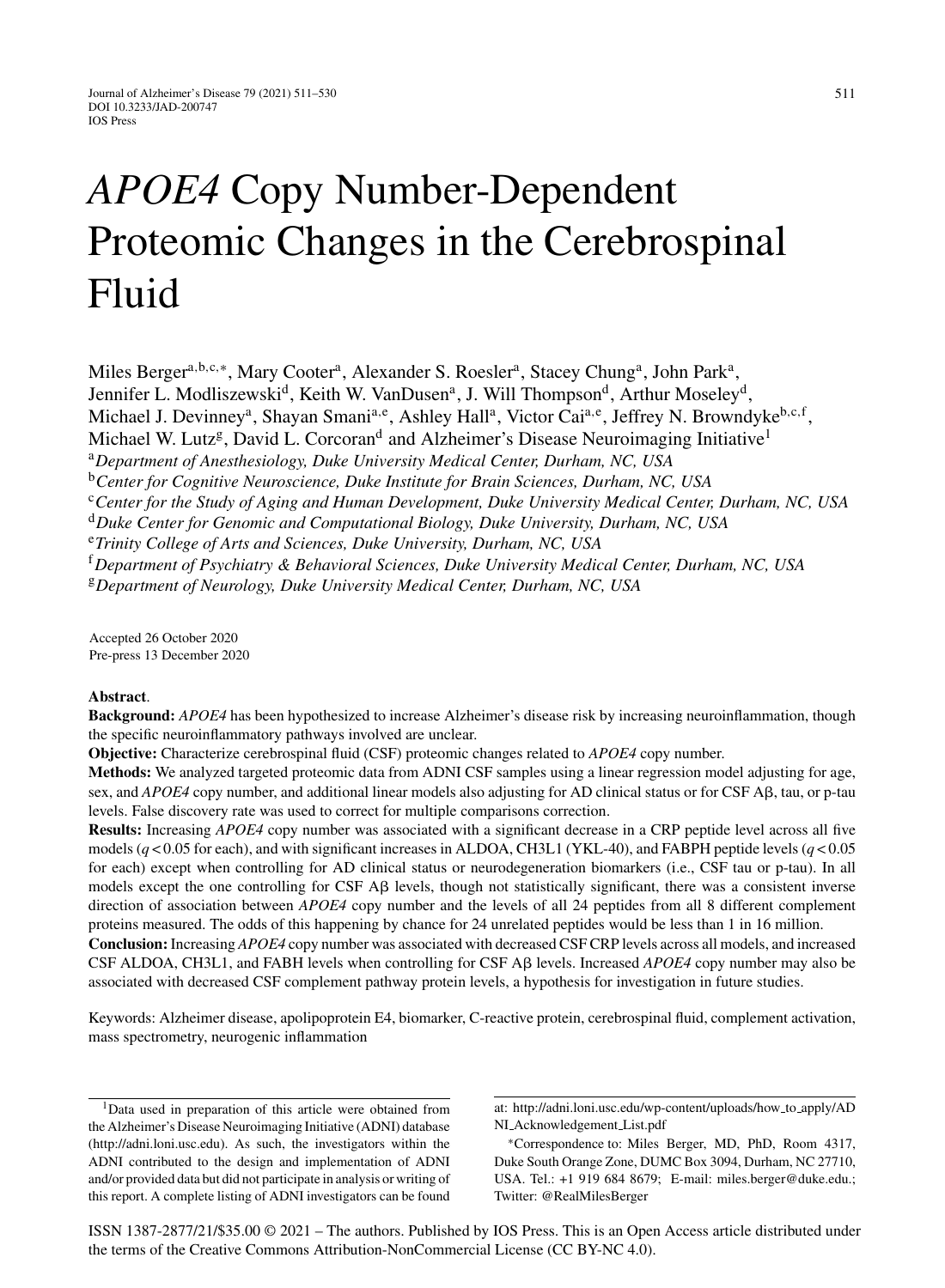# **INTRODUCTION**

The best described genetic contributor to late onset Alzheimer's disease (AD) is the  $\varepsilon$ 4 polymorphism of the apolipoprotein E gene [1]. Individuals carrying a single *APOE4* allele copy have a ∼3-fold increased risk of developing AD, and those who carry two *APOE4* alleles have a greater than 10-fold risk of developing AD [2–5]. Additionally, the presence of an *APOE4* allele is associated with worse neurologic outcomes including a higher index of disability in multiple sclerosis patients, worse cognitive outcomes following mild traumatic brain injury, and increased risk of death following subarachnoid hemorrhage [6–8], as well as increased atherosclerotic cardiovascular disease risk [9]. Likely due to these pleiotropic effects, *APOE4* carriers live ∼4.2 years less than non-*APOE4* carriers [10, 11]. Despite our knowledge of these multiple negative effects of *APOE4*, it remains unclear what the mechanisms are that explain how *APOE4* contributes to AD risk and worse outcomes across these other disease states.

The ApoE protein has multiple biological roles, including cholesterol transport in the central nervous system (CNS), signaling through cell surface receptors, and modulating synaptic function by regulating the expression of syntaxin-1, PSD95, and NMDA and AMPA receptors [12]. Given this multitude of functions, it is unclear which mechanisms explain the increased AD risk in *APOE4* carriers. Patients with an *APOE4* allele are typically diagnosed with AD in their 7th or 8th decade of life, even though the ApoE protein is expressed within the CNS throughout life [13]. This suggests that *APOE4* likely contributes to AD risk before cognitive deficits first appear [14, 15]. This idea is supported by fMRI studies demonstrating that young adult *APOE4* carriers without AD have significant alterations in the default mode network when compared to non-carrier controls [16]. Additionally, young adult *APOE4* carriers show increased activation of the bilateral medial temporal lobe during an encoding task [17], which may be a compensatory mechanism to achieve normal cognitive function in *APOE4* carriers.

One mechanism hypothesized to underlie the link between *APOE4* and AD is neuroinflammation. Indeed, neuroinflammation is a key contributor to AD pathogenesis in humans [18]. Recent evidence in murine models has shown that human *APOE4* knock-in mice have increased glial activation in response to intracerebroventricular LPS injection and increased IL-1 $\beta$ , IL-6, and TNF $\alpha$  levels when

compared to *APOE2* or *APOE3* allele knock-in mice [19]. Furthermore, microglia isolated from *APOE4/4* targeted replacement mice, as compared to those from *APOE3/3* mice, have increased pro-inflammatory cytokines such as IL-6, TNF $\alpha$ , and IL12p40 [20, 21]. Although these studies have linked *APOE4* to increases in multiple inflammatory cytokines and pathways, it is unclear which of these inflammatory mechanisms are responsible for increased AD risk in *APOE4* carriers.

Because neurodegeneration in AD itself is associated with inflammation, it is important to study the effect of *APOE4* on the CNS of older adults who do not yet have dementia and neurodegeneration due to AD. Such studies provide an opportunity to discover how *APOE4* affects the CNS and how it increases AD risk, before frank AD-related neurodegeneration begins. Thus, here we analyzed targeted cerebrospinal fluid (CSF) proteomic data from Alzheimer's Disease Neuroimaging Institute (ADNI) research subjects, while controlling for AD clinical status, in order to find CSF protein level variation associated with *APOE4* allele copy number.

# **METHODS**

# *ADNI study and participants*

The patient data and clinical annotations used in this study were obtained from the Alzheimer's Disease Neuroimaging Initiative (ADNI) database [\(http://adni.loni.usc.edu\)](http://adni.loni.usc.edu). ADNI is a longitudinal multicenter study that tracks and evaluates changes in cognition, brain structure and function, and biomarkers associated with the progression of mild cognitive impairment (MCI) and AD [22]. Further detail on ADNI is found in the Acknowledgments section. Each ADNI site received written informed consent from all participants and institutional review board approval.

Inclusion and exclusion criteria for the normal control (NC), MCI, and AD cohorts is available at <http://adni.loni.usc.edu>. Briefly, NC subjects were defined as having a Mini-Mental State Examination (MMSE) [23] score  $\geq$  24 and Clinical Dementia Rating (CDR) [24] score of 0 and having no confounding neurological or psychological disorders. MCI subjects had MMSE scores of 23–30, a CDR score of 0.5, objective memory loss as measured by Wechsler Memory Scale Revised—Logical Memory II [25], and preserved activities of daily living. AD patients met the National Institute of Neurological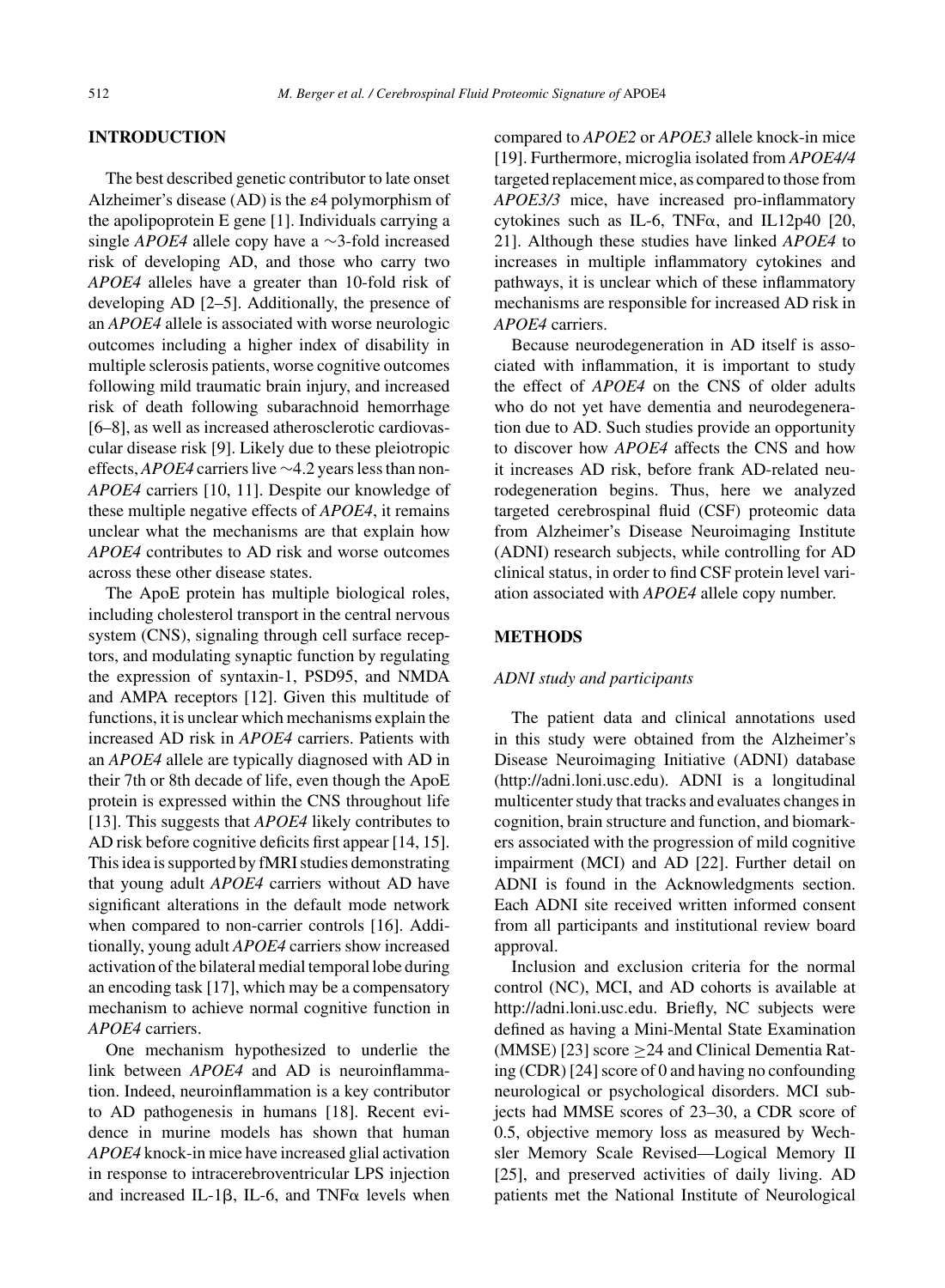| Table 1                                                                                                                                         |
|-------------------------------------------------------------------------------------------------------------------------------------------------|
| Baseline characteristics of ADNI Patients, grouped by number of <i>APOE4</i> alleles Values represent means (SD), or percentages in the case of |
| gender (for females), or count per group (for AT classification)                                                                                |

|                             | $0 APOE4$ alleles $(N = 148)$ | 1 <i>APOE4</i> allele $(N = 104)$ | 2 <i>APOE4</i> alleles $(N = 35)$ | $\boldsymbol{p}$     |
|-----------------------------|-------------------------------|-----------------------------------|-----------------------------------|----------------------|
| Age                         | 75.94 (6.88)                  | 75.43 (6.77)                      | 71.86 (6.88)                      | 0.007 <sup>1</sup>   |
| Gender (Male)               | 89 (60.1%)                    | $63(60.6\%)$                      | $20(57.1\%)$                      | $0.935^2$            |
| Race                        |                               |                                   |                                   | $0.473^{3}$          |
| Asian                       | $3(2.0\%)$                    | $0(0.0\%)$                        | $0(0.0\%)$                        |                      |
| Black/African American      | $5(3.4\%)$                    | $5(4.8\%)$                        | $0(0.0\%)$                        |                      |
| White                       | 140 (94.6%)                   | 99 (95.2%)                        | $35(100.0\%)$                     |                      |
| Years of Education          | $16$ [14, 18]                 | $16$ [14, 18]                     | $16$ [14, 16]                     | 0.227 <sup>4</sup>   |
| $CSF A\beta^*$              | 988.47 (397.74)               | 643.16 (208.95)                   | 482.48 (160.98)                   | < 0.001 <sup>1</sup> |
| CSF Tau**                   | 273.08 (115.89)               | 335.57 (109.98)                   | 348.32 (120.79)                   | $\leq 0.001^1$       |
| CSF p-tau**                 | 25.72 (12.59)                 | 33.81 (12.73)                     | 35.64 (15.21)                     | $\leq 0.001^1$       |
| <b>Clinical Status</b>      |                               |                                   |                                   | < 0.001 <sup>2</sup> |
| Normal                      | $65(43.9\%)$                  | 19 (18.3%)                        | 2(5.7%)                           |                      |
| MCI                         | 64 (43.2%)                    | 53 (51.0%)                        | 18 (51.4%)                        |                      |
| AD                          | 19 (12.8%)                    | 32 (30.8%)                        | 15 (42.9%)                        |                      |
| $(ATN)$ Classification**, + |                               |                                   |                                   | < 0.001 <sup>3</sup> |
| $A-T-$                      | 59 (40.4%)                    | $8(7.8\%)$                        | $0(0.0\%)$                        |                      |
| $A+T-$                      | 37(25.3%)                     | 26(25.5%)                         | 9(25.7%)                          |                      |
| $A-T+$                      | $13(8.9\%)$                   | $3(2.9\%)$                        | $0(0.0\%)$                        |                      |
| $A+T+$                      | 37 (25.3%)                    | 65 (63.7%)                        | 26 (74.3%)                        |                      |

*p*-value key: 1ANOVA, 2Chi-square, 3Fisher's Exact, 4Kruskal Wallis. <sup>∗</sup>28 patients not included who returned values >1700; 4 patients with no BL CSF measures. \*\*4 patients with no BL CSF measures. <sup>+</sup>A + defined as Aβ values below 1065 pg/ml, *T* + defined as p-tau values over 27 pg/ml. N classification was not given, because it cannot be determined based on CSF biomarker levels.

and Communicative Disorders and Stroke and the Alzheimer's Disease and Related Disorders Association (NINCDS-ADRDA) [26] criteria for probable AD and had MMSE scores of 20–26 and CDR scores of 0.5–1.0. The current study includes CSF samples from 289 unique ADNI-1 subjects (85 normal control, 134 MCI, and 66 AD patients). Publicly available metadata such as age, gender, diagnosis at baseline, MMSE score, and *APOE4* genotype were collected from the ADNI database. Cohort demographics are summarized in Table 1.

#### *ADNI-1 CSF Collection and processing*

CSF samples (0.5 mL) were obtained at ADNI visits, stored, transported, and processed according to published procedures [27, 28]. Technical details on the mass spectrometry platform data acquisition, quality control metrics, and validation protocols used in this study are described in the ADNI "Use of Targeted Multiplex Proteomic Strategies to Identify Novel CSF Biomarkers in AD" data primer and in [29]. Briefly, CSF samples were depleted of high abundance proteins using MARS-14 immunoaffinity resin, trypsin digested (1:10 protease:protein ratio), lyophilized, and desalted prior to LC/MRM-MS proteomic analysis on a QTRAP 5500 LC-MS/MS system. CSF multiplex multiple reaction monitoring (MRM) is a standardized peptide panel developed as a

QC metric to verify the reproducibility of sample processing and mass spectrometry analysis [30]. A total of 320 peptides produced by tryptic digestion of 143 proteins were identified and met the QC criteria of the ADNI working group for inclusion in the original dataset [29]. These peptides were selected to measure the levels of proteins previously implicated in AD neuropathology and/or neuro-inflammation [29].

Patients in the ADNI proteomics study were classified by AT (i.e., amyloid and p-tau) status, using previously reported  $CSF$  A $\beta$  and p-tau measurements made with the Roche Elecsys platform, and previously described  $\mathsf{A}\mathsf{B}$ , and p-tau thresholds [31, 32]. We used the AT schema rather than the full ATN classification, because CSF tau and p-tau levels are highly co-linear, such that every patient who would be *T* + would also be *N*+ and *vice versa* (Shaw LM, personal communication, 6/16/2020).

#### *Statistical analysis*

Mass spectrometry data from the ADNI study was re-analyzed to compare peptide data by *APOE4* allele count. Peptides with an expression value below zero were set to missing values. The intraclass correlation (ICC) across technical replicates was calculated for each peptide. Subsequent analysis included 294 peptides that had an ICC  $\geq$  0.6. The technical replicate for each individual with the smallest number of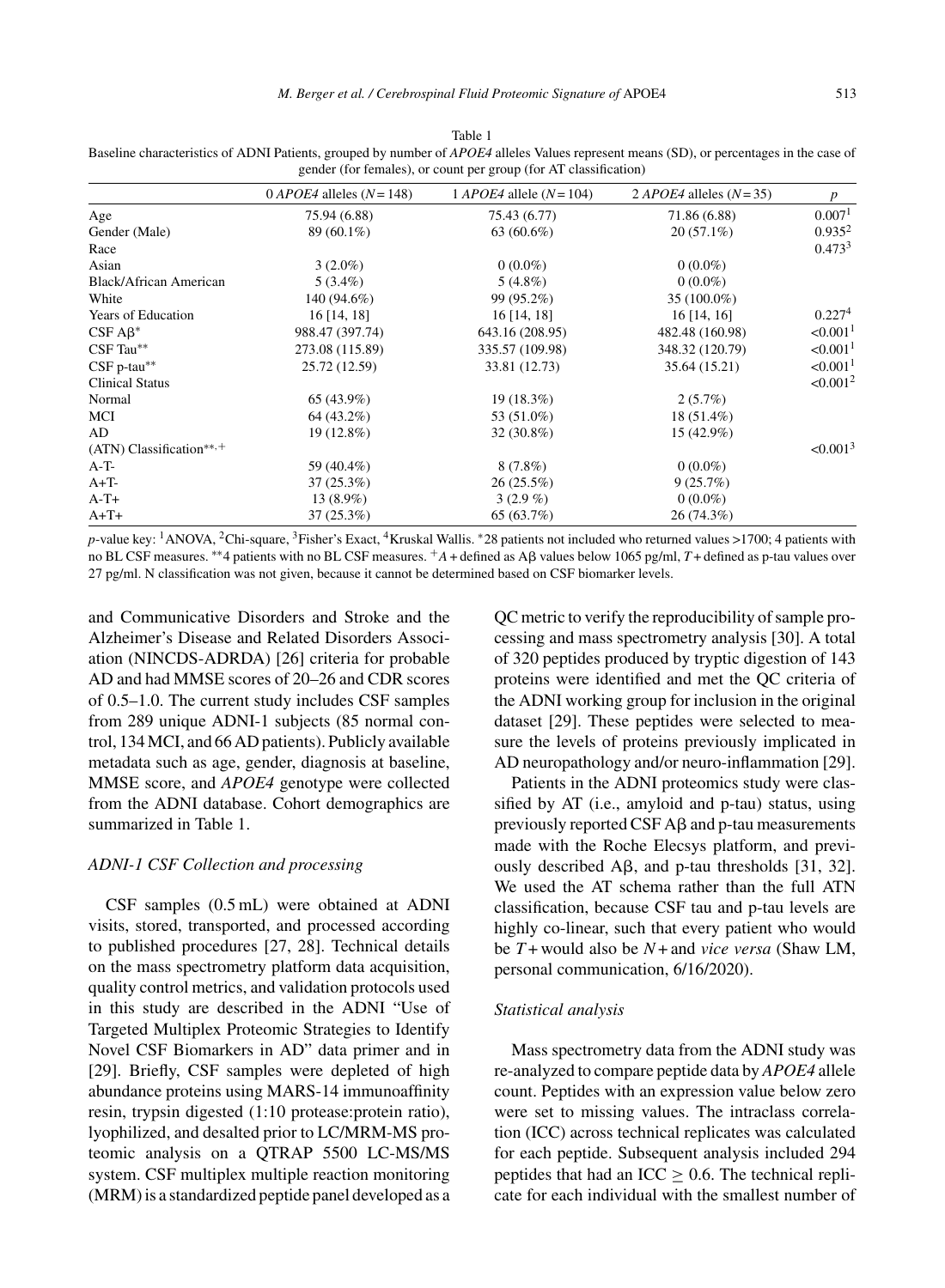missing peptides was used in the analysis. We analyzed CSF targeted proteomic data from 289 research participants in the ADNI-1 study, 85 of whom were healthy controls, 134 of whom had MCI, and 66 of whom had dementia due to AD. Association between each of the variables of interest with each peptide was tested in a linear model framework with an empirical Bayes method for parameter estimation from the limma [33] Bioconductor [34] package. Age and gender were included as cofactors in all models; AD clinical status (i.e., normal, MCI, or dementia due to AD) was also included in model 2. Models 3, 4, and  $5$  also included either CSF tau or p-tau, or A $\beta$  levels, respectively. False discovery rate was used to correct for multiple hypothesis testing within each statistical model.

# **RESULTS**

#### *ADNI patient cohort characteristics*

Baseline characteristics of the ADNI-1 patients whose samples were used for targeted proteomics measurements [29] are presented in Table 1. Subjects with 0, 1, or 2 copies of the *APOE4* allele were similar in terms of gender, race, and years of education. Consistent with prior work showing that the *APOE4* allele is associated with reduced longevity [11], individuals with two *APOE4* allele copies were ∼4 years younger those with zero or one copy of the *APOE4* allele. As expected, the percentage of patients with MCI and AD increased among patients with either 1 or 2 *APOE4* alleles. Consistent with prior work [35, 36], increasing *APOE4* copy number was associated with lower CSF Aβ levels. Increasing *APOE4* copy number was also associated with increases in CSF tau and p-tau levels (Table 1). Lastly, increasing *APOE4* copy number was associated with decreases in the proportion of patients who were A−T− and increases in the proportion who were  $A + T^+$  (Table 1).

# *Model 1: CSF proteomic changes and APOE4 gene dosage*

To identify protein-derived peptides whose level(s) differed as a function of *APOE4* copy number, a linear model controlling for age and gender was used to test the relationship between *APOE4* copy number and CSF peptide levels. Initial analysis evaluated 294 peptides with sufficient replicability (ICC  $\geq$  0.6) for measuring CSF expression variance by *APOE4* copy number (Table 2). In this model, 12

|                                |                   | Table 2                                                     |                   |                   |
|--------------------------------|-------------------|-------------------------------------------------------------|-------------------|-------------------|
|                                |                   | Proteins included in the ADNI Targeted CSF Proteomics Study |                   |                   |
| 1433Z                          | <b>CMGA</b>       | <b>IFNB</b>                                                 | NELL2             | SCG3              |
| A1AT                           | CNDP1             | IGSF8                                                       | NEO1              | SDCB1             |
| A1AT                           | <b>CNTF</b>       | IL10                                                        | <b>NEUS</b>       | SE6L1             |
| A1BG                           | CNTN1             | IL12B                                                       | NFH               | SHSA7             |
| A2GL                           | CNTN2             | IL17                                                        | NFL               | <b>SIAE</b>       |
| A2MG                           | CO <sub>2</sub>   | IL1A                                                        | NFM               | SLIK1             |
| A4                             | CO <sub>3</sub>   | IL27A                                                       | NGF               | SMOC1             |
| AACT                           | CO <sub>4</sub> A | IL6                                                         | NICA              | SODC              |
| AATM                           | CO <sub>5</sub>   | IL6RA                                                       | NLGN3             | SODE              |
| AFAM                           | CO <sub>6</sub>   | ITIH1                                                       | NPTX1             | SORC1             |
| ALDOA                          | CO8B              | ITIH <sub>5</sub>                                           | NPTX2             | SORC2             |
| AMBP                           | <b>COCH</b>       | ITM2B                                                       | <b>NPTXR</b>      | SORC3             |
| AMD                            | <b>CRP</b>        | JAK1                                                        | <b>NPY</b>        | SPON1             |
| APLP2                          | CSTN1             | KAIN                                                        | NRCAM             | SPRL1             |
| <b>APOA</b>                    | CSTN3             | KCC2B                                                       | NRX1A             | STX12             |
| APOA1                          | <b>CUTA</b>       | KI67                                                        | NRX2A             | SV <sub>2</sub> A |
| <b>APOB</b>                    | CYTC              | KLK10                                                       | NRX3A             | SYNJ1             |
| APOC1                          | DAG1              | KLK11                                                       | NSG1              | SYT11             |
| APOD                           | DIAC              | KLK12                                                       | OSTP              | TADBP             |
| APOE                           | <b>ENOG</b>       | KLK3                                                        | PCD <sub>17</sub> | TAU               |
| B <sub>2</sub> M <sub>G</sub>  | ENPP <sub>2</sub> | KLK6                                                        | PCMD1             | TCRG1             |
| B3GN1                          | EXTL2             | KLK9                                                        | PCSK1             | TEN3              |
| <b>BACE1</b>                   | FABP5             | KLKB1                                                       | PDIA3             | TGFB1             |
| <b>BASP1</b>                   | FABP6             | KNG1                                                        | <b>PDYN</b>       | TGFB2             |
| <b>BDNF</b>                    | FABP7             | <b>KPCZ</b>                                                 | PEDF              | TGFB3             |
| <b>BTD</b>                     | <b>FABPH</b>      | <b>KPYM</b>                                                 | PGRP2             | TGON2             |
| C <sub>1</sub> QA              | FABPI             | L1CAM                                                       | PIMT              | THRB              |
| C1OB                           | FAM3C             | LAMB <sub>2</sub>                                           | PLDX1             | TIMP1             |
| C <sub>3</sub> AR              | FBLN1             | LFTY2                                                       | <b>PLMN</b>       | TNF14             |
| CA <sub>2</sub> D <sub>1</sub> | FBLN3             | LPHN1                                                       | <b>PPN</b>        | TNFA              |
| CAD <sub>13</sub>              | <b>FETUA</b>      | LRC4B                                                       | PRDX1             | TNR1B             |
| CADM3                          | <b>FMOD</b>       | LTBP2                                                       | PRDX2             | TNR21             |
| CAH1                           | <b>GFAP</b>       | MIME                                                        | PRDX3             | TNR6              |
| <b>CATA</b>                    | <b>GLNA</b>       | MMP <sub>2</sub>                                            | PRDX4             | <b>TRBM</b>       |
| <b>CATD</b>                    | GOGB1             | MMP9                                                        | PRDX5             | TRFE              |
| CATL1                          | GOLM1             | MMRN2                                                       | PRDX6             | TRFM              |
| <b>CCKN</b>                    | GRIA4             | MOG                                                         | <b>PTGDS</b>      | <b>TTHY</b>       |
| CCL <sub>25</sub>              | HBA               | MTHR                                                        | <b>PTPRD</b>      | UBB               |
| CD14                           | HBB               | MUC18                                                       | PTPRN             | UCHL1             |
| CD59                           | <b>HEMO</b>       | NBL1                                                        | PVRL1             | VASN              |
| <b>CERU</b>                    | HERC4             | NCAM1                                                       | RIMS3             | VGF               |
| <b>CFAB</b>                    | <b>I18BP</b>      | NCAM <sub>2</sub>                                           | SAP               | VTDB              |
| CH3L1                          | IBP <sub>2</sub>  | <b>NCAN</b>                                                 | SCG1              | X3CL1             |
| <b>CLUS</b>                    | IBP <sub>6</sub>  | NEGR1                                                       | SCG <sub>2</sub>  |                   |

of 294 peptides had significant expression changes  $(q \leq 0.05)$  associated with increasing *APOE4* copy number (Table 3 and Fig. 1A). CSF levels of an *APOE4*-specific peptide (APOE LGADMEDVR) were substantially higher in *APOE4* carriers versus non-carriers ( $q = 6.53 \times 10^{-81}$ ), consistent with prior studies [37, 38]. Two peptides found in all *APOE* isoforms had elevated CSF expression with increasing *APOE4* copy number (APOE LAVYQAGAR, *q* = 0.027; APOE LGPLVEQGR, *q* = 0.027). CSF expression of an *APOE2*-specific peptide was found to decrease with higher *APOE4* gene dosage (APOE CLAVYQAGAR, *q* = 0.027).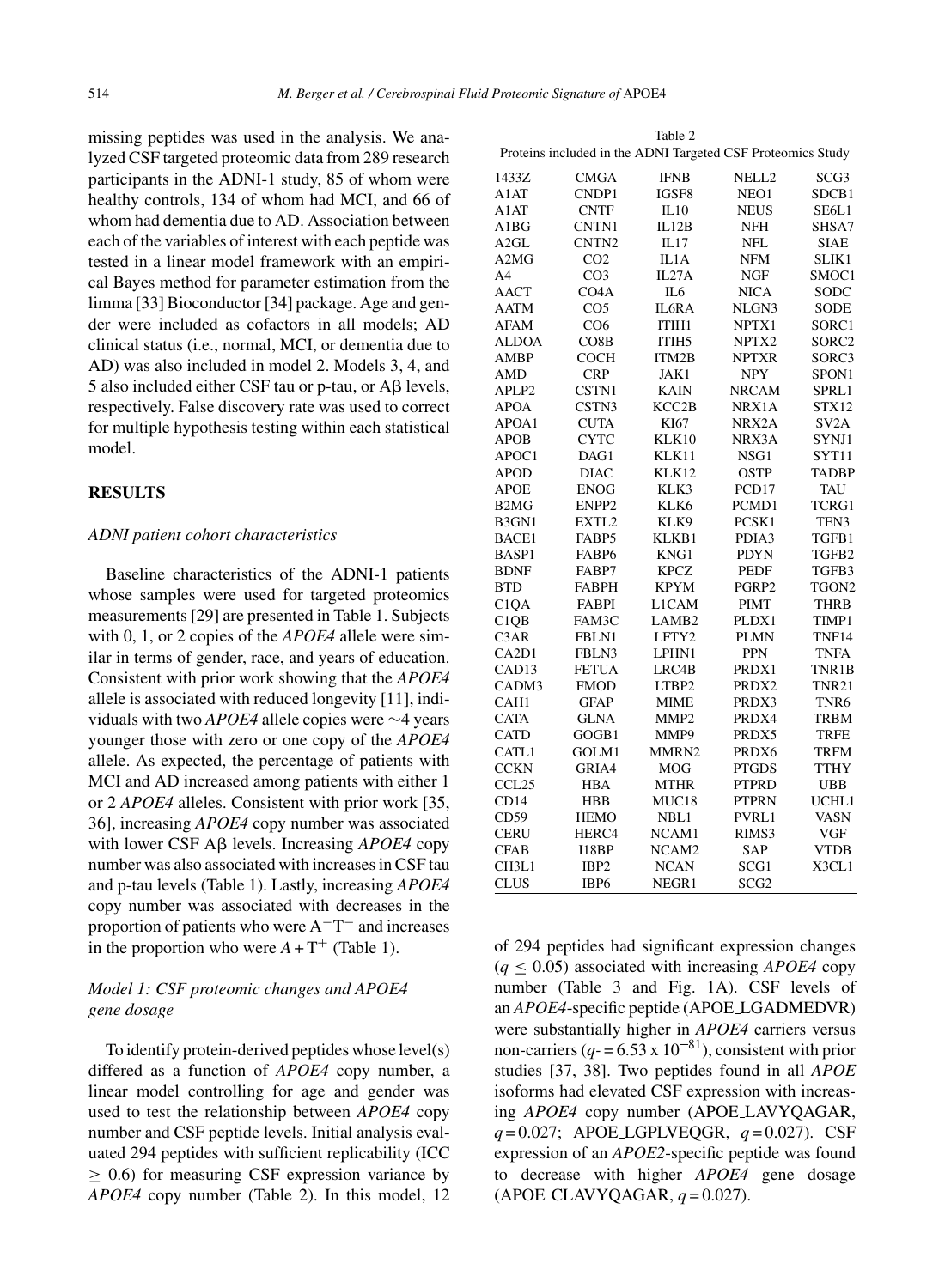Expression of the Top 20 Peptides and for all complement peptides/proteins by *APOE4* copy number in multivariate models accounting for age and gender (model 1). For full data set, see Supplementary File 1

|              |                    | Top 20 proteins/peptides whose expression differed as a function of APOE4 copy number, controlling for age, gender,<br>and clinical status (normal, MCI or AD) |                    |                       |             |       |                           |
|--------------|--------------------|----------------------------------------------------------------------------------------------------------------------------------------------------------------|--------------------|-----------------------|-------------|-------|---------------------------|
| Protein      | UniProt<br>ID      | Peptide                                                                                                                                                        | Log Fold<br>Change | Average<br>Expression | t statistic | p     | <b>FDR</b><br>Corrected p |
| <b>APOE</b>  | P02649             | <b>LGADMEDVR</b>                                                                                                                                               | 3.594              | 9.193                 | 27.105      | 0.000 | 0.000                     |
| <b>CRP</b>   | P02741             | <b>ESDTSYVSLK</b>                                                                                                                                              | $-0.633$           | 15.228                | $-4.074$    | 0.000 | 0.009                     |
| <b>APOE</b>  | P02649             | LGPLVEQGR                                                                                                                                                      | 0.287              | 22.419                | 3.588       | 0.000 | 0.038                     |
| <b>APOE</b>  | P02649             | LAVYOAGAR                                                                                                                                                      | 0.292              | 25.410                | 3.421       | 0.001 | 0.053                     |
| <b>ALDOA</b> | P04075             | ALOASALK                                                                                                                                                       | 0.121              | 19.168                | 3.105       | 0.002 | 0.077                     |
| CH3L1        | P36222             | <b>ILGOOVPYATK</b>                                                                                                                                             | 0.112              | 23.114                | 3.133       | 0.002 | 0.077                     |
| CH3L1        | P36222             | <b>SFTLASSETGVGAPISGPGIPGR</b>                                                                                                                                 | 0.112              | 18.225                | 3.107       | 0.002 | 0.077                     |
| FABPH        | P05413             | <b>SIVTLDGGK</b>                                                                                                                                               | 0.131              | 14.664                | 3.208       | 0.001 | 0.077                     |
| <b>ALDOA</b> | P04075             | <b>OLLLTADDR</b>                                                                                                                                               | 0.111              | 16.246                | 2.963       | 0.003 | 0.079                     |
| AMBP         | P02760             | <b>FLYHK</b>                                                                                                                                                   | $-0.167$           | 11.800                | $-2.953$    | 0.003 | 0.079                     |
| <b>APOE</b>  | P02649             | AATVGSLAGQPLQER                                                                                                                                                | 0.247              | 20.145                | 3.039       | 0.003 | 0.079                     |
| <b>APOE</b>  | P <sub>02649</sub> | <b>CLAVYOAGAR</b>                                                                                                                                              | $-0.630$           | 8.715                 | $-2.919$    | 0.004 | 0.079                     |
| CH3L1        | P36222             | <b>VTIDSSYDIAK</b>                                                                                                                                             | 0.109              | 21.303                | 2.915       | 0.004 | 0.079                     |
| <b>FABPH</b> | P05413             | <b>SLGVGFATR</b>                                                                                                                                               | 0.108              | 15.706                | 2.998       | 0.003 | 0.079                     |
| KNG1         | P01042             | <b>TVGSDTFYSFK</b>                                                                                                                                             | $-0.185$           | 15.118                | $-2.898$    | 0.004 | 0.079                     |
| AMBP         | P02760             | <b>ETLLQDFR</b>                                                                                                                                                | $-0.171$           | 18.977                | $-2.777$    | 0.006 | 0.107                     |
| A2GL         | P02750             | <b>DLLLPOPDLR</b>                                                                                                                                              | $-0.148$           | 25.898                | $-2.701$    | 0.007 | 0.127                     |
| A2GL         | P02750             | VAAGAFQGLR                                                                                                                                                     | $-0.139$           | 23.017                | $-2.458$    | 0.015 | 0.152                     |
| AATC         | P17174             | <b>IVASTLSNPELFEEWTGNVK</b>                                                                                                                                    | 0.086              | 12.727                | 2.517       | 0.012 | 0.152                     |
| AATM         | P00505             | <b>FVTVOTISGTGALR</b>                                                                                                                                          | 0.097              | 10.314                | 2.496       | 0.013 | 0.152                     |

*CSF Complement proteins/peptides expression as a function of APOE4 copy number, controlling for age, gender, and clinical status (normal, MCI or AD)*

| Protein           | UniProt            | Peptide                           | Log Fold | Average    | t statistic | p     | <b>FDR</b>  |
|-------------------|--------------------|-----------------------------------|----------|------------|-------------|-------|-------------|
|                   | ID                 |                                   | Change   | Expression |             |       | Corrected p |
| C1QB              | P02746             | <b>LEQGENVFLQATDK</b>             | $-0.042$ | 17.128     | $-1.241$    | 0.216 | 0.622       |
| C1QB              | P02746             | VPGLYYFTYHASSR                    | $-0.053$ | 17.604     | $-1.135$    | 0.257 | 0.669       |
| <b>CFAB</b>       | P00751             | DAQYAPGYDK                        | $-0.134$ | 16.401     | $-2.435$    | 0.016 | 0.152       |
| <b>CFAB</b>       | P00751             | <b>VSEADSSNADWVTK</b>             | $-0.111$ | 16.220     | $-2.471$    | 0.014 | 0.152       |
| <b>CFAB</b>       | P00751             | YGLVTYATYPK                       | $-0.134$ | 22.532     | $-2.474$    | 0.014 | 0.152       |
| CO <sub>2</sub>   | P06681             | <b>DFHINLFR</b>                   | $-0.065$ | 18.691     | $-1.232$    | 0.219 | 0.623       |
| CO <sub>2</sub>   | P06681             | <b>HAIILLTDGK</b>                 | $-0.070$ | 15.695     | $-1.625$    | 0.105 | 0.412       |
| CO <sub>2</sub>   | P06681             | <b>SSGQWQTPGATR</b>               | $-0.077$ | 15.922     | $-1.689$    | 0.092 | 0.377       |
| CO <sub>3</sub>   | P01024             | <b>IHWESASLLR</b>                 | $-0.267$ | 14.006     | $-2.136$    | 0.034 | 0.235       |
| CO <sub>3</sub>   | P01024             | <b>TELRPGETLNVNFLLR</b>           | $-0.081$ | 10.150     | $-1.997$    | 0.047 | 0.259       |
| CO <sub>4</sub> A | POCOL4             | <b>DHAVDLIQK</b>                  | $-0.038$ | 22.142     | $-0.745$    | 0.457 | 0.858       |
| CO <sub>4</sub> A | POCOL4             | <b>GSFEFPVGDAVSK</b>              | $-0.035$ | 25.297     | $-0.611$    | 0.541 | 0.879       |
| CO <sub>4</sub> A | POCOL4             | LGQYASPTAK                        | $-0.041$ | 21.701     | $-0.760$    | 0.448 | 0.857       |
| CO <sub>4</sub> A | POCOL4             | <b>NVNFQK</b>                     | $-0.019$ | 18.387     | $-0.392$    | 0.695 | 0.978       |
| CO <sub>4</sub> A | POCOL4             | VLSLAQEQVGGSPEK                   | $-0.049$ | 19.989     | $-1.039$    | 0.300 | 0.734       |
| CO <sub>4</sub> A | POCOL4             | <b>VTASDPLDTLGSEGALSPGGVASLLR</b> | $-0.029$ | 18.008     | $-0.712$    | 0.477 | 0.871       |
| CO <sub>5</sub>   | P01031             | <b>DINYVNPVIK</b>                 | $-0.045$ | 16.181     | $-0.630$    | 0.529 | 0.876       |
| CO <sub>5</sub>   | P01031             | <b>TLLPVSKPEIR</b>                | $-0.050$ | 17.209     | $-0.757$    | 0.449 | 0.857       |
| CO <sub>5</sub>   | P01031             | <b>VFOFLEK</b>                    | $-0.043$ | 18.210     | $-0.644$    | 0.520 | 0.873       |
| CO6               | P13671             | <b>ALNHLPLEYNSALYSR</b>           | $-0.113$ | 16.297     | $-1.772$    | 0.077 | 0.345       |
| CO6               | P <sub>13671</sub> | <b>SEYGAALAWEK</b>                | $-0.118$ | 15.760     | $-2.072$    | 0.039 | 0.240       |
| CO8B              | P07358             | <b>IPGIFELGISSQSDR</b>            | $-0.057$ | 14.476     | $-0.761$    | 0.447 | 0.857       |
| CO8B              | P07358             | <b>SDLEVAHYK</b>                  | $-0.082$ | 13.090     | $-1.342$    | 0.181 | 0.571       |
| CO8B              | P07358             | <b>YEFILK</b>                     | $-0.077$ | 18.883     | $-1.263$    | 0.208 | 0.610       |

Log Fold Change - log2 fold change of peptide expression with each additional *APOE4* allele copy in multivariate models for all analyzed CSF samples; Average expression – average peptide expression in all analyzed CSF samples; *t* statistic – hypothesis test statistic estimating the mean peptide expression (population mean) from the sampling distribution for each peptide in all analyzed CSF samples.

Table 3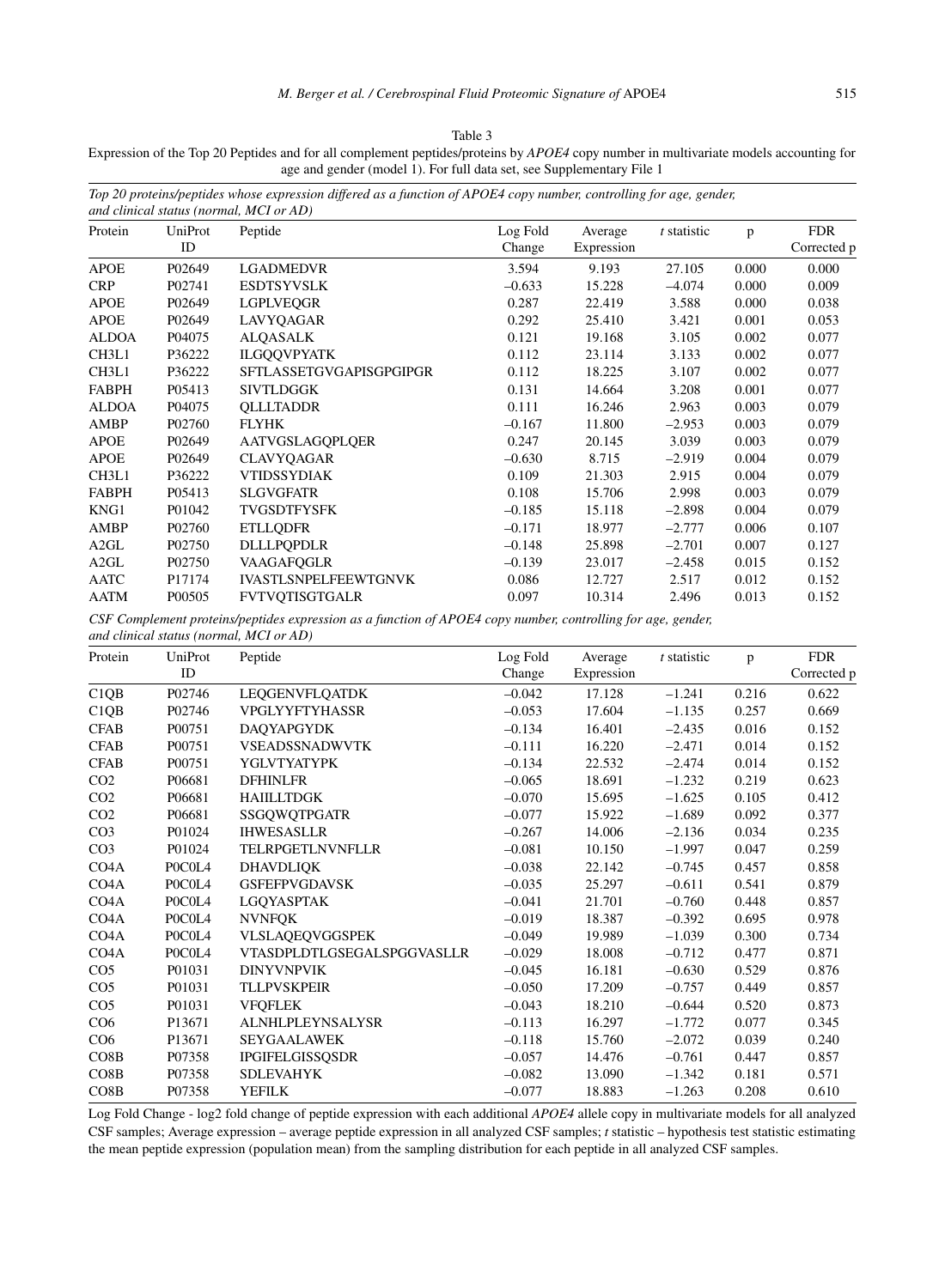

Fig. 1. Volcano Plot of CSF Protein/Peptide Expression by *APOE* genotype, for the top 20 proteins and the complement cascade proteins in model 1 (A), and for the top 20 proteins and the complement cascade proteins in model 2 (B).

Increasing *APOE4* allele copy number was associated with reduced expression of a peptide from the acute inflammatory marker C-reactive protein (CRP) (*q* = 0.006). Increasing *APOE4* copy number was also associated with increasing expression of peptides derived from the glycoprotein Chitinase 3-like protein 1 (CH3L1; also known as YKL-40) ( $q < 0.05$ ), the cardiac injury biomarker heart-type fatty acid binding protein (FABPH)  $(q<0.05)$ , and the glycolytic enzyme fructose-bisphosphate aldolase A (ALDOA*;*  $q < 0.05$ ).

There was a consistent inverse direction of association between *APOE4* copy number and CSF levels of all 24 peptides from all 8 complement pathway proteins measured (Table 3, Fig. 1A), although these effects were not significant for any individual complement protein-derived peptide (*p* > 0.05 for each, prior to multiple correction comparison). Nonetheless, the odds of this happening for 24 unrelated peptides by chance would be 1 over  $2^{24}$ , or less than 1 in 16 million. Alternatively, since these 24 peptides were derived from 8 complement pathway proteins, the odds of 8 proteins at random all showing consistently lower expression as a function of *APOE4* allele copy number, even if the change for each individual protein was not statistically significant, would be  $1/2^8$ , or a 1 out of 256 chance.

# *Model 2: APOE4-dependent CSF peptide changes and clinical status*

Because *APOE4* is found in AD patients at disproportionately high frequencies compared to the general population, it is possible that the above findings reflect confounding by AD clinical status (and neurodegeneration) rather than changes directly related to increased *APOE4* copy number itself. Therefore, a second linear model was used that corrected for clinical status (normal control, MCI, or dementia due to AD) in addition to the items in model 1, to test for associations between *APOE4* copy number and CSF peptide expression levels. In this second model, only 3 of 294 peptides had statistically significant *APOE4* copy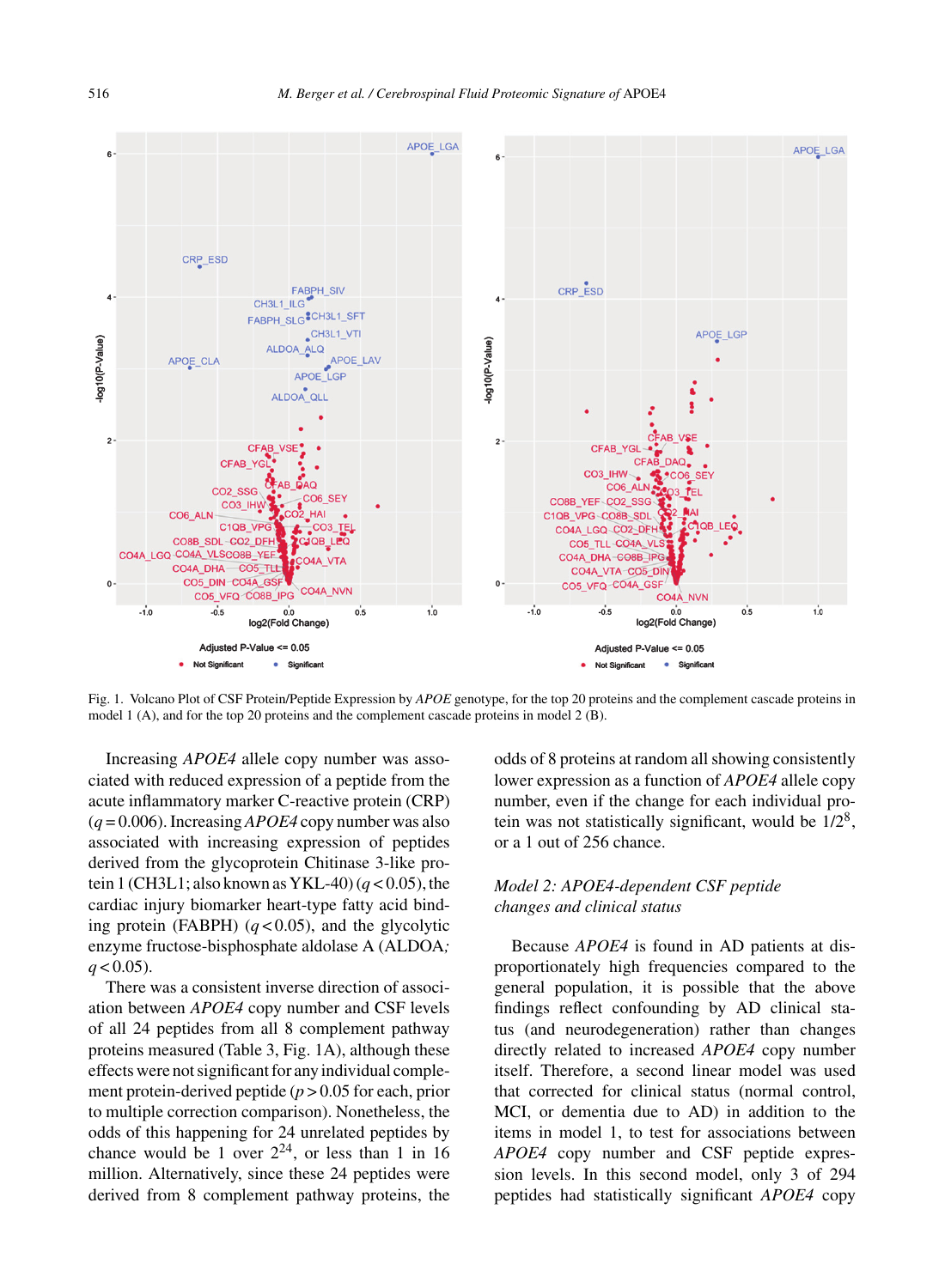number-related changes in CSF expression levels (Table 4 and Fig. 1B). Increasing *APOE4*-copy number was associated with increased expression of the *APOE4*-specific peptide (LGADMEDVR) (*q* < 0.01) and decreased expression the CRP-derived peptide (ESDTSYVSLK) (*q* < 0.01). A pan-APOE peptide (LGPLVEQGR) had increased expression associated with increased *APOE4* copy number in this model (*q* = 0.038). CH3L1 (YKL-40)-, FABPH-, and ALDOA-derived peptides that showed significant *APOE4*- copy number-related changes in expression in model 1 (above) no longer remained statistically significant after correcting for disease status and multiple comparisons, although there was still a trend toward increased CSF protein expression for each (*q* = 0.077, *q* = 0.077, and *q* = 0.079, respectively). As in the first model (not controlling for AD clinical status), none of the 24 complement protein-derived peptides demonstrated statistically significant differences as a function of *APOE4* copy number. Yet, as in the first model, in this model there was a consistent inverse direction of association between *APOE4* copy number and expression of all 24 peptides from all 8 different complement proteins measured (Table 4). Although none of these inverse associations were statistically significant on their own  $(p > 0.05$  for each, prior to multiple comparison) the odds of 24 unrelated peptides all showing this pattern of decreased expression by chance would be less than 1 over  $2^{24}$ , or less than 1 in 16 million. Alternatively, all 24 of these peptides were derived from 8 complement pathway proteins. Thus the odds of 8 proteins all showing lower expression levels as a function of *APOE4* allele copy number, even if the change in each individual protein was not statistically significant at *p* < 0.05,

# *Model 3: APOE4-dependent CSF peptide changes and CSF tau levels*

would be  $1/2^8$ , or a 1 out of 256 chance.

To determine whether*APOE4-*dependent CSF proteomic changes were independent of changes in CSF tau levels (a non-specific indicator of neurodegeneration [39]), we constructed a third model for associations between *APOE4* copy number and CSF peptide expression levels, correcting for CSF tau levels, age, and gender. In this third model, 183 of 294 peptides from 132 proteins had statistically significant *APOE4* copy number-related changes in CSF expression levels (Table 5, Supplementary File 2). Similar to the findings in models 1 and 2, in model 3 increasing *APOE4* copy number was

associated with increased expression of the *APOE4* specific peptide (LGADMEDVR)  $(q = 1.5 \times 10^{-75})$ and decreased expression of the CRP-derived peptide (ESDTSYVSLK) (*q* = 0.0006; Supplementary File 2). CH3L1 (YKL-40)-, FABPH-, and ALDOAderived peptides that showed significant *APOE4* copy number-related changes in expression in model 1 (above) no longer remained statistically significant after correcting for CSF tau levels in model 3 (*q* > 0.05 for each; Supplementary File 2).

Four peptides from the complement cascade proteins C1QB, CFAB and CO2 showed significantly reduced expression as a function of increasing *APOE4* allele count in model 3 (*q* < 0.05 for each; Table 5). There was also a consistently inverse direction of association between *APOE4* copy number and CSF levels for the 20 other peptides from all 8 complement proteins measured (Table 5), although these effects were not statistically significant after multiple comparison correction  $(q > 0.05$  for each).

# *Model 4: APOE4-dependent CSF peptide changes and CSF p-tau levels*

To determine whether*APOE4-*dependent CSF proteomic changes were independent of changes in CSF p-tau levels (a more specific indicator of ADrelated neurodegeneration [39]), we constructed a fourth model for associations between *APOE4* copy number and CSF peptide expression levels, correcting for CSF p-tau levels, age, and gender. In this fourth model, 184 of 294 peptides from 132 proteins had statistically significant *APOE4* copy number-related changes in CSF expression levels (Table 6). Similar to the findings in models 1 and 2, in model 3 increasing *APOE4*-copy number was associated with increased expression of the *APOE4* specific peptide (LGADMEDVR)  $(q=4.1 \times 10^{-74})$ and decreased expression of the CRP-derived peptide (ESDTSYVSLK)  $(q=0.00094)$ . As in model 3 (controlling for CSF tau levels), CH3L1 (YKL-40)-, FABPH-, and ALDOA-derived peptides that showed significant *APOE4*- copy number-related changes in expression observed in model 1 no longer remained statistically significant after correcting for CSF p-tau levels (*q* > 0.05 for each; Supplementary File 2).

Three peptides from the complement cascade proteins C1QB, CFAB, and CO2 showed significantly reduced expression as a function of increasing *APOE4* allele count  $(q<0.05$  for each) in model 4. There was also a consistently inverse direction of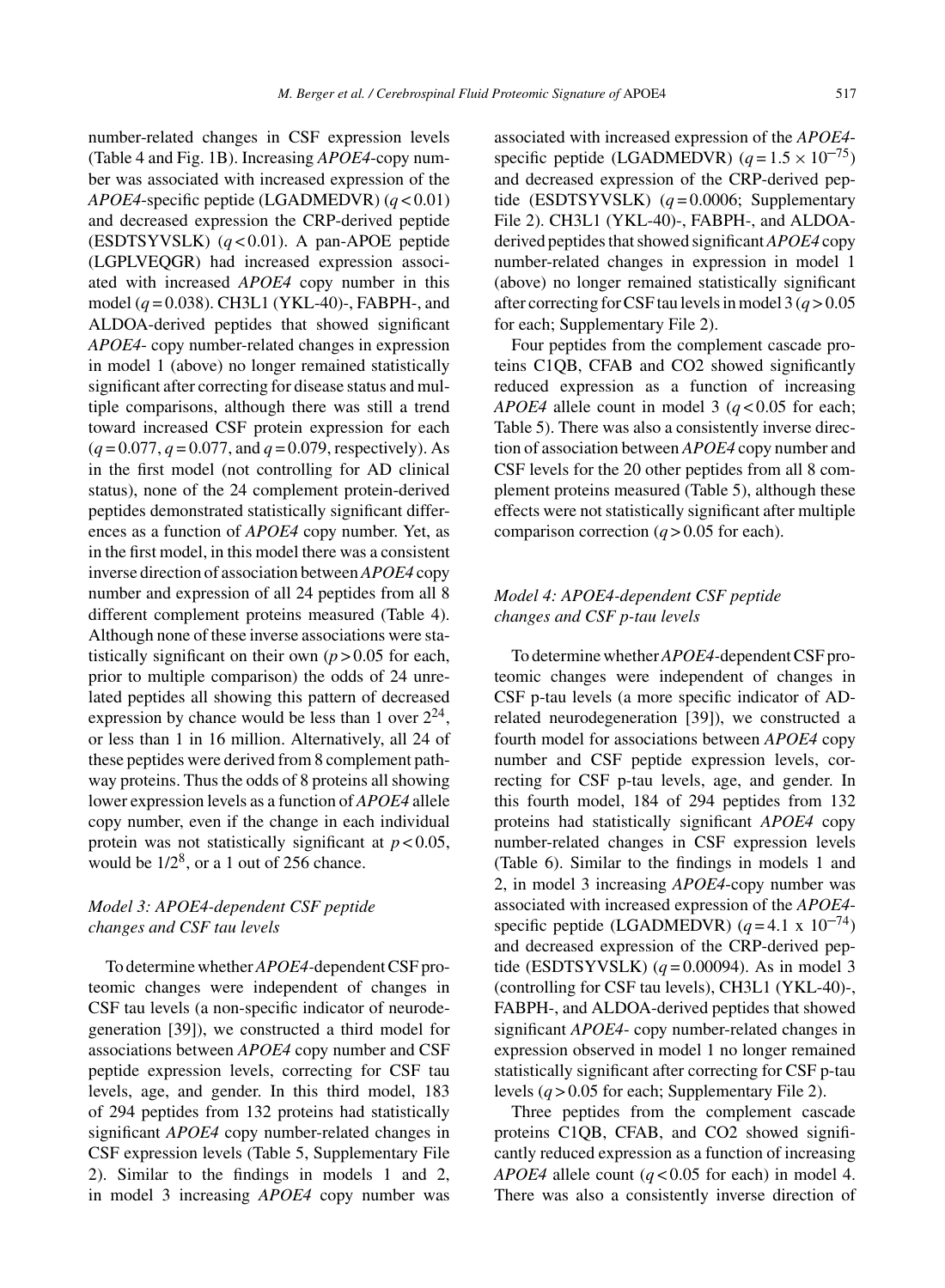| Table 4                                                                                                                                      |
|----------------------------------------------------------------------------------------------------------------------------------------------|
| Expression of the Top 20 Peptides and for all complement peptides/proteins by <i>APOE4</i> copy number in multivariate models accounting for |
| age and gender and clinical status (Model 2). For full data set, see Supplementary File 1                                                    |

|              |                    | Top 20 proteins/peptides whose expression differed as a function of APOE4 copy number, controlling for age, gender,<br>and clinical status (normal, MCI or AD) |                    |                       |             |       |                           |
|--------------|--------------------|----------------------------------------------------------------------------------------------------------------------------------------------------------------|--------------------|-----------------------|-------------|-------|---------------------------|
| Protein      | UniProt<br>ID      | Peptide                                                                                                                                                        | Log Fold<br>Change | Average<br>Expression | t statistic | p     | <b>FDR</b><br>Corrected p |
| <b>APOE</b>  | P02649             | <b>LGADMEDVR</b>                                                                                                                                               | 3.594              | 9.193                 | 27.105      | 0.000 | 0.000                     |
| <b>CRP</b>   | P02741             | <b>ESDTSYVSLK</b>                                                                                                                                              | $-0.633$           | 15.228                | $-4.074$    | 0.000 | 0.009                     |
| <b>APOE</b>  | P02649             | LGPLVEQGR                                                                                                                                                      | 0.287              | 22.419                | 3.588       | 0.000 | 0.038                     |
| <b>APOE</b>  | P02649             | LAVYOAGAR                                                                                                                                                      | 0.292              | 25.410                | 3.421       | 0.001 | 0.053                     |
| <b>ALDOA</b> | P04075             | ALOASALK                                                                                                                                                       | 0.121              | 19.168                | 3.105       | 0.002 | 0.077                     |
| CH3L1        | P36222             | <b>ILGOOVPYATK</b>                                                                                                                                             | 0.112              | 23.114                | 3.133       | 0.002 | 0.077                     |
| CH3L1        | P36222             | <b>SFTLASSETGVGAPISGPGIPGR</b>                                                                                                                                 | 0.112              | 18.225                | 3.107       | 0.002 | 0.077                     |
| <b>FABPH</b> | P05413             | <b>SIVTLDGGK</b>                                                                                                                                               | 0.131              | 14.664                | 3.208       | 0.001 | 0.077                     |
| <b>ALDOA</b> | P04075             | <b>OLLLTADDR</b>                                                                                                                                               | 0.111              | 16.246                | 2.963       | 0.003 | 0.079                     |
| AMBP         | P02760             | <b>FLYHK</b>                                                                                                                                                   | $-0.167$           | 11.800                | $-2.953$    | 0.003 | 0.079                     |
| <b>APOE</b>  | P02649             | AATVGSLAGQPLQER                                                                                                                                                | 0.247              | 20.145                | 3.039       | 0.003 | 0.079                     |
| <b>APOE</b>  | P <sub>02649</sub> | <b>CLAVYOAGAR</b>                                                                                                                                              | $-0.630$           | 8.715                 | $-2.919$    | 0.004 | 0.079                     |
| CH3L1        | P36222             | <b>VTIDSSYDIAK</b>                                                                                                                                             | 0.109              | 21.303                | 2.915       | 0.004 | 0.079                     |
| <b>FABPH</b> | P05413             | <b>SLGVGFATR</b>                                                                                                                                               | 0.108              | 15.706                | 2.998       | 0.003 | 0.079                     |
| KNG1         | P01042             | TVGSDTFYSFK                                                                                                                                                    | $-0.185$           | 15.118                | $-2.898$    | 0.004 | 0.079                     |
| AMBP         | P02760             | <b>ETLLQDFR</b>                                                                                                                                                | $-0.171$           | 18.977                | $-2.777$    | 0.006 | 0.107                     |
| A2GL         | P02750             | <b>DLLLPOPDLR</b>                                                                                                                                              | $-0.148$           | 25.898                | $-2.701$    | 0.007 | 0.127                     |
| A2GL         | P02750             | VAAGAFQGLR                                                                                                                                                     | $-0.139$           | 23.017                | $-2.458$    | 0.015 | 0.152                     |
| AATC         | P17174             | <b>IVASTLSNPELFEEWTGNVK</b>                                                                                                                                    | 0.086              | 12.727                | 2.517       | 0.012 | 0.152                     |
| AATM         | P00505             | <b>FVTVQTISGTGALR</b>                                                                                                                                          | 0.097              | 10.314                | 2.496       | 0.013 | 0.152                     |

*CSF Complement proteins/peptides expression as a function of APOE4 copy number, controlling for age, gender, and clinical status (normal, MCI or AD)*

| Protein           | UniProt            | Peptide                    | Log Fold | Average    | t statistic | p     | <b>FDR</b>  |
|-------------------|--------------------|----------------------------|----------|------------|-------------|-------|-------------|
|                   | ID                 |                            | Change   | Expression |             |       | Corrected p |
| C1QB              | P02746             | LEQGENVFLQATDK             | $-0.042$ | 17.128     | $-1.241$    | 0.216 | 0.622       |
| C1QB              | P02746             | <b>VPGLYYFTYHASSR</b>      | $-0.053$ | 17.604     | $-1.135$    | 0.257 | 0.669       |
| <b>CFAB</b>       | P00751             | <b>DAQYAPGYDK</b>          | $-0.134$ | 16.401     | $-2.435$    | 0.016 | 0.152       |
| <b>CFAB</b>       | P00751             | <b>VSEADSSNADWVTK</b>      | $-0.111$ | 16.220     | $-2.471$    | 0.014 | 0.152       |
| <b>CFAB</b>       | P00751             | YGLVTYATYPK                | $-0.134$ | 22.532     | $-2.474$    | 0.014 | 0.152       |
| CO <sub>2</sub>   | P06681             | <b>DFHINLFR</b>            | $-0.065$ | 18.691     | $-1.232$    | 0.219 | 0.623       |
| CO <sub>2</sub>   | P06681             | <b>HAIILLTDGK</b>          | $-0.070$ | 15.695     | $-1.625$    | 0.105 | 0.412       |
| CO <sub>2</sub>   | P06681             | <b>SSGQWQTPGATR</b>        | $-0.077$ | 15.922     | $-1.689$    | 0.092 | 0.377       |
| CO <sub>3</sub>   | P01024             | <b>IHWESASLLR</b>          | $-0.267$ | 14.006     | $-2.136$    | 0.034 | 0.235       |
| CO <sub>3</sub>   | P01024             | TELRPGETLNVNFLLR           | $-0.081$ | 10.150     | $-1.997$    | 0.047 | 0.259       |
| CO <sub>4</sub> A | POCOL4             | <b>DHAVDLIQK</b>           | $-0.038$ | 22.142     | $-0.745$    | 0.457 | 0.858       |
| CO <sub>4</sub> A | POCOL4             | <b>GSFEFPVGDAVSK</b>       | $-0.035$ | 25.297     | $-0.611$    | 0.541 | 0.879       |
| CO <sub>4</sub> A | POCOL4             | LGQYASPTAK                 | $-0.041$ | 21.701     | $-0.760$    | 0.448 | 0.857       |
| CO <sub>4</sub> A | POCOL4             | <b>NVNFQK</b>              | $-0.019$ | 18.387     | $-0.392$    | 0.695 | 0.978       |
| CO4A              | POCOL4             | VLSLAQEQVGGSPEK            | $-0.049$ | 19.989     | $-1.039$    | 0.300 | 0.734       |
| CO <sub>4</sub> A | POCOL4             | VTASDPLDTLGSEGALSPGGVASLLR | $-0.029$ | 18.008     | $-0.712$    | 0.477 | 0.871       |
| CO <sub>5</sub>   | P01031             | <b>DINYVNPVIK</b>          | $-0.045$ | 16.181     | $-0.630$    | 0.529 | 0.876       |
| CO <sub>5</sub>   | P01031             | <b>TLLPVSKPEIR</b>         | $-0.050$ | 17.209     | $-0.757$    | 0.449 | 0.857       |
| CO <sub>5</sub>   | P01031             | <b>VFOFLEK</b>             | $-0.043$ | 18.210     | $-0.644$    | 0.520 | 0.873       |
| CO <sub>6</sub>   | P13671             | <b>ALNHLPLEYNSALYSR</b>    | $-0.113$ | 16.297     | $-1.772$    | 0.077 | 0.345       |
| CO6               | P <sub>13671</sub> | <b>SEYGAALAWEK</b>         | $-0.118$ | 15.760     | $-2.072$    | 0.039 | 0.240       |
| CO8B              | P07358             | <b>IPGIFELGISSQSDR</b>     | $-0.057$ | 14.476     | $-0.761$    | 0.447 | 0.857       |
| CO8B              | P07358             | <b>SDLEVAHYK</b>           | $-0.082$ | 13.090     | $-1.342$    | 0.181 | 0.571       |
| CO8B              | P07358             | <b>YEFILK</b>              | $-0.077$ | 18.883     | $-1.263$    | 0.208 | 0.610       |

Log Fold Change - log2 fold change of peptide expression with each additional *APOE4* allele copy in multivariate models for all analyzed CSF samples; Average expression – average peptide expression in all analyzed CSF samples; *t* statistic – hypothesis test statistic estimating the mean peptide expression (population mean) from the sampling distribution for each peptide in all analyzed CSF samples.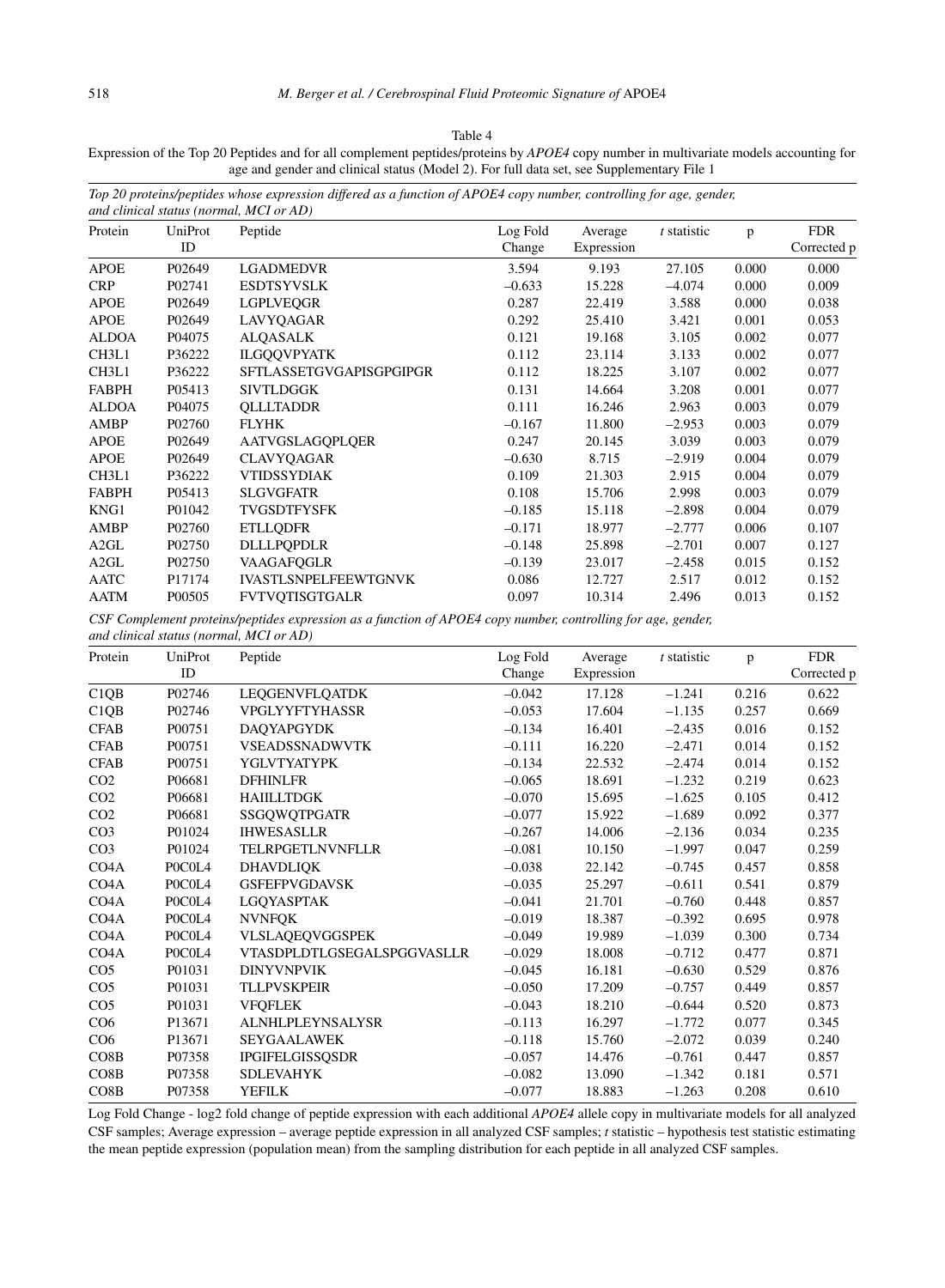|--|--|

Expression for the Top 20 Peptides and for all complement peptides/proteins by *APOE4* copy number in multivariate models accounting for age, gender and CSF tau levels (Model 3). For full data set, see Supplementary File 2

|                   | (in order of significance). | Proteins/peptides whose expression differed as a function of APOE4 copy number, controlling for age, gender, and CSF tau level |                    |                       |               |       |                           |
|-------------------|-----------------------------|--------------------------------------------------------------------------------------------------------------------------------|--------------------|-----------------------|---------------|-------|---------------------------|
| Protein           | UniProt<br>ID               | Peptide                                                                                                                        | Log Fold<br>Change | Average<br>Expression | t statistic   | p     | <b>FDR</b><br>Corrected p |
| <b>APOE</b>       | P02649                      | <b>LGADMEDVR</b>                                                                                                               | 3.365              | 9.208                 | 26.640        | 0.000 | 0.000                     |
| A4                | P05067                      | <b>LVFFAEDVGSNK</b>                                                                                                            | $-0.166$           | 18.133                | $-5.315$      | 0.000 | 0.000                     |
| NCAM2             | O15394                      | <b>IIELSQTTAK</b>                                                                                                              | $-0.171$           | 19.631                | $-5.342$      | 0.000 | 0.000                     |
| <b>VGF</b>        | O15240                      | <b>AYOGVAAPFPK</b>                                                                                                             | $-0.254$           | 17.733                | $-5.299$      | 0.000 | 0.000                     |
| <b>AMD</b>        | P19021                      | <b>IVQFSPSGK</b>                                                                                                               | $-0.185$           | 21.247                | $-4.964$      | 0.000 | 0.000                     |
| CA2D1             | P54289                      | <b>FVVTDGGITR</b>                                                                                                              | $-0.187$           | 20.267                | $-4.943$      | 0.000 | 0.000                     |
| <b>CMGA</b>       | P10645                      | YPGPQAEGDSEGLSQGLVDR                                                                                                           | $-0.237$           | 15.851                | $-5.008$      | 0.000 | 0.000                     |
| IGSF8             | O969P0                      | <b>LOGDAVVLK</b>                                                                                                               | $-0.133$           | 18.301                | $-4.885$      | 0.000 | 0.000                     |
| IGSF8             | Q969P0                      | <b>VVAGEVQVQR</b>                                                                                                              | $-0.119$           | 19.050                | $-4.910$      | 0.000 | 0.000                     |
| NBL1              | P41271                      | <b>LALFPDK</b>                                                                                                                 | $-0.141$           | 26.936                | $-4.998$      | 0.000 | 0.000                     |
| SCG <sub>2</sub>  | P13521                      | <b>VLEYLNOEK</b>                                                                                                               | $-0.202$           | 20.916                | $-4.897$      | 0.000 | 0.000                     |
|                   |                             |                                                                                                                                |                    |                       | $-4.923$      |       |                           |
| <b>VGF</b>        | O15240                      | <b>NSEPODEGELFOGVDPR</b>                                                                                                       | $-0.252$           | 19.459                |               | 0.000 | 0.000                     |
| <b>VGF</b>        | O15240                      | THLGEALAPLSK                                                                                                                   | $-0.244$           | 16.748                | $-4.919$      | 0.000 | 0.000                     |
| FAM3C             | P84101                      | <b>SPFEOHIK</b>                                                                                                                | $-0.159$           | 19.027                | $-4.815$      | 0.000 | 0.000                     |
| <b>AMD</b>        | P19021                      | <b>IPVDEEAFVIDFKPR</b>                                                                                                         | $-0.167$           | 17.376                | $-4.735$      | 0.000 | 0.000                     |
| <b>AMD</b>        | P19021                      | <b>NGQWTLIGR</b>                                                                                                               | $-0.180$           | 16.249                | $-4.725$      | 0.000 | 0.000                     |
| CA2D1             | P54289                      | <b>TASGVNQLVDIYEK</b>                                                                                                          | $-0.171$           | 13.242                | $-4.712$      | 0.000 | 0.000                     |
| <b>CYTC</b>       | P01034                      | <b>ALDFAVGEYNK</b>                                                                                                             | $-0.114$           | 34.102                | $-4.717$      | 0.000 | 0.000                     |
| NPTX2             | P47972                      | <b>TESTLNALLOR</b>                                                                                                             | $-0.282$           | 10.581                | $-4.723$      | 0.000 | 0.000                     |
| CAD <sub>13</sub> | P55290                      | <b>YEVSSPYFK</b>                                                                                                               | $-0.161$           | 22.725                | $-4.657$      | 0.000 | 0.000                     |
|                   |                             | CSF Complement proteins/peptides expression as a function of APOE4 copy number, controlling for age, gender, and tau           |                    |                       |               |       |                           |
| Protein           | UniProt                     | Peptide                                                                                                                        | Log Fold           | Average               | $t$ statistic | p     | <b>FDR</b>                |
|                   | ID                          |                                                                                                                                | Change             | Expression            |               |       | Corrected p               |
| C1QB              | P02746                      | <b>LEQGENVFLQATDK</b>                                                                                                          | $-0.071$           | 17.131                | $-2.124$      | 0.034 | 0.055                     |
| C1QB              | P02746                      | VPGLYYFTYHASSR                                                                                                                 | $-0.132$           | 17.608                | $-2.921$      | 0.004 | 0.008                     |
| <b>CFAB</b>       | P00751                      | <b>DAOYAPGYDK</b>                                                                                                              | $-0.111$           | 16.394                | $-2.015$      | 0.045 | 0.068                     |
| <b>CFAB</b>       | P00751                      | VSEADSSNADWVTK                                                                                                                 | $-0.055$           | 16.211                | $-1.274$      | 0.204 | 0.242                     |
| <b>CFAB</b>       | P00751                      | YGLVTYATYPK                                                                                                                    | $-0.124$           | 22.526                | $-2.270$      | 0.024 | 0.039                     |
| CO <sub>2</sub>   | P06681                      | <b>DFHINLFR</b>                                                                                                                | $-0.088$           | 18.688                | $-1.670$      | 0.096 | 0.129                     |
| CO <sub>2</sub>   | P06681                      | <b>HAIILLTDGK</b>                                                                                                              | $-0.101$           | 15.692                | $-2.360$      | 0.019 | 0.032                     |
| CO <sub>2</sub>   | P06681                      | <b>SSGQWQTPGATR</b>                                                                                                            | $-0.102$           | 15.920                | $-2.228$      | 0.027 | 0.043                     |
| CO <sub>3</sub>   | P01024                      | <b>IHWESASLLR</b>                                                                                                              | $-0.254$           | 13.995                | $-2.022$      | 0.044 | 0.067                     |
| CO <sub>3</sub>   | P01024                      | TELRPGETLNVNFLLR                                                                                                               | $-0.083$           | 10.147                | $-2.028$      | 0.044 | 0.067                     |
| CO <sub>4</sub> A | P0C0L4                      | <b>DHAVDLIQK</b>                                                                                                               | $-0.087$           | 22.140                | $-1.731$      | 0.085 | 0.117                     |
| CO <sub>4</sub> A | POCOL4                      |                                                                                                                                | $-0.098$           | 25.295                | $-1.774$      | 0.077 | 0.109                     |
|                   |                             | <b>GSFEFPVGDAVSK</b>                                                                                                           |                    |                       |               |       |                           |
| CO <sub>4</sub> A | POCOL4                      | LGQYASPTAK                                                                                                                     | $-0.106$           | 21.701                | $-2.052$      | 0.041 | 0.064                     |
| CO <sub>4</sub> A | POCOL4                      | <b>NVNFOK</b>                                                                                                                  | $-0.071$           | 18.386                | $-1.490$      | 0.137 | 0.176                     |
| CO <sub>4</sub> A | POCOL4                      | VLSLAQEQVGGSPEK                                                                                                                | $-0.062$           | 19.985                | $-1.317$      | 0.189 | 0.229                     |
| CO <sub>4</sub> A | POCOL4                      | VTASDPLDTLGSEGALSPGGVASLLR                                                                                                     | $-0.067$           | 18.006                | $-1.659$      | 0.098 | 0.131                     |
| CO <sub>5</sub>   | P01031                      | <b>DINYVNPVIK</b>                                                                                                              | $-0.096$           | 16.181                | $-1.346$      | 0.179 | 0.220                     |
| CO <sub>5</sub>   | P01031                      | <b>TLLPVSKPEIR</b>                                                                                                             | $-0.076$           | 17.208                | $-1.141$      | 0.255 | 0.293                     |
| CO <sub>5</sub>   | P01031                      | <b>VFQFLEK</b>                                                                                                                 | $-0.070$           | 18.209                | $-1.053$      | 0.293 | 0.328                     |
| CO <sub>6</sub>   | P13671                      | ALNHLPLEYNSALYSR                                                                                                               | $-0.112$           | 16.292                | $-1.752$      | 0.081 | 0.113                     |
| CO <sub>6</sub>   | P13671                      | <b>SEYGAALAWEK</b>                                                                                                             | $-0.104$           | 15.755                | $-1.817$      | 0.070 | 0.102                     |
| CO8B              | P07358                      | IPGIFELGISSQSDR                                                                                                                | $-0.045$           | 14.471                | $-0.595$      | 0.552 | 0.584                     |
| CO8B              | P07358                      | <b>SDLEVAHYK</b>                                                                                                               | $-0.055$           | 13.083                | $-0.883$      | 0.378 | 0.413                     |
| CO8B              | P07358                      | YEFILK                                                                                                                         | $-0.045$           | 18.876                | $-0.727$      | 0.468 | 0.499                     |

association between *APOE4* copy number and CSF levels for the 21 other peptides from all 8 complement proteins measured (Table 6), although these effects were not statistically significant after multiple comparison correction in model 4  $(q > 0.05$  for each).

# *Model 5: APOE4-dependent CSF peptide changes and CSF A*β *levels*

To determine whether*APOE4-*dependent CSF proteomic changes were independent of changes in  $CSF$  A $\beta$  levels, we constructed a fifth model for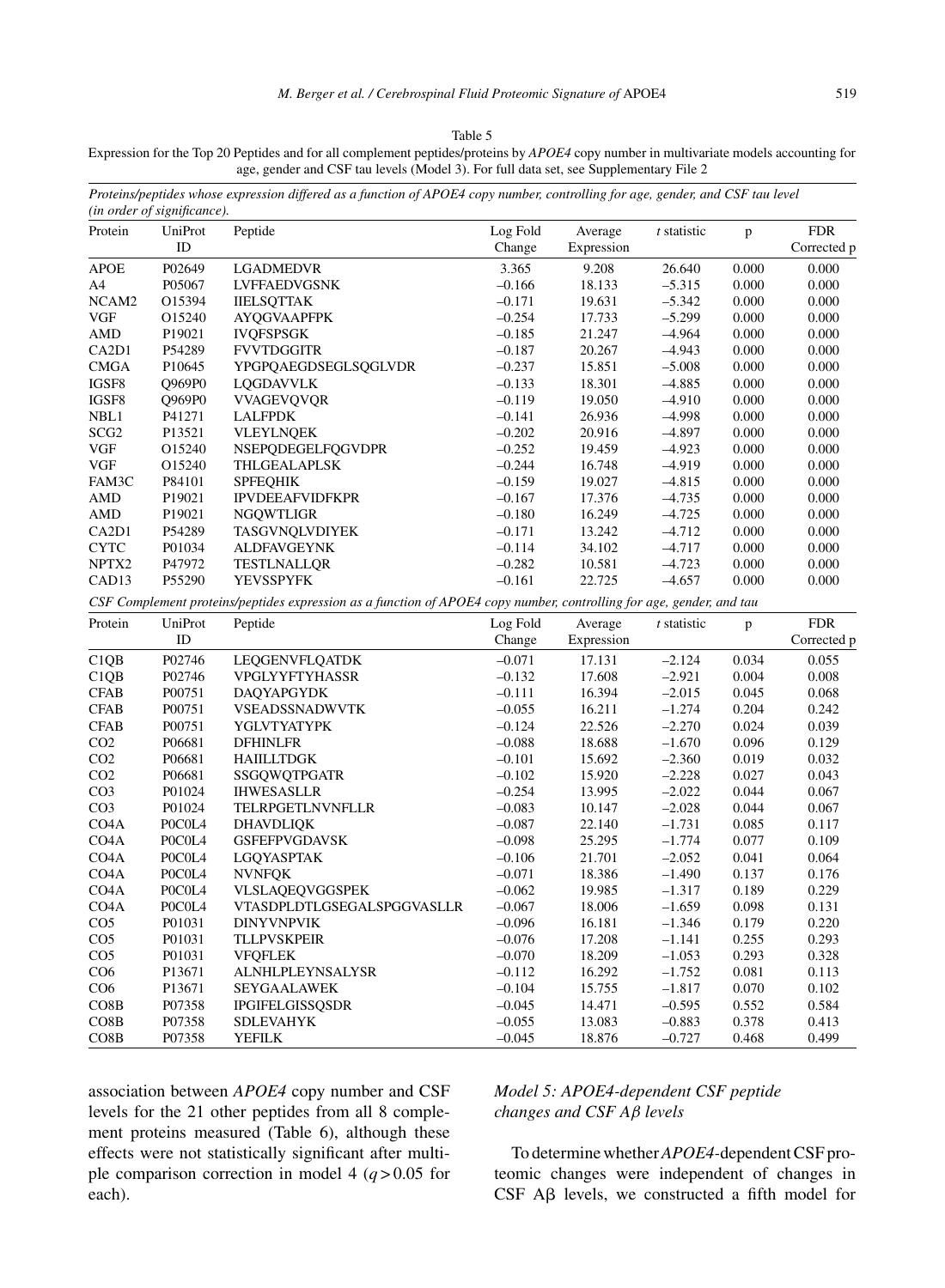|                                |               | Proteins/peptides whose expression differed as a function of APOE4 copy number, controlling for age, gender, and ptau                          |                    |                       |               |       |                           |
|--------------------------------|---------------|------------------------------------------------------------------------------------------------------------------------------------------------|--------------------|-----------------------|---------------|-------|---------------------------|
| Protein                        | UniProt<br>ID | Peptide                                                                                                                                        | Log Fold<br>Change | Average<br>Expression | $t$ statistic | p     | <b>FDR</b><br>Corrected p |
| <b>APOE</b>                    | P02649        | <b>LGADMEDVR</b>                                                                                                                               | 3.340              | 9.208                 | 26.198        | 0.000 | 0.000                     |
| A4                             | P05067        | <b>LVFFAEDVGSNK</b>                                                                                                                            | $-0.168$           | 18.133                | $-5.170$      | 0.000 | 0.000                     |
| NCAM2                          | O15394        | <b>IIELSQTTAK</b>                                                                                                                              | $-0.175$           | 19.631                | $-5.197$      | 0.000 | 0.000                     |
| <b>VGF</b>                     | O15240        | <b>AYOGVAAPFPK</b>                                                                                                                             | $-0.258$           | 17.733                | $-5.151$      | 0.000 | 0.000                     |
| <b>AMD</b>                     | P19021        | <b>IVOFSPSGK</b>                                                                                                                               | $-0.190$           | 21.247                | $-4.896$      | 0.000 | 0.000                     |
| CA <sub>2</sub> D <sub>1</sub> | P54289        | <b>FVVTDGGITR</b>                                                                                                                              | $-0.192$           | 20.267                | $-4.878$      | 0.000 | 0.000                     |
| <b>CMGA</b>                    | P10645        | YPGPQAEGDSEGLSQGLVDR                                                                                                                           | $-0.245$           | 15.851                | $-4.931$      | 0.000 | 0.000                     |
| NBL1                           | P41271        | <b>LALFPDK</b>                                                                                                                                 | $-0.143$           | 26.936                | $-4.855$      | 0.000 | 0.000                     |
| <b>VGF</b>                     | O15240        | NSEPQDEGELFQGVDPR                                                                                                                              | $-0.258$           | 19.459                | $-4.857$      | 0.000 | 0.000                     |
| FAM3C                          | P84101        | <b>SPFEQHIK</b>                                                                                                                                | $-0.165$           | 19.027                | $-4.768$      | 0.000 | 0.000                     |
| IGSF8                          | Q969P0        | <b>VVAGEVQVQR</b>                                                                                                                              | $-0.121$           | 19.050                | $-4.784$      | 0.000 | 0.000                     |
| SCG <sub>2</sub>               | P13521        | <b>VLEYLNQEK</b>                                                                                                                               | $-0.207$           | 20.916                | $-4.822$      | 0.000 | 0.000                     |
| <b>VGF</b>                     | O15240        | THLGEALAPLSK                                                                                                                                   | $-0.249$           | 16.748                | $-4.799$      | 0.000 | 0.000                     |
| IGSF8                          | O969P0        | <b>LOGDAVVLK</b>                                                                                                                               | $-0.135$           | 18.301                | $-4.735$      | 0.000 | 0.000                     |
|                                | P19021        |                                                                                                                                                |                    | 17.376                | $-4.623$      | 0.000 |                           |
| <b>AMD</b>                     |               | <b>IPVDEEAFVIDFKPR</b>                                                                                                                         | $-0.170$           |                       | $-4.615$      |       | 0.000                     |
| <b>AMD</b>                     | P19021        | <b>NGOWTLIGR</b>                                                                                                                               | $-0.183$           | 16.249                | $-4.641$      | 0.000 | 0.000                     |
| CA <sub>2</sub> D <sub>1</sub> | P54289        | <b>TASGVNOLVDIYEK</b>                                                                                                                          | $-0.175$           | 13.242                |               | 0.000 | 0.000                     |
| CAD13                          | P55290        | <b>YEVSSPYFK</b>                                                                                                                               | $-0.167$           | 22.725                | $-4.601$      | 0.000 | 0.000                     |
| <b>CMGA</b>                    | P10645        | SEALAVDGAGKPGAEEAQDPEGK                                                                                                                        | $-0.216$           | 17.989                | $-4.597$      | 0.000 | 0.000                     |
| <b>CMGA</b>                    | P10645        | SGEATDGARPQALPEPMQESK<br>CSF Complement proteins/peptides expression as a function of APOE4 copy number, controlling for age, gender, and ptau | $-0.206$           | 19.085                | $-4.642$      | 0.000 | 0.000                     |
|                                |               |                                                                                                                                                |                    |                       |               |       |                           |
| Protein                        | UniProt       | Peptide                                                                                                                                        | Log Fold           | Average               | t statistic   | p     | <b>FDR</b>                |
|                                | ID            |                                                                                                                                                | Change             | Expression            |               |       | Corrected p               |
| C1QB                           | P02746        | LEQGENVFLQATDK                                                                                                                                 | $-0.069$           | 17.131                | $-2.054$      | 0.041 | 0.064                     |
| C1QB                           | P02746        | <b>VPGLYYFTYHASSR</b>                                                                                                                          | $-0.130$           | 17.608                | $-2.813$      | 0.005 | 0.010                     |
| <b>CFAB</b>                    | P00751        | <b>DAQYAPGYDK</b>                                                                                                                              | $-0.107$           | 16.394                | $-1.925$      | 0.055 | 0.083                     |
| <b>CFAB</b>                    | P00751        | <b>VSEADSSNADWVTK</b>                                                                                                                          | $-0.048$           | 16.211                | $-1.102$      | 0.271 | 0.319                     |
| <b>CFAB</b>                    | P00751        | YGLVTYATYPK                                                                                                                                    | $-0.119$           | 22.526                | $-2.169$      | 0.031 | 0.049                     |
| CO <sub>2</sub>                | P06681        | <b>DFHINLFR</b>                                                                                                                                | $-0.086$           | 18.688                | $-1.610$      | 0.109 | 0.146                     |
| CO <sub>2</sub>                | P06681        | <b>HAIILLTDGK</b>                                                                                                                              | $-0.100$           | 15.692                | $-2.293$      | 0.023 | 0.038                     |
| CO <sub>2</sub>                | P06681        | <b>SSGQWQTPGATR</b>                                                                                                                            | $-0.099$           | 15.920                | $-2.137$      | 0.033 | 0.053                     |
| CO <sub>3</sub>                | P01024        | <b>IHWESASLLR</b>                                                                                                                              | $-0.249$           | 13.995                | $-1.966$      | 0.050 | 0.077                     |
| CO <sub>3</sub>                | P01024        | TELRPGETLNVNFLLR                                                                                                                               | $-0.082$           | 10.147                | $-1.982$      | 0.048 | 0.074                     |
| CO <sub>4</sub> A              | POCOL4        | <b>DHAVDLIOK</b>                                                                                                                               | $-0.080$           | 22.140                | $-1.563$      | 0.119 | 0.157                     |
| CO <sub>4</sub> A              | POCOL4        | <b>GSFEFPVGDAVSK</b>                                                                                                                           | $-0.091$           | 25.295                | $-1.596$      | 0.112 | 0.149                     |
| CO <sub>4</sub> A              | POCOL4        | LGOYASPTAK                                                                                                                                     | $-0.099$           | 21.701                | $-1.866$      | 0.063 | 0.092                     |
| CO <sub>4</sub> A              | POCOL4        | <b>NVNFQK</b>                                                                                                                                  | $-0.064$           | 18.386                | $-1.314$      | 0.190 | 0.234                     |
| CO <sub>4</sub> A              | POCOL4        | VLSLAQEQVGGSPEK                                                                                                                                | $-0.053$           | 19.985                | $-1.114$      | 0.266 | 0.314                     |
| CO4A                           | POCOL4        | VTASDPLDTLGSEGALSPGGVASLLR                                                                                                                     | $-0.061$           | 18.006                | $-1.481$      | 0.140 | 0.179                     |
| CO <sub>5</sub>                | P01031        | <b>DINYVNPVIK</b>                                                                                                                              | $-0.092$           | 16.181                | $-1.264$      | 0.207 | 0.251                     |
| CO <sub>5</sub>                | P01031        | <b>TLLPVSKPEIR</b>                                                                                                                             | $-0.070$           | 17.208                | $-1.043$      | 0.298 | 0.345                     |
| CO <sub>5</sub>                | P01031        | <b>VFQFLEK</b>                                                                                                                                 | $-0.065$           | 18.209                | $-0.965$      | 0.335 | 0.378                     |
| CO6                            | P13671        | <b>ALNHLPLEYNSALYSR</b>                                                                                                                        | $-0.109$           | 16.292                | $-1.689$      | 0.092 | 0.132                     |
| CO6                            | P13671        | <b>SEYGAALAWEK</b>                                                                                                                             | $-0.101$           | 15.755                | $-1.744$      | 0.082 | 0.119                     |
| CO8B                           | P07358        | <b>IPGIFELGISSQSDR</b>                                                                                                                         | $-0.036$           | 14.471                | $-0.478$      | 0.633 | 0.660                     |
| CO8B                           | P07358        | <b>SDLEVAHYK</b>                                                                                                                               | $-0.049$           | 13.083                | $-0.781$      | 0.435 | 0.472                     |
| CO8B                           | P07358        | <b>YEFILK</b>                                                                                                                                  | $-0.038$           | 18.876                | $-0.613$      | 0.541 | 0.570                     |

Table 6 Expression of the Top 20 Indicated Peptides and for all complement peptides/proteins by *APOE4* copy number in multivariate models accounting for age, gender and CSF p-tau levels (model 4). For full data set, see Supplementary File 2

associations between *APOE4* copy number and CSF peptide expression levels, correcting for  $CSF$  A $\beta$  levels as well as age and gender. In this model, 176 of 294 peptides had statistically significant *APOE4* copy number-related changes in CSF expression levels (Supplementary File 2). Increasing *APOE4*-copy number was associated with increased expression of the *APOE4*-specific peptide (LGADMEDVR)  $(q=1.89 \times 10^{-62})$  and decreased expression of the CRP-derived peptide (ESDTSYVSLK) (*q* < 0.045) after controlling for  $CSF$  A $\beta$  levels. Increasing *APOE4* copy number was associated with increased expression of a pan-APOE peptide (LGPLVEQGR) in this model  $(q=1.69 \times 10^{-7})$ . As in models 1 and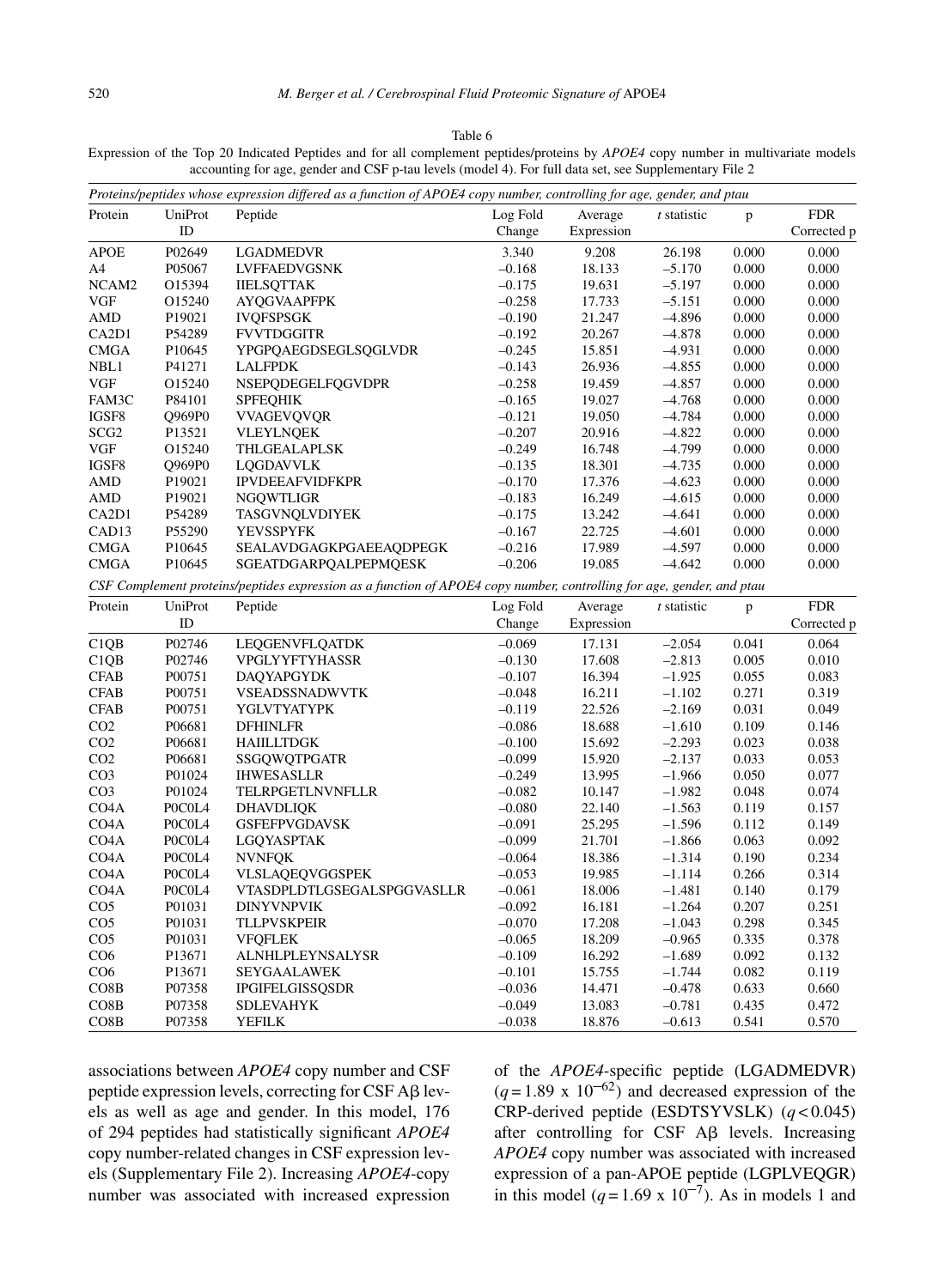| Top 20 Proteins/Peptides whose Expression differed as function of APOE4 copy number, controlling for age, gender, and AB<br><b>FDR</b><br>Protein<br>UniProt<br>Peptide<br>Log Fold<br>Average<br>t statistic<br>p<br>ID<br>Expression<br>Change<br>3.664<br>9.224<br>0.000<br>P02649<br>23.026<br>APOE<br>LGADMEDVR<br>0.565<br>6.309<br>0.000<br>APOE<br>P02649<br><b>LGPLVEQGR</b><br>22.385<br><b>APOE</b><br>0.572<br>0.000<br>P02649<br>LAVYQAGAR<br>25.381<br>6.007<br><b>APOE</b><br>P02649<br>AATVGSLAGQPLQER<br>0.515<br>20.108<br>5.631<br>0.000<br>NRX1A<br>Q9ULB1<br>0.240<br>16.206<br>4.981<br>0.000<br><b>ITTQITAGAR</b><br>0.209<br>AATM<br>P00505<br>10.293<br>4.719<br>0.000<br><b>FVTVQTISGTGALR</b><br>0.209<br>NRX1A<br>O9ULB1<br><b>DLFIDGQSK</b><br>16.186<br>4.688<br>0.000<br>PCSK1<br>P29120<br>0.245<br>21.388<br>4.676<br>0.000<br><b>GEAAGAVQELAR</b><br>0.229<br>0.000<br>L1CAM<br>P32004<br>10.874<br>4.607<br>LVLSDLHLLTQSQVR<br>CADM3<br>0.179<br>15.815<br>4.557<br>0.000<br>Q8N126<br><b>GNPVPQQYLWEK</b><br>P17174<br>0.193<br>0.000<br>AATC<br>NLDYVATSIHEAVTK<br>11.536<br>4.312<br>0.202<br>ALDOA<br>P04075<br><b>ALQASALK</b><br>19.150<br>4.415<br>0.000<br><b>ALDOA</b><br>P04075<br>0.190<br>16.230<br>4.332<br>0.000<br><b>QLLLTADDR</b><br>0.158<br>4.328<br>0.000<br>CADM3<br>Q8N126<br><b>EGSVPPLK</b><br>16.142<br>CADM3<br>0.191<br>0.000<br><b>O8N126</b><br><b>SLVTVLGIPQKPIITGYK</b><br>16.167<br>4.424<br><b>KPYM</b><br>P14618<br>0.214<br>18.500<br>4.308<br>0.000<br><b>LDIDSPPITAR</b><br>0.189<br>0.000<br>NRX1A<br>Q9ULB1<br>SDLYIGGVAK<br>16.548<br>4.329<br>PCSK1<br>P <sub>29120</sub><br><b>ALAHLLEAER</b><br>0.242<br>19.035<br>4.329<br>0.000<br>0.000<br>PCSK1<br>P29120<br>0.227<br>0.000<br>13.959<br>4.351<br>NSDPALGLDDDPDAPAAQLAR<br>0.185<br>PRDX1<br>Q06830<br><b>DISLSDYK</b><br>14.594<br>4.377<br>0.000<br>$CSF$ Complement Protein/Peptide Expression as a function of APOE4 copy number, controlling for age, gender, and A $\beta$<br>UniProt<br>Log Fold<br>Peptide<br>Protein<br>Average<br>t statistic<br>p<br>ID<br>Change<br>Expression<br>0.039<br>C1QB<br>P02746<br>LEQGENVFLQATDK<br>17.123<br>0.983<br>0.326<br>0.096<br>1.782<br>0.076<br>C1QB<br>P02746<br>VPGLYYFTYHASSR<br>17.588<br><b>CFAB</b><br>P00751<br>$-0.009$<br>16.383<br>$-0.132$<br>0.895<br><b>DAQYAPGYDK</b><br>CFAB<br>P00751<br>VSEADSSNADWVTK<br>$-0.051$<br>16.209<br>$-0.956$<br>0.340<br><b>CFAB</b><br>0.007<br>22.512<br>0.119<br>0.905<br>P00751<br>YGLVTYATYPK<br>CO <sub>2</sub><br>0.085<br>18.670<br>P06681<br><b>DFHINLFR</b><br>1.381<br>0.168<br>CO <sub>2</sub><br>0.050<br>1.008<br>0.315<br>P06681<br><b>HAIILLTDGK</b><br>15.673<br>CO <sub>2</sub><br>0.054<br>P06681<br>15.901<br>1.026<br>0.306<br><b>SSGQWQTPGATR</b><br>CO <sub>3</sub><br>$-0.032$<br>13.985<br>0.830<br>P01024<br><b>IHWESASLLR</b><br>$-0.215$<br>CO <sub>3</sub><br>0.821<br>P01024<br>$-0.011$<br>10.138<br>$-0.227$<br>TELRPGETLNVNFLLR<br>CO <sub>4</sub> A<br>POCOL4<br>0.100<br>22.139<br>1.690<br>0.092<br><b>DHAVDLIQK</b><br>CO <sub>4</sub> A<br>POCOL4<br><b>GSFEFPVGDAVSK</b><br>0.140<br>25.290<br>2.132<br>0.034<br>CO <sub>4</sub> A<br>0.122<br>0.049<br>POCOL4<br>LGOYASPTAK<br>21.693<br>1.975<br>CO <sub>4</sub> A<br>POCOL4<br>0.100<br>18.384<br>1.776<br>0.077<br><b>NVNFQK</b><br>CO <sub>4</sub> A<br>0.055<br>0.314<br>POCOL4<br>VLSLAQEQVGGSPEK<br>19.994<br>1.009<br>CO4A<br>POCOL4<br>VTASDPLDTLGSEGALSPGGVASLLR<br>0.066<br>18.007<br>1.380<br>0.169<br><b>DINYVNPVIK</b><br>0.241<br>2.987<br>0.003<br>CO <sub>5</sub><br>P01031<br>16.153 |                 |        |                    |       |        |       |       |             |
|---------------------------------------------------------------------------------------------------------------------------------------------------------------------------------------------------------------------------------------------------------------------------------------------------------------------------------------------------------------------------------------------------------------------------------------------------------------------------------------------------------------------------------------------------------------------------------------------------------------------------------------------------------------------------------------------------------------------------------------------------------------------------------------------------------------------------------------------------------------------------------------------------------------------------------------------------------------------------------------------------------------------------------------------------------------------------------------------------------------------------------------------------------------------------------------------------------------------------------------------------------------------------------------------------------------------------------------------------------------------------------------------------------------------------------------------------------------------------------------------------------------------------------------------------------------------------------------------------------------------------------------------------------------------------------------------------------------------------------------------------------------------------------------------------------------------------------------------------------------------------------------------------------------------------------------------------------------------------------------------------------------------------------------------------------------------------------------------------------------------------------------------------------------------------------------------------------------------------------------------------------------------------------------------------------------------------------------------------------------------------------------------------------------------------------------------------------------------------------------------------------------------------------------------------------------------------------------------------------------------------------------------------------------------------------------------------------------------------------------------------------------------------------------------------------------------------------------------------------------------------------------------------------------------------------------------------------------------------------------------------------------------------------------------------------------------------------------------------------------------------------------------------------------------------------------------------------------------------------------------------------------------------------------------------------------------------------------------------------------------------------------------------------------------------------------------------------------------------------------------------------------------------------------------------------------------------------------------------------------------------------|-----------------|--------|--------------------|-------|--------|-------|-------|-------------|
|                                                                                                                                                                                                                                                                                                                                                                                                                                                                                                                                                                                                                                                                                                                                                                                                                                                                                                                                                                                                                                                                                                                                                                                                                                                                                                                                                                                                                                                                                                                                                                                                                                                                                                                                                                                                                                                                                                                                                                                                                                                                                                                                                                                                                                                                                                                                                                                                                                                                                                                                                                                                                                                                                                                                                                                                                                                                                                                                                                                                                                                                                                                                                                                                                                                                                                                                                                                                                                                                                                                                                                                                                                 |                 |        |                    |       |        |       |       |             |
|                                                                                                                                                                                                                                                                                                                                                                                                                                                                                                                                                                                                                                                                                                                                                                                                                                                                                                                                                                                                                                                                                                                                                                                                                                                                                                                                                                                                                                                                                                                                                                                                                                                                                                                                                                                                                                                                                                                                                                                                                                                                                                                                                                                                                                                                                                                                                                                                                                                                                                                                                                                                                                                                                                                                                                                                                                                                                                                                                                                                                                                                                                                                                                                                                                                                                                                                                                                                                                                                                                                                                                                                                                 |                 |        |                    |       |        |       |       | Corrected p |
|                                                                                                                                                                                                                                                                                                                                                                                                                                                                                                                                                                                                                                                                                                                                                                                                                                                                                                                                                                                                                                                                                                                                                                                                                                                                                                                                                                                                                                                                                                                                                                                                                                                                                                                                                                                                                                                                                                                                                                                                                                                                                                                                                                                                                                                                                                                                                                                                                                                                                                                                                                                                                                                                                                                                                                                                                                                                                                                                                                                                                                                                                                                                                                                                                                                                                                                                                                                                                                                                                                                                                                                                                                 |                 |        |                    |       |        |       |       | 0.000       |
|                                                                                                                                                                                                                                                                                                                                                                                                                                                                                                                                                                                                                                                                                                                                                                                                                                                                                                                                                                                                                                                                                                                                                                                                                                                                                                                                                                                                                                                                                                                                                                                                                                                                                                                                                                                                                                                                                                                                                                                                                                                                                                                                                                                                                                                                                                                                                                                                                                                                                                                                                                                                                                                                                                                                                                                                                                                                                                                                                                                                                                                                                                                                                                                                                                                                                                                                                                                                                                                                                                                                                                                                                                 |                 |        |                    |       |        |       |       | 0.000       |
|                                                                                                                                                                                                                                                                                                                                                                                                                                                                                                                                                                                                                                                                                                                                                                                                                                                                                                                                                                                                                                                                                                                                                                                                                                                                                                                                                                                                                                                                                                                                                                                                                                                                                                                                                                                                                                                                                                                                                                                                                                                                                                                                                                                                                                                                                                                                                                                                                                                                                                                                                                                                                                                                                                                                                                                                                                                                                                                                                                                                                                                                                                                                                                                                                                                                                                                                                                                                                                                                                                                                                                                                                                 |                 |        |                    |       |        |       |       | 0.000       |
|                                                                                                                                                                                                                                                                                                                                                                                                                                                                                                                                                                                                                                                                                                                                                                                                                                                                                                                                                                                                                                                                                                                                                                                                                                                                                                                                                                                                                                                                                                                                                                                                                                                                                                                                                                                                                                                                                                                                                                                                                                                                                                                                                                                                                                                                                                                                                                                                                                                                                                                                                                                                                                                                                                                                                                                                                                                                                                                                                                                                                                                                                                                                                                                                                                                                                                                                                                                                                                                                                                                                                                                                                                 |                 |        |                    |       |        |       |       | 0.000       |
|                                                                                                                                                                                                                                                                                                                                                                                                                                                                                                                                                                                                                                                                                                                                                                                                                                                                                                                                                                                                                                                                                                                                                                                                                                                                                                                                                                                                                                                                                                                                                                                                                                                                                                                                                                                                                                                                                                                                                                                                                                                                                                                                                                                                                                                                                                                                                                                                                                                                                                                                                                                                                                                                                                                                                                                                                                                                                                                                                                                                                                                                                                                                                                                                                                                                                                                                                                                                                                                                                                                                                                                                                                 |                 |        |                    |       |        |       |       | 0.000       |
|                                                                                                                                                                                                                                                                                                                                                                                                                                                                                                                                                                                                                                                                                                                                                                                                                                                                                                                                                                                                                                                                                                                                                                                                                                                                                                                                                                                                                                                                                                                                                                                                                                                                                                                                                                                                                                                                                                                                                                                                                                                                                                                                                                                                                                                                                                                                                                                                                                                                                                                                                                                                                                                                                                                                                                                                                                                                                                                                                                                                                                                                                                                                                                                                                                                                                                                                                                                                                                                                                                                                                                                                                                 |                 |        |                    |       |        |       |       | 0.000       |
|                                                                                                                                                                                                                                                                                                                                                                                                                                                                                                                                                                                                                                                                                                                                                                                                                                                                                                                                                                                                                                                                                                                                                                                                                                                                                                                                                                                                                                                                                                                                                                                                                                                                                                                                                                                                                                                                                                                                                                                                                                                                                                                                                                                                                                                                                                                                                                                                                                                                                                                                                                                                                                                                                                                                                                                                                                                                                                                                                                                                                                                                                                                                                                                                                                                                                                                                                                                                                                                                                                                                                                                                                                 |                 |        |                    |       |        |       |       | 0.000       |
|                                                                                                                                                                                                                                                                                                                                                                                                                                                                                                                                                                                                                                                                                                                                                                                                                                                                                                                                                                                                                                                                                                                                                                                                                                                                                                                                                                                                                                                                                                                                                                                                                                                                                                                                                                                                                                                                                                                                                                                                                                                                                                                                                                                                                                                                                                                                                                                                                                                                                                                                                                                                                                                                                                                                                                                                                                                                                                                                                                                                                                                                                                                                                                                                                                                                                                                                                                                                                                                                                                                                                                                                                                 |                 |        |                    |       |        |       |       | 0.000       |
|                                                                                                                                                                                                                                                                                                                                                                                                                                                                                                                                                                                                                                                                                                                                                                                                                                                                                                                                                                                                                                                                                                                                                                                                                                                                                                                                                                                                                                                                                                                                                                                                                                                                                                                                                                                                                                                                                                                                                                                                                                                                                                                                                                                                                                                                                                                                                                                                                                                                                                                                                                                                                                                                                                                                                                                                                                                                                                                                                                                                                                                                                                                                                                                                                                                                                                                                                                                                                                                                                                                                                                                                                                 |                 |        |                    |       |        |       |       | 0.000       |
|                                                                                                                                                                                                                                                                                                                                                                                                                                                                                                                                                                                                                                                                                                                                                                                                                                                                                                                                                                                                                                                                                                                                                                                                                                                                                                                                                                                                                                                                                                                                                                                                                                                                                                                                                                                                                                                                                                                                                                                                                                                                                                                                                                                                                                                                                                                                                                                                                                                                                                                                                                                                                                                                                                                                                                                                                                                                                                                                                                                                                                                                                                                                                                                                                                                                                                                                                                                                                                                                                                                                                                                                                                 |                 |        |                    |       |        |       |       | 0.000       |
|                                                                                                                                                                                                                                                                                                                                                                                                                                                                                                                                                                                                                                                                                                                                                                                                                                                                                                                                                                                                                                                                                                                                                                                                                                                                                                                                                                                                                                                                                                                                                                                                                                                                                                                                                                                                                                                                                                                                                                                                                                                                                                                                                                                                                                                                                                                                                                                                                                                                                                                                                                                                                                                                                                                                                                                                                                                                                                                                                                                                                                                                                                                                                                                                                                                                                                                                                                                                                                                                                                                                                                                                                                 |                 |        |                    |       |        |       |       | 0.000       |
|                                                                                                                                                                                                                                                                                                                                                                                                                                                                                                                                                                                                                                                                                                                                                                                                                                                                                                                                                                                                                                                                                                                                                                                                                                                                                                                                                                                                                                                                                                                                                                                                                                                                                                                                                                                                                                                                                                                                                                                                                                                                                                                                                                                                                                                                                                                                                                                                                                                                                                                                                                                                                                                                                                                                                                                                                                                                                                                                                                                                                                                                                                                                                                                                                                                                                                                                                                                                                                                                                                                                                                                                                                 |                 |        |                    |       |        |       |       | 0.000       |
|                                                                                                                                                                                                                                                                                                                                                                                                                                                                                                                                                                                                                                                                                                                                                                                                                                                                                                                                                                                                                                                                                                                                                                                                                                                                                                                                                                                                                                                                                                                                                                                                                                                                                                                                                                                                                                                                                                                                                                                                                                                                                                                                                                                                                                                                                                                                                                                                                                                                                                                                                                                                                                                                                                                                                                                                                                                                                                                                                                                                                                                                                                                                                                                                                                                                                                                                                                                                                                                                                                                                                                                                                                 |                 |        |                    |       |        |       |       | 0.000       |
|                                                                                                                                                                                                                                                                                                                                                                                                                                                                                                                                                                                                                                                                                                                                                                                                                                                                                                                                                                                                                                                                                                                                                                                                                                                                                                                                                                                                                                                                                                                                                                                                                                                                                                                                                                                                                                                                                                                                                                                                                                                                                                                                                                                                                                                                                                                                                                                                                                                                                                                                                                                                                                                                                                                                                                                                                                                                                                                                                                                                                                                                                                                                                                                                                                                                                                                                                                                                                                                                                                                                                                                                                                 |                 |        |                    |       |        |       |       | 0.000       |
|                                                                                                                                                                                                                                                                                                                                                                                                                                                                                                                                                                                                                                                                                                                                                                                                                                                                                                                                                                                                                                                                                                                                                                                                                                                                                                                                                                                                                                                                                                                                                                                                                                                                                                                                                                                                                                                                                                                                                                                                                                                                                                                                                                                                                                                                                                                                                                                                                                                                                                                                                                                                                                                                                                                                                                                                                                                                                                                                                                                                                                                                                                                                                                                                                                                                                                                                                                                                                                                                                                                                                                                                                                 |                 |        |                    |       |        |       |       | 0.000       |
|                                                                                                                                                                                                                                                                                                                                                                                                                                                                                                                                                                                                                                                                                                                                                                                                                                                                                                                                                                                                                                                                                                                                                                                                                                                                                                                                                                                                                                                                                                                                                                                                                                                                                                                                                                                                                                                                                                                                                                                                                                                                                                                                                                                                                                                                                                                                                                                                                                                                                                                                                                                                                                                                                                                                                                                                                                                                                                                                                                                                                                                                                                                                                                                                                                                                                                                                                                                                                                                                                                                                                                                                                                 |                 |        |                    |       |        |       |       | 0.000       |
|                                                                                                                                                                                                                                                                                                                                                                                                                                                                                                                                                                                                                                                                                                                                                                                                                                                                                                                                                                                                                                                                                                                                                                                                                                                                                                                                                                                                                                                                                                                                                                                                                                                                                                                                                                                                                                                                                                                                                                                                                                                                                                                                                                                                                                                                                                                                                                                                                                                                                                                                                                                                                                                                                                                                                                                                                                                                                                                                                                                                                                                                                                                                                                                                                                                                                                                                                                                                                                                                                                                                                                                                                                 |                 |        |                    |       |        |       |       | 0.000       |
|                                                                                                                                                                                                                                                                                                                                                                                                                                                                                                                                                                                                                                                                                                                                                                                                                                                                                                                                                                                                                                                                                                                                                                                                                                                                                                                                                                                                                                                                                                                                                                                                                                                                                                                                                                                                                                                                                                                                                                                                                                                                                                                                                                                                                                                                                                                                                                                                                                                                                                                                                                                                                                                                                                                                                                                                                                                                                                                                                                                                                                                                                                                                                                                                                                                                                                                                                                                                                                                                                                                                                                                                                                 |                 |        |                    |       |        |       |       |             |
|                                                                                                                                                                                                                                                                                                                                                                                                                                                                                                                                                                                                                                                                                                                                                                                                                                                                                                                                                                                                                                                                                                                                                                                                                                                                                                                                                                                                                                                                                                                                                                                                                                                                                                                                                                                                                                                                                                                                                                                                                                                                                                                                                                                                                                                                                                                                                                                                                                                                                                                                                                                                                                                                                                                                                                                                                                                                                                                                                                                                                                                                                                                                                                                                                                                                                                                                                                                                                                                                                                                                                                                                                                 |                 |        |                    |       |        |       |       | 0.000       |
|                                                                                                                                                                                                                                                                                                                                                                                                                                                                                                                                                                                                                                                                                                                                                                                                                                                                                                                                                                                                                                                                                                                                                                                                                                                                                                                                                                                                                                                                                                                                                                                                                                                                                                                                                                                                                                                                                                                                                                                                                                                                                                                                                                                                                                                                                                                                                                                                                                                                                                                                                                                                                                                                                                                                                                                                                                                                                                                                                                                                                                                                                                                                                                                                                                                                                                                                                                                                                                                                                                                                                                                                                                 |                 |        |                    |       |        |       |       | 0.000       |
|                                                                                                                                                                                                                                                                                                                                                                                                                                                                                                                                                                                                                                                                                                                                                                                                                                                                                                                                                                                                                                                                                                                                                                                                                                                                                                                                                                                                                                                                                                                                                                                                                                                                                                                                                                                                                                                                                                                                                                                                                                                                                                                                                                                                                                                                                                                                                                                                                                                                                                                                                                                                                                                                                                                                                                                                                                                                                                                                                                                                                                                                                                                                                                                                                                                                                                                                                                                                                                                                                                                                                                                                                                 |                 |        |                    |       |        |       |       |             |
|                                                                                                                                                                                                                                                                                                                                                                                                                                                                                                                                                                                                                                                                                                                                                                                                                                                                                                                                                                                                                                                                                                                                                                                                                                                                                                                                                                                                                                                                                                                                                                                                                                                                                                                                                                                                                                                                                                                                                                                                                                                                                                                                                                                                                                                                                                                                                                                                                                                                                                                                                                                                                                                                                                                                                                                                                                                                                                                                                                                                                                                                                                                                                                                                                                                                                                                                                                                                                                                                                                                                                                                                                                 |                 |        |                    |       |        |       |       | <b>FDR</b>  |
|                                                                                                                                                                                                                                                                                                                                                                                                                                                                                                                                                                                                                                                                                                                                                                                                                                                                                                                                                                                                                                                                                                                                                                                                                                                                                                                                                                                                                                                                                                                                                                                                                                                                                                                                                                                                                                                                                                                                                                                                                                                                                                                                                                                                                                                                                                                                                                                                                                                                                                                                                                                                                                                                                                                                                                                                                                                                                                                                                                                                                                                                                                                                                                                                                                                                                                                                                                                                                                                                                                                                                                                                                                 |                 |        |                    |       |        |       |       | Corrected p |
|                                                                                                                                                                                                                                                                                                                                                                                                                                                                                                                                                                                                                                                                                                                                                                                                                                                                                                                                                                                                                                                                                                                                                                                                                                                                                                                                                                                                                                                                                                                                                                                                                                                                                                                                                                                                                                                                                                                                                                                                                                                                                                                                                                                                                                                                                                                                                                                                                                                                                                                                                                                                                                                                                                                                                                                                                                                                                                                                                                                                                                                                                                                                                                                                                                                                                                                                                                                                                                                                                                                                                                                                                                 |                 |        |                    |       |        |       |       | 0.393       |
|                                                                                                                                                                                                                                                                                                                                                                                                                                                                                                                                                                                                                                                                                                                                                                                                                                                                                                                                                                                                                                                                                                                                                                                                                                                                                                                                                                                                                                                                                                                                                                                                                                                                                                                                                                                                                                                                                                                                                                                                                                                                                                                                                                                                                                                                                                                                                                                                                                                                                                                                                                                                                                                                                                                                                                                                                                                                                                                                                                                                                                                                                                                                                                                                                                                                                                                                                                                                                                                                                                                                                                                                                                 |                 |        |                    |       |        |       |       | 0.114       |
|                                                                                                                                                                                                                                                                                                                                                                                                                                                                                                                                                                                                                                                                                                                                                                                                                                                                                                                                                                                                                                                                                                                                                                                                                                                                                                                                                                                                                                                                                                                                                                                                                                                                                                                                                                                                                                                                                                                                                                                                                                                                                                                                                                                                                                                                                                                                                                                                                                                                                                                                                                                                                                                                                                                                                                                                                                                                                                                                                                                                                                                                                                                                                                                                                                                                                                                                                                                                                                                                                                                                                                                                                                 |                 |        |                    |       |        |       |       | 0.904       |
|                                                                                                                                                                                                                                                                                                                                                                                                                                                                                                                                                                                                                                                                                                                                                                                                                                                                                                                                                                                                                                                                                                                                                                                                                                                                                                                                                                                                                                                                                                                                                                                                                                                                                                                                                                                                                                                                                                                                                                                                                                                                                                                                                                                                                                                                                                                                                                                                                                                                                                                                                                                                                                                                                                                                                                                                                                                                                                                                                                                                                                                                                                                                                                                                                                                                                                                                                                                                                                                                                                                                                                                                                                 |                 |        |                    |       |        |       |       | 0.408       |
|                                                                                                                                                                                                                                                                                                                                                                                                                                                                                                                                                                                                                                                                                                                                                                                                                                                                                                                                                                                                                                                                                                                                                                                                                                                                                                                                                                                                                                                                                                                                                                                                                                                                                                                                                                                                                                                                                                                                                                                                                                                                                                                                                                                                                                                                                                                                                                                                                                                                                                                                                                                                                                                                                                                                                                                                                                                                                                                                                                                                                                                                                                                                                                                                                                                                                                                                                                                                                                                                                                                                                                                                                                 |                 |        |                    |       |        |       |       | 0.911       |
|                                                                                                                                                                                                                                                                                                                                                                                                                                                                                                                                                                                                                                                                                                                                                                                                                                                                                                                                                                                                                                                                                                                                                                                                                                                                                                                                                                                                                                                                                                                                                                                                                                                                                                                                                                                                                                                                                                                                                                                                                                                                                                                                                                                                                                                                                                                                                                                                                                                                                                                                                                                                                                                                                                                                                                                                                                                                                                                                                                                                                                                                                                                                                                                                                                                                                                                                                                                                                                                                                                                                                                                                                                 |                 |        |                    |       |        |       |       | 0.232       |
|                                                                                                                                                                                                                                                                                                                                                                                                                                                                                                                                                                                                                                                                                                                                                                                                                                                                                                                                                                                                                                                                                                                                                                                                                                                                                                                                                                                                                                                                                                                                                                                                                                                                                                                                                                                                                                                                                                                                                                                                                                                                                                                                                                                                                                                                                                                                                                                                                                                                                                                                                                                                                                                                                                                                                                                                                                                                                                                                                                                                                                                                                                                                                                                                                                                                                                                                                                                                                                                                                                                                                                                                                                 |                 |        |                    |       |        |       |       | 0.384       |
|                                                                                                                                                                                                                                                                                                                                                                                                                                                                                                                                                                                                                                                                                                                                                                                                                                                                                                                                                                                                                                                                                                                                                                                                                                                                                                                                                                                                                                                                                                                                                                                                                                                                                                                                                                                                                                                                                                                                                                                                                                                                                                                                                                                                                                                                                                                                                                                                                                                                                                                                                                                                                                                                                                                                                                                                                                                                                                                                                                                                                                                                                                                                                                                                                                                                                                                                                                                                                                                                                                                                                                                                                                 |                 |        |                    |       |        |       |       | 0.378       |
|                                                                                                                                                                                                                                                                                                                                                                                                                                                                                                                                                                                                                                                                                                                                                                                                                                                                                                                                                                                                                                                                                                                                                                                                                                                                                                                                                                                                                                                                                                                                                                                                                                                                                                                                                                                                                                                                                                                                                                                                                                                                                                                                                                                                                                                                                                                                                                                                                                                                                                                                                                                                                                                                                                                                                                                                                                                                                                                                                                                                                                                                                                                                                                                                                                                                                                                                                                                                                                                                                                                                                                                                                                 |                 |        |                    |       |        |       |       | 0.853       |
|                                                                                                                                                                                                                                                                                                                                                                                                                                                                                                                                                                                                                                                                                                                                                                                                                                                                                                                                                                                                                                                                                                                                                                                                                                                                                                                                                                                                                                                                                                                                                                                                                                                                                                                                                                                                                                                                                                                                                                                                                                                                                                                                                                                                                                                                                                                                                                                                                                                                                                                                                                                                                                                                                                                                                                                                                                                                                                                                                                                                                                                                                                                                                                                                                                                                                                                                                                                                                                                                                                                                                                                                                                 |                 |        |                    |       |        |       |       | 0.847       |
|                                                                                                                                                                                                                                                                                                                                                                                                                                                                                                                                                                                                                                                                                                                                                                                                                                                                                                                                                                                                                                                                                                                                                                                                                                                                                                                                                                                                                                                                                                                                                                                                                                                                                                                                                                                                                                                                                                                                                                                                                                                                                                                                                                                                                                                                                                                                                                                                                                                                                                                                                                                                                                                                                                                                                                                                                                                                                                                                                                                                                                                                                                                                                                                                                                                                                                                                                                                                                                                                                                                                                                                                                                 |                 |        |                    |       |        |       |       | 0.135       |
|                                                                                                                                                                                                                                                                                                                                                                                                                                                                                                                                                                                                                                                                                                                                                                                                                                                                                                                                                                                                                                                                                                                                                                                                                                                                                                                                                                                                                                                                                                                                                                                                                                                                                                                                                                                                                                                                                                                                                                                                                                                                                                                                                                                                                                                                                                                                                                                                                                                                                                                                                                                                                                                                                                                                                                                                                                                                                                                                                                                                                                                                                                                                                                                                                                                                                                                                                                                                                                                                                                                                                                                                                                 |                 |        |                    |       |        |       |       | 0.056       |
|                                                                                                                                                                                                                                                                                                                                                                                                                                                                                                                                                                                                                                                                                                                                                                                                                                                                                                                                                                                                                                                                                                                                                                                                                                                                                                                                                                                                                                                                                                                                                                                                                                                                                                                                                                                                                                                                                                                                                                                                                                                                                                                                                                                                                                                                                                                                                                                                                                                                                                                                                                                                                                                                                                                                                                                                                                                                                                                                                                                                                                                                                                                                                                                                                                                                                                                                                                                                                                                                                                                                                                                                                                 |                 |        |                    |       |        |       |       | 0.079       |
|                                                                                                                                                                                                                                                                                                                                                                                                                                                                                                                                                                                                                                                                                                                                                                                                                                                                                                                                                                                                                                                                                                                                                                                                                                                                                                                                                                                                                                                                                                                                                                                                                                                                                                                                                                                                                                                                                                                                                                                                                                                                                                                                                                                                                                                                                                                                                                                                                                                                                                                                                                                                                                                                                                                                                                                                                                                                                                                                                                                                                                                                                                                                                                                                                                                                                                                                                                                                                                                                                                                                                                                                                                 |                 |        |                    |       |        |       |       | 0.115       |
|                                                                                                                                                                                                                                                                                                                                                                                                                                                                                                                                                                                                                                                                                                                                                                                                                                                                                                                                                                                                                                                                                                                                                                                                                                                                                                                                                                                                                                                                                                                                                                                                                                                                                                                                                                                                                                                                                                                                                                                                                                                                                                                                                                                                                                                                                                                                                                                                                                                                                                                                                                                                                                                                                                                                                                                                                                                                                                                                                                                                                                                                                                                                                                                                                                                                                                                                                                                                                                                                                                                                                                                                                                 |                 |        |                    |       |        |       |       | 0.384       |
|                                                                                                                                                                                                                                                                                                                                                                                                                                                                                                                                                                                                                                                                                                                                                                                                                                                                                                                                                                                                                                                                                                                                                                                                                                                                                                                                                                                                                                                                                                                                                                                                                                                                                                                                                                                                                                                                                                                                                                                                                                                                                                                                                                                                                                                                                                                                                                                                                                                                                                                                                                                                                                                                                                                                                                                                                                                                                                                                                                                                                                                                                                                                                                                                                                                                                                                                                                                                                                                                                                                                                                                                                                 |                 |        |                    |       |        |       |       | 0.232       |
|                                                                                                                                                                                                                                                                                                                                                                                                                                                                                                                                                                                                                                                                                                                                                                                                                                                                                                                                                                                                                                                                                                                                                                                                                                                                                                                                                                                                                                                                                                                                                                                                                                                                                                                                                                                                                                                                                                                                                                                                                                                                                                                                                                                                                                                                                                                                                                                                                                                                                                                                                                                                                                                                                                                                                                                                                                                                                                                                                                                                                                                                                                                                                                                                                                                                                                                                                                                                                                                                                                                                                                                                                                 |                 |        |                    |       |        |       |       | 0.007       |
|                                                                                                                                                                                                                                                                                                                                                                                                                                                                                                                                                                                                                                                                                                                                                                                                                                                                                                                                                                                                                                                                                                                                                                                                                                                                                                                                                                                                                                                                                                                                                                                                                                                                                                                                                                                                                                                                                                                                                                                                                                                                                                                                                                                                                                                                                                                                                                                                                                                                                                                                                                                                                                                                                                                                                                                                                                                                                                                                                                                                                                                                                                                                                                                                                                                                                                                                                                                                                                                                                                                                                                                                                                 | CO <sub>5</sub> | P01031 | <b>TLLPVSKPEIR</b> | 0.207 | 17.184 | 2.768 | 0.006 | 0.012       |
| CO <sub>5</sub><br>0.216<br>2.874<br>0.004<br>P01031<br><b>VFQFLEK</b><br>18.187                                                                                                                                                                                                                                                                                                                                                                                                                                                                                                                                                                                                                                                                                                                                                                                                                                                                                                                                                                                                                                                                                                                                                                                                                                                                                                                                                                                                                                                                                                                                                                                                                                                                                                                                                                                                                                                                                                                                                                                                                                                                                                                                                                                                                                                                                                                                                                                                                                                                                                                                                                                                                                                                                                                                                                                                                                                                                                                                                                                                                                                                                                                                                                                                                                                                                                                                                                                                                                                                                                                                                |                 |        |                    |       |        |       |       | 0.010       |

CO6 P13671 ALNHLPLEYNSALYSR 0.054 16.276 0.731 0.465 0.526 CO6 P13671 SEYGAALAWEK 0.029 15.745 0.434 0.665 0.706<br>
CO8B P07358 IPGIFELGISSOSDR 0.107 14.458 1.208 0.228 0.298

CO8B P07358 SDLEVAHYK 0.049 13.073 0.679 0.498 0.560 CO8B P07358 YEFILK 0.061 18.865 0.844 0.399 0.468

P07358 IPGIFELGISSQSDR 0.107 14.458

Table 7 Expression of the Top 20 Indicated Peptides and for all complement peptides/proteins by *APOE4* copy number in multivariate models accounting for age, gender and CSF  $\overline{AB}$  levels (Model 5). For full data set, see Supplementary File 2

2, all five CH3L1-, FABPH-, and ALDOA-derived peptides also showed statistically significant *APOE4* copy number related increases in expression after correcting for CSF A $\beta$  levels ( $q < 0.05$  for each; Table 7).

In this model controlling for CSF  $\mathsf{A}\mathsf{B}$  levels (as well as age and sex), all three peptides from complement factor 5 (CO5) showed a statistically significant

increase in expression as a function of increasing *APOE4* copy number (*q* < 0.05 for each; Table 7). In contrast to the results from models 1–4, in this model (controlling for CSF  $\text{A}\beta$  levels) no consistent direction of association was seen between *APOE4* copy number and the other 21 complement-derived peptides (Table 7).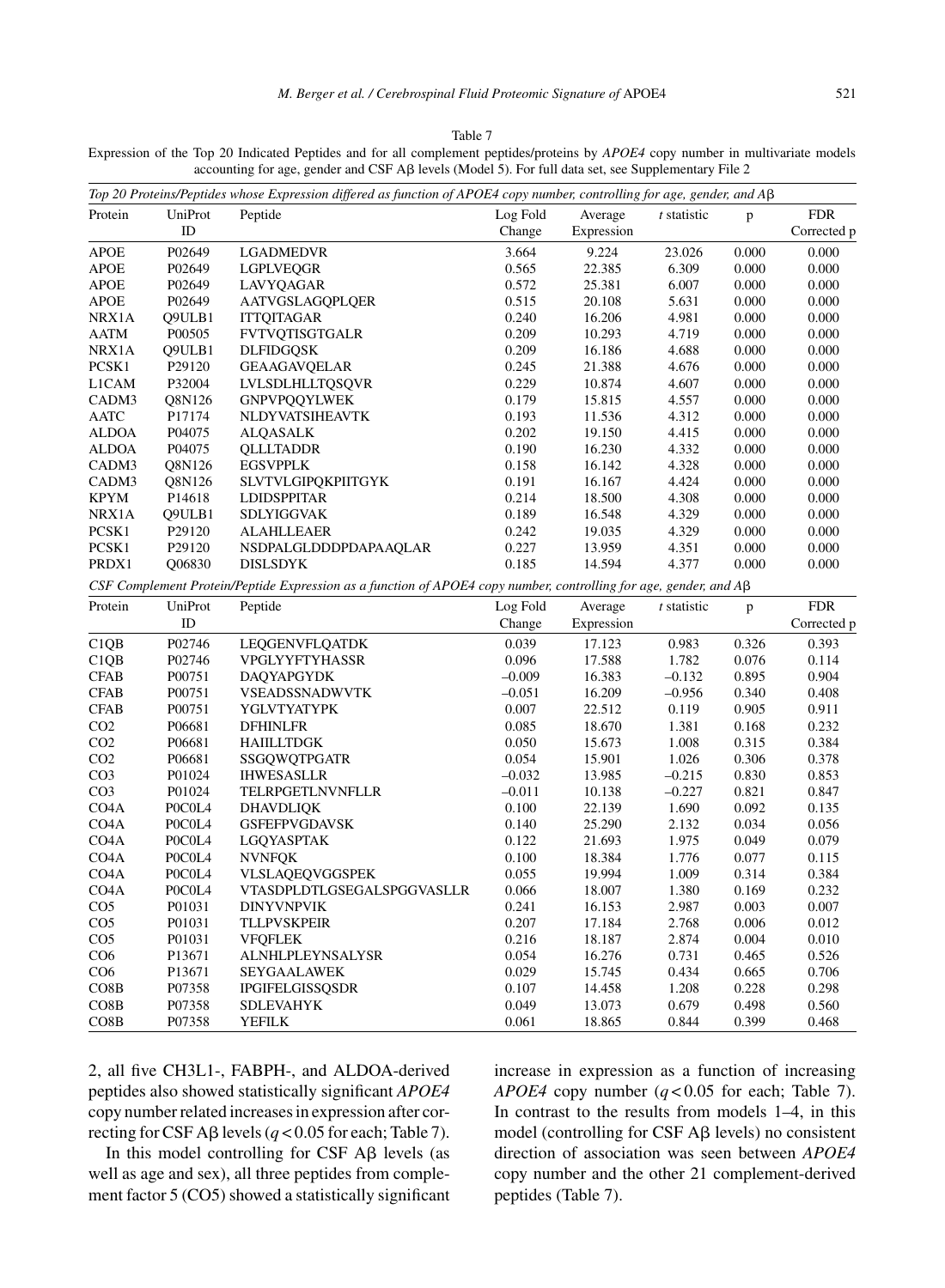#### Table 8

Summary of Change Direction for Top proteins and Complement Pathway Proteins in Statistical Models 1 – 5. Up arrow indicates expression increase for the indicated protein as a function of increasing *APOE4* copy number in the given statistical model; down arrow indicates expression decrease for the indicated protein as a function of increasing *APOE4* copy number in the given statistical model

| Protein                 | UniProt ID Peptide          |                                          | Key functions                                                                                                                                                                                  |            |                           | Statistical Model <sup>#</sup> |                |                    |
|-------------------------|-----------------------------|------------------------------------------|------------------------------------------------------------------------------------------------------------------------------------------------------------------------------------------------|------------|---------------------------|--------------------------------|----------------|--------------------|
|                         |                             |                                          |                                                                                                                                                                                                | 1          | 2                         | 3                              | 4              | 5                  |
| <b>CRP</b>              | P02741                      | <b>ESDTSYVSLK</b>                        | Acute phase reactant [40]. Mediator of<br>inflammatory and apoptotic processes, including<br>activation of classical complement pathway [41],<br>opsonization of atherosclerotic plaques [42]. | $\sqrt{2}$ | $\overline{\downarrow^2}$ | $\overline{\mathbb{L}^3}$      | $l^3$          | $\mathbf{L}^1$     |
| CH3L1                   | P36222                      | <b>ILGQQVPYATK</b><br><b>VTIDSSYDIAK</b> | Glycoprotein thought to modulate tissue<br>remodeling, and angiogenesis, highly expressed in<br>reactive astrocytes after acute and chronic<br>neuroinflammation [63-65]. Also expressed by    | ↑          | ↑                         | ↑                              | ↑              |                    |
| <b>FABPH</b>            | P05413                      | <b>SIVTLDGGK</b>                         | activated microglia.<br>Lipid transporter regulates membrane composition<br>and stability [71], may alter the activity of                                                                      |            |                           | ↑                              |                |                    |
|                         |                             | <b>SLGVGFATR</b>                         | gamma-secretase or slow trans-membrane lipid<br>transport to increase $\text{A}\beta$ deposition in $APOE4$<br>carriers [72].                                                                  | $\uparrow$ | ↑                         | ↓                              | ↓              | ↑                  |
| <b>ALDOA</b>            | P04075                      | <b>ALQASALK</b>                          | Glycolytic enzyme that breaks down fructose<br>1-6-diphosphate; decreased glucose metabolism has                                                                                               | $\uparrow$ | $\uparrow$                | $\downarrow$                   | ↓              | $\uparrow^3$       |
|                         |                             | <b>QLLLTADDR</b>                         | been observed in the brains of patients with AD<br>[73], likely due to oxidative stress that impairs ATP<br>production, induces synaptic dysfunction, and<br>causes neuronal death [74].       |            |                           |                                |                |                    |
|                         | Complement pathway proteins |                                          |                                                                                                                                                                                                |            |                           |                                |                |                    |
| C1QB                    | P02746                      | LEQGENVFLQATDK                           | Complement pathway activation and complement                                                                                                                                                   |            |                           |                                |                |                    |
|                         |                             | VPGLYYFTYHASSR                           | factor-dependent synaptic phagocytosis thought to                                                                                                                                              |            |                           |                                |                |                    |
| <b>CFAB</b>             | P00751                      | <b>DAQYAPGYDK</b>                        | represent a neurodegeneration mechanism in AD                                                                                                                                                  |            |                           |                                |                |                    |
|                         |                             | <b>VSEADSSNADWVTK</b>                    | [82, 83]                                                                                                                                                                                       |            |                           |                                |                |                    |
|                         |                             | YGLVTYATYPK                              |                                                                                                                                                                                                |            |                           |                                |                | ↑                  |
| CO <sub>2</sub>         | P06681                      | <b>DFHINLFR</b>                          |                                                                                                                                                                                                |            |                           |                                |                | $\uparrow$         |
|                         |                             | <b>HAIILLTDGK</b>                        |                                                                                                                                                                                                |            |                           |                                | $\downarrow^1$ | ↑                  |
|                         |                             | <b>SSGQWQTPGATR</b>                      |                                                                                                                                                                                                |            |                           |                                |                | ↑                  |
| CO <sub>3</sub>         | P01024                      | <b>IHWESASLLR</b>                        |                                                                                                                                                                                                |            |                           |                                |                | ↓                  |
|                         |                             | TELRPGETLNVNFLLR                         |                                                                                                                                                                                                |            |                           |                                |                | ↓                  |
| CO <sub>4</sub> A       | POCOL4                      | <b>DHAVDLIQK</b>                         |                                                                                                                                                                                                |            |                           |                                |                | ↑                  |
|                         |                             | <b>GSFEFPVGDAVSK</b>                     |                                                                                                                                                                                                |            |                           |                                |                | ↑                  |
|                         |                             | LGQYASPTAK                               |                                                                                                                                                                                                |            |                           |                                |                | $\uparrow$         |
|                         |                             | <b>NVNFQK</b>                            |                                                                                                                                                                                                |            |                           | ↓                              |                | ↑                  |
|                         |                             | VLSLAQEQVGGSPEK                          |                                                                                                                                                                                                |            |                           |                                |                | $\uparrow$         |
|                         |                             | VTASDPLDTLGSEGAL<br>SPGGVASLLR           |                                                                                                                                                                                                |            | ↓                         |                                |                | $\uparrow$         |
| CO <sub>5</sub>         | P01031                      | <b>DINYVNPVIK</b>                        |                                                                                                                                                                                                |            | ↓                         | ↓                              |                | $\uparrow^2$       |
|                         |                             | <b>TLLPVSKPEIR</b>                       |                                                                                                                                                                                                |            |                           |                                |                | $\uparrow^1$       |
|                         |                             | <b>VFQFLEK</b>                           |                                                                                                                                                                                                |            |                           |                                |                | $\dot{\uparrow}^2$ |
| CO <sub>6</sub><br>CO8B | P13671                      | ALNHLPLEYNSALYSR                         |                                                                                                                                                                                                |            |                           |                                |                | ↑                  |
|                         |                             | SEYGAALAWEK                              |                                                                                                                                                                                                |            |                           |                                |                | ↑                  |
|                         | P07358                      | <b>IPGIFELGISSQSDR</b>                   |                                                                                                                                                                                                |            |                           |                                |                | ↑                  |
|                         |                             | <b>SDLEVAHYK</b>                         |                                                                                                                                                                                                |            |                           |                                |                | ↑                  |
|                         |                             | YEFILK                                   |                                                                                                                                                                                                |            |                           |                                |                | ↑                  |

#Statistical Models: Model 1: *APOE4*-dependent CSF peptide changes and age and gender. Model 2: *APOE4*-dependent CSF peptide changes and age, gender, and AD clinical status. Model 3: *APOE4*-dependent CSF peptide changes and age, gender, and CSF tau levels. Model 4: *APOE4*-dependent CSF peptide changes and age, gender, and CSF p-tau levels. Model 5: *APOE4*-dependent CSF peptide changes and age, gender, and CSF A $\beta$  levels. <sup>1</sup>FDR corrected *p* < 0.05. <sup>2</sup>FDR corrected *p* < 0.01. <sup>3</sup>FDR corrected *p* < 0.001.

## **DISCUSSION**

Here we found that increasing *APOE4* copy number was associated with decreased CSF CRP levels,

which remained significant even after controlling for AD clinical status (Model 2), CSF tau levels (Model 3), CSF p-tau levels (Model 4), and/or CSF  $\mathsf{A}\beta$  levels (Model 5; see Table 8 for summary of changes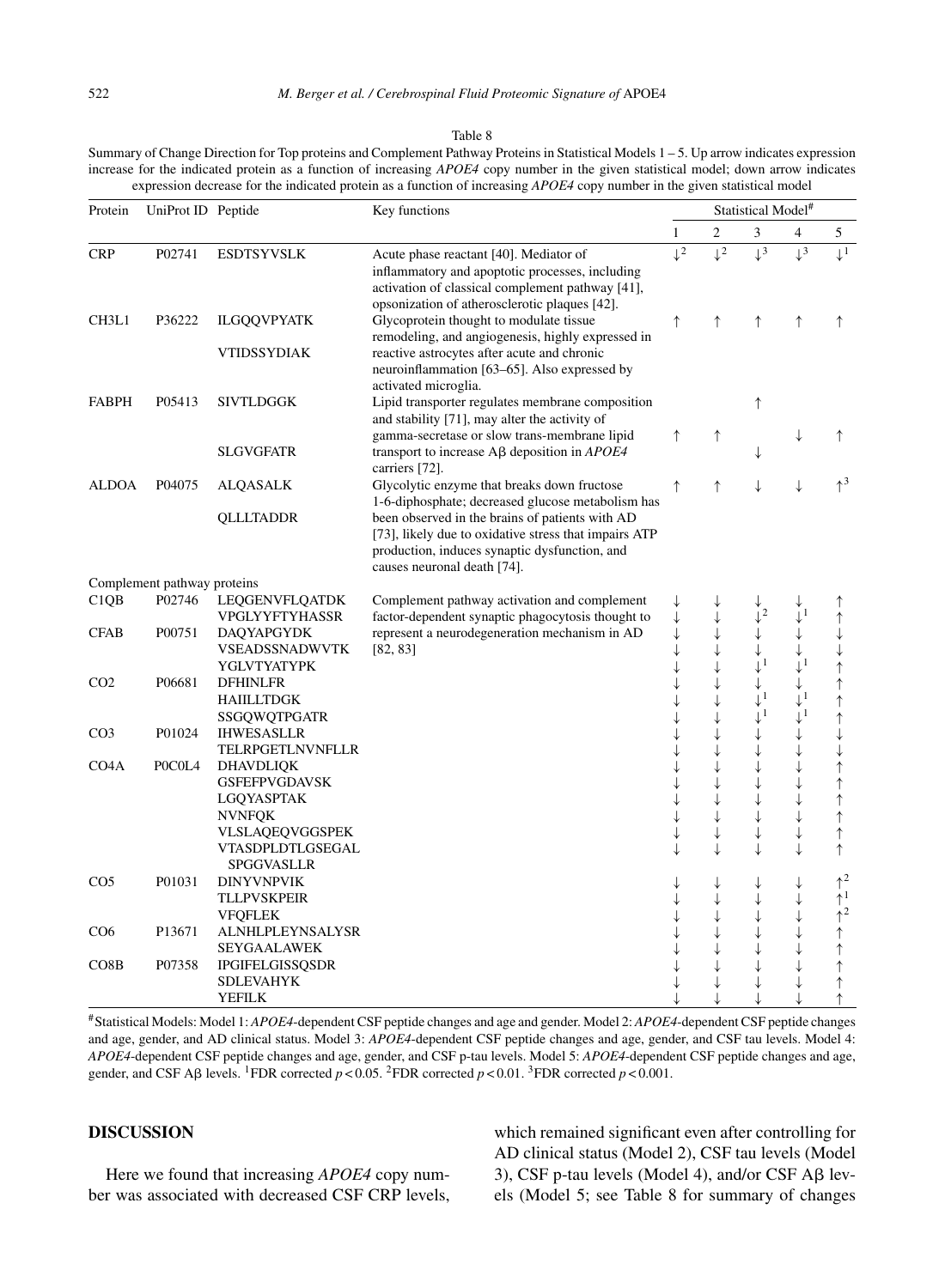across models). In several models, we also found significant *APOE4* copy number-related increases in pan-APOE peptides, and *APOE4* copy numberrelated increases in peptides from CH3L1, FABPH, and ALDOA. Finally, except when controlling for  $CSF$  A $\beta$  levels in model 5, in all other models a consistent inverse direction of association was observed between increasing *APOE4* copy number and CSF levels of all 8 complement proteins measured int his targeted proteomics dataset.

One of the most consistent findings across all five statistical models examined here was that increasing *APOE4* copy number was associated with reduced CSF levels of the CRP-derived peptide (ESDT-SYVSLK, see Table 8). CRP is an acute phase reactant [40] and acts as a mediator of inflammatory and apoptotic processes, including activation of the classical complement pathway [41] and opsonization of atherosclerotic plaques [42]. Recent prospective studies have found that elevated serum CRP levels in midlife may predict increased AD risk, though there is paradoxical shift in which CRP levels decline with advancing age and before clinical AD symptoms appear [43–45]. Further, reduced CRP levels in peripheral blood [46–49] and in CSF [50, 51] correlate with increased cognitive dysfunction and further AD progression in an *APOE4*-dependent manner. These findings fit well with our observation of a significant decrease in CSF CRP levels as a function of increasing *APOE4* copy number and suggests that reduced CRP levels may play a key biological role in *APOE4-*induced increased AD risk.

CRP is typically viewed as a marker of inflammation, so a straightforward interpretation of these results would be that increasing *APOE4* copy number is associated with decreased CNS inflammation, which could play a role in increased AD risk if *APOE4* leads to a reduction in inflammatory processes involved in clearing amyloid plaques or other neurotoxic pathology. Alternatively, although elevated CRP levels are typically viewed as indicative of active inflammation, low and low-normal CRP levels have been found in chronic inflammatory conditions with active disease such as lupus [52], rheumatoid arthritis [53], and inflammatory bowel disease [54, 55]. Thus, the reduced CSF CRP levels observed here may similarly reflect chronically increased inflammation within the CNS of *APOE4* carriers, which could play a role in neurodegeneration and AD risk. CRP has been also implicated in the early development of amyloid plaque formation, neuronal damage, and AD risk [53–56]. The decreased CSF CRP levels observed here may reflect CRP depo $sition$  in  $A\beta$  plaques and neurofibrillary tangles, in which CRP might play a role in promoting the development of AD. Low CSF CRP levels could also reflect increased CRP consumption from opsoninmediated glial phagocytosis in AD pathology, as previously suggested [62]. In this way, CSF CRP reductions might alternatively reflect a compensatory glial-dependent Aβ removal process in *APOE4* carriers. Future studies should thus determine whether lower CSF CRP levels in *APOE4* carriers represent a mechanism of neurodegeneration or a compensatory process against it, or even an *APOE4*-copy related process unrelated to the development of AD.

All five models studied here also demonstrated a strong positive correlation between *APOE4* copy number and CSF expression of the *APOE4* allele specific peptide LGADMEDVR [37, 38], which serves as a strong internal control for the validity of this dataset. We also found that increasing *APOE4* copy number was associated with increased CSF pan-APOE peptide levels when controlling for AD clinical status or CSF  $\text{AB}$  levels (Models 2 and 5, respectively) but not when controlling for either CSF tau or CSF p-tau levels (Models 3 and 4, respectively). Taken together, these results are consistent with a paradigm in which *APOE4* allele leads to increased CSF ApoE protein levels before and during the phase in which patients are developing brain  $A\beta$  pathology (as measured here by CSF  $A\beta$  levels). Then, as frank neurodegeneration begins (as evidenced by rising CSF tau and p-tau levels), there is no longer a significant increase in CSF ApoE protein levels as a function of increasing *APOE4* allele count. This could help explain conflicting prior studies on CSF ApoE protein levels in *APOE4* carriers [57–59], since it suggests that the relationship between *APOE4* copy number and CSF ApoE protein levels would change as neurodegeneration begins (i.e., as defined by increasing CSF tau and p-tau levels). Yet, it is unclear whether the increased AD risk in APOE4 carriers is due to *APOE4* copy number-related increases in ApoE protein levels versus functional or structural changes in the *APOE4* allele-encoded ApoE protein. Indeed, it remains debated in the field to what extent *APOE4*–related increased AD risk represents a toxic gain of function(s) or a loss of protective function(s) (reviewed in [60]).

In models 1 and 5, but not in models 2–4 (Table 8), increasing *APOE4* copy number was also associated with increased expression of peptides derived from CH3L1 (also known as YKL-40)  $(q<0.05)$ ,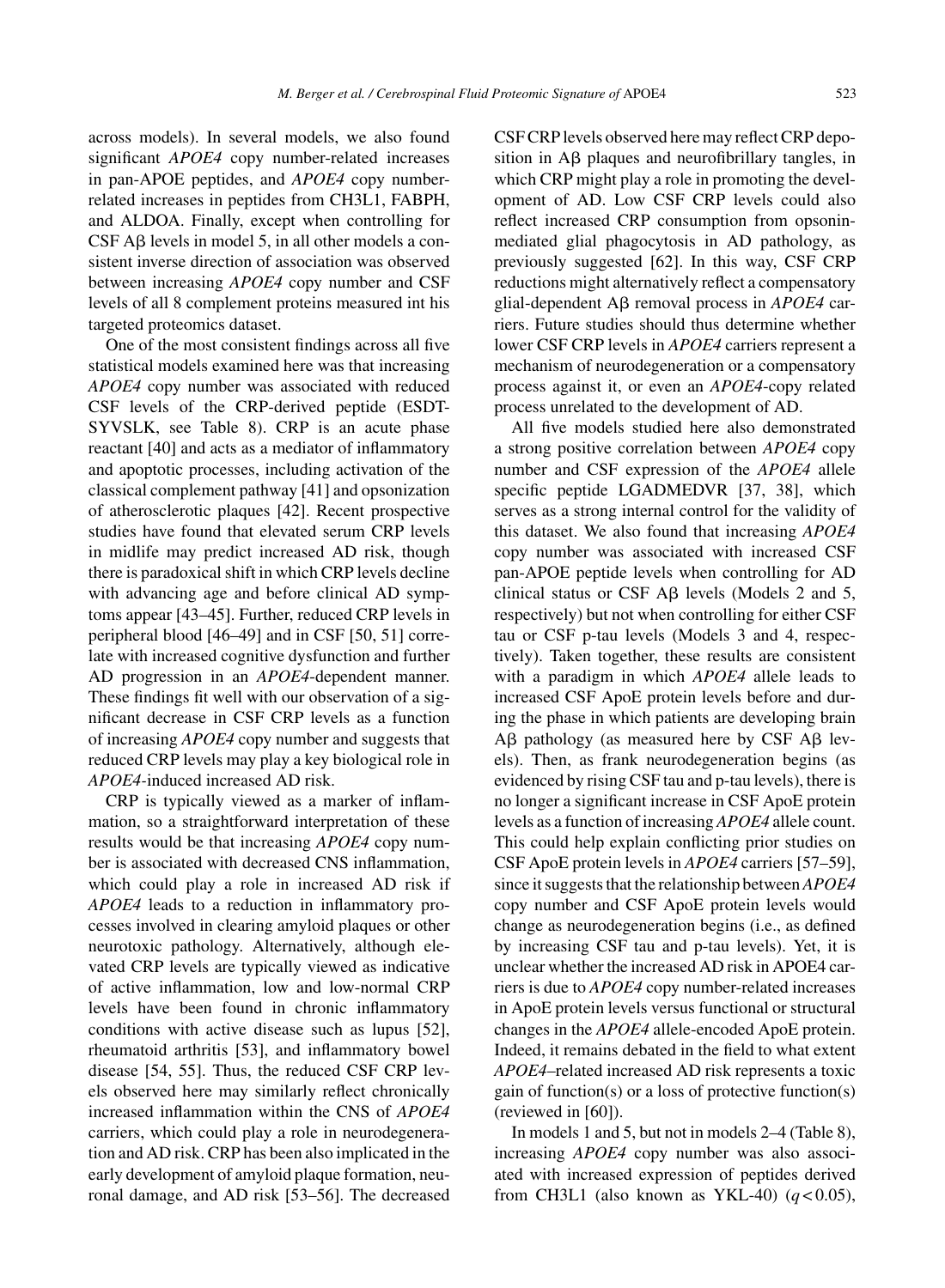FABPH  $(q<0.05)$ , and ALDOA  $(q<0.05)$ , as seen in another recent paper [61]. These findings suggest that*APOE4* copy number is associated with increased CSF CH3L1, FABPH, and CH3L1 levels independent of CSF  $\mathsf{AB}$  level changes, but these increases dissipate after controlling for neurodegeneration (i.e., via rising CSF tau or p-tau levels) or by controlling for neurodegeneration-related clinical status (i.e., MCI or dementia).

Our finding of *APOE4*-related increases in CSF CH3L1 levels is corroborated by another recent study using ELISA assays that found increased CSF CH3L1 levels in *APOE4* carriers [62], CH3L1 is a glycoprotein hypothesized to modulate tissue remodeling, and angiogenesis and is highly expressed in reactive astrocytes after acute and chronic neuroinflammation [63–65]. After traumatic brain injuries, *CH3L1* knockout mice demonstrated greater astrogliosis, immune cell infiltration, and neurologic impairment compared to wild-type mice, suggesting CH3L1 plays a role in regulating neuroinflammation [66]. Astrocytes are known regulators of neuroinflammation and oxidative stress in the nervous system, and CH3L1-expressing astrocytes have also been shown to cluster around  $\overrightarrow{AB}$  plaques and vessels with  $\beta$ -amyloid angiopathy in AD [67]. Taken together, these findings and the data presented here suggest that CH3L1 may contributes to pathologic astrocyte activation in  $APOE4$  carriers while  $A\beta$ pathology is developing, prior to actual neurodegeneration.

Our finding of a positive correlation between *APOE4* copy number and CSF FABPH levels when controlling for  $\mathbf{A}\boldsymbol{\beta}$  levels, but not when controlling for CSF neurodegeneration markers (i.e., CSF tau and p-tau; Table 8), is consistent with prior studies suggesting a role for FABPH in AD [29, 37, 68–70]. FABPH is a lipid transporter that regulates membrane composition and stability [71], and may alter the activity of gamma-secretase or slow transmembrane lipid transport to increase  $\text{A}\beta$  deposition in *APOE4* carriers [72]. Indeed, prior studies have found that CSF FAPBH levels in *APOE4* carriers are associated with low CSF  $\text{A}\beta$  levels and atrophy of the entorhinal cortex and other AD-vulnerable brain regions [69]. These findings indicate a potential role for FABPH in  $APOE4$ -mediated A $\beta$  accumulation and later neurodegeneration. The findings presented here further support this idea, and further suggest that altered FABPH levels likely play a role in the development of early A<sub>B</sub> pathology in *APOE4* carriers, before CSF tau and p-tau levels begin to decline.

We also found that increasing*APOE4* copy number was associated with increased CSF ALDOA levels in models one and five (Table 8). ALDOA is a glycolytic enzyme that catalyzes the breakdown of fructose 1-6-diphosphate, which is interesting because decreased glucose metabolism has been observed in the brains of patients with AD [73], likely due to oxidative stress that impairs ATP production, induces synaptic dysfunction, and causes neuronal death [74]. A recent study has also proposed that CSF ALDOA levels are a sensitive and specific biomarker of cognitive impairment due to AD [75]. Thus, our finding of an *APOE4* copy numberdependent increase in CSF ALDOA levels may reflect altered glucose metabolism within the CNS of *APOE4* carriers, which has also been observed in AD. It is unclear whether increased ALDOA levels are part of the mechanism for impaired glucose metabolism in *APOE4* carriers and in AD, or whether these increased ALDOA levels reflects a secondary biologic compensation as the result of dysregulated glucose metabolism in *APOE4* carriers. As in the case of CH3L1 and ALDOA, the data presented here suggest that *APOE4* copy number is likely associated with increased CSF ALDOA levels while individuals are clinically normal, and either completely free of AD neuropathology or when they show CSF evidence of A $\beta$ , but not tau or p-tau, pathology.

Further, while not statistically significant, there was a consistent inverse direction of association between *APOE4* copy number and expression of all 24 peptides from all 8 different complement proteins measured (Fig 1A, B) in model 1. These findings were present even after controlling for AD clinical status in model 2, suggesting that the lower complement levels seen as a function of *APOE4* copy number do not simply reflect confounding due increased AD dementia frequency in *APOE4* carriers. Further, this consistent inverse direction of association between *APOE4* copy number and expression of all 24 peptides from all 8 different complement proteins measured here was also observed after controlling for CSF tau and p-tau levels in models 3 and 4, respectively. These findings suggest that that these potential *APOE4*-related reductions in CSF complement levels are not due to confounding from neurodegeneration in *APOE4* carriers.

Nonetheless, this consistent inverse direction of association between *APOE4* copy number and CSF complement protein expression was not observed in model 5, which controlled for CSF  $\mathsf{AB}$  levels. These findings would fit with a scenario in which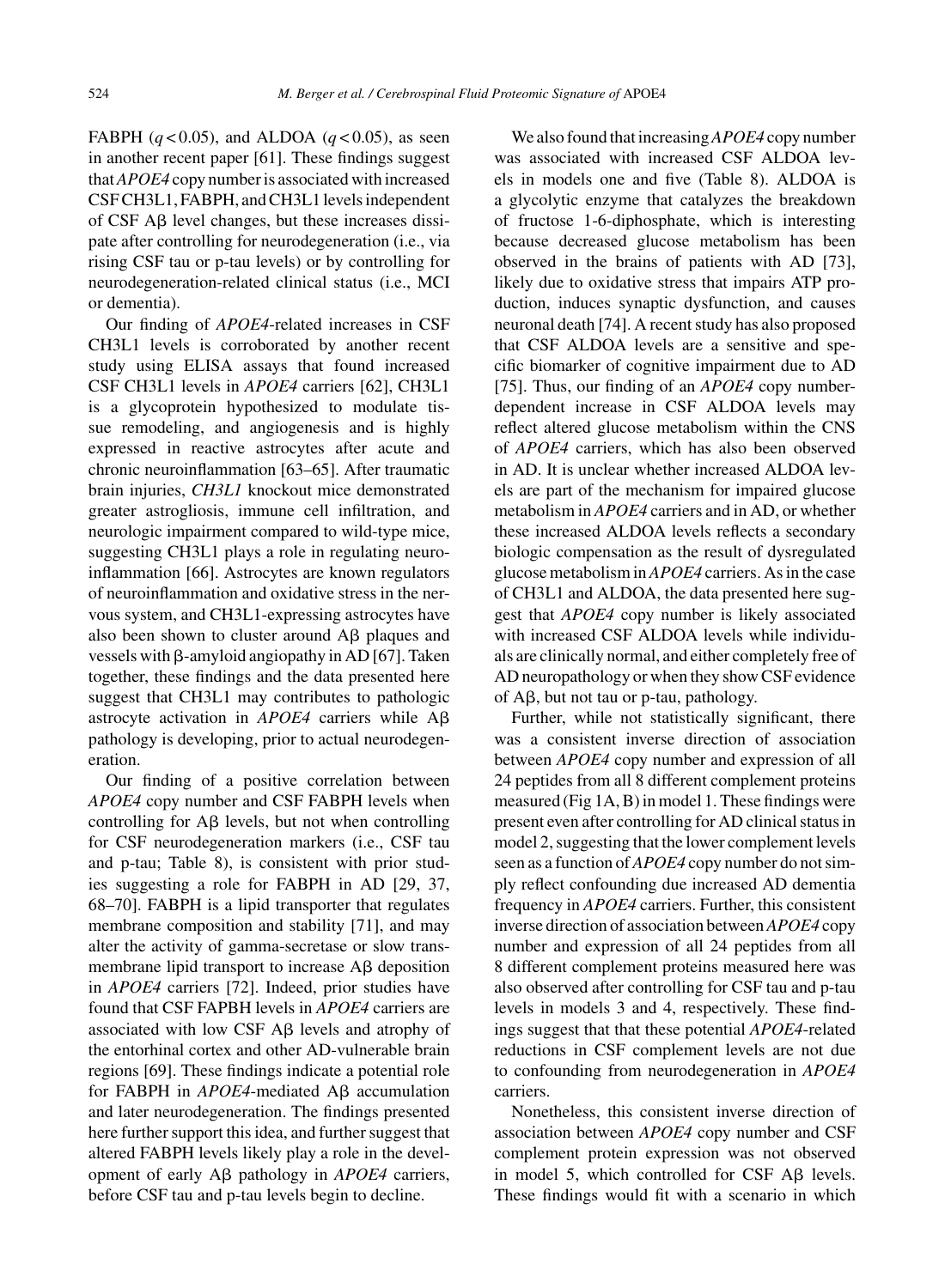${\it APOE4}$  leads to reductions in both  ${\rm CSF}$  A $\beta$  levels and CSF complement protein levels, and these *APOE4* dependent reductions in  $CSF$  A $\beta$  and complement levels are closely associated with one another (or co-linear). In this case, increasing *APOE4* copy number would be expected to be associated with reduced complement levels in all situations except when controlling for falling  $CSF$  A $\beta$  levels. This framework is consistent with the finding that complement proteins deposit into  $\mathbf{A}\mathbf{\beta}$  plaques [76, 77], which would offer a potential biochemical explanation for a colinear relationship between reductions in  $CSF$  A $\beta$  and complement levels as a function of increasing *APOE4* copy number.

The finding that *APOE4* copy number may be associated with decreased CSF complement protein levels is supported by two other recent studies that also found lower CSF complement protein levels in *APOE4* carriers [61, 78]. While the absolute magnitude of the reduction in each complementprotein derived peptide was modest, the chance that the level of 24 peptides (or 8 proteins) would all decrease due to chance alone is extremely low, suggesting that this likely represents a true biological finding. These lower complement protein levels could represent either decreased complement factor transcription/translation or increased degradation in *APOE4* carriers. The former possibility is unlikely, though, because prior work has shown that *APOE4* is not associated with alterations in the transcription or translation of complement pathway proteins [79]. These data therefore suggest that increasing *APOE4* copy number may be associated with increased complement pathway protein degradation in the CNS.

Complement protein degradation can be caused by complement cascade activation, which involves cleavage and degradation of complement proteins [80]. Thus, the relationship between increasing *APOE4-*copy number and potential reductions in CSF complement protein levels may reflect increased complement pathway activation. Recent work suggests that the ApoE protein is a negative regulator of complement pathway activation [81]. Taken together with our results, this raises the possibility that the *APOE4* allele results in reduced inhibition (i.e., disinhibition) of the complement pathway, thus resulting in *APOE4* copy number-dependent reductions in CSF levels of complement pathway proteins (due to complement degradation).

Complement pathway activation and complement factor-dependent synaptic phagocytosis is thought to represent a neurodegeneration mechanism in AD [78,

82]; thus, our results raise the possibility that *APOE4* may contribute to AD risk by increasing complement pathway activation and resultant synaptic phagocytosis and neurodegeneration. Overall, even though the *APOE4*-related reductions in CSF complement protein levels seen here were generally not statistically significant after multiple comparison correction, the convergence of our human findings with data from cellular [79] and mouse models [83] suggest that further studies are warranted on the relationship between *APOE4* copy number and CSF complement protein levels.

This work has several limitations. First, the data set studied here included very few African-American *APOE4* allele carriers, raising the question of how well these data may generalize to African-American or other non-Caucasian populations. Future work should study the effects of the *APOE4* allele on the CSF proteome in other racial and ethnic populations to develop a broader understanding of how *APOE4* may increase AD risk. Second, the data analyzed here were originally obtained to study CSF proteomic correlates of dementia due to AD or MCI [29], rather than to study the effects of *APOE4* copy number on the CSF proteome. Although we controlled for clinical status in model 2, the relatively smaller number of study patients within each clinical status cohort (i.e., normal, MCI, or dementia due to AD) likely limited statistical power to detect effects of *APOE4* on the CSF proteome itself. Thus, future studies on this topic should focus on larger clinically homogenous study populations (i.e., all cognitively normal individuals, or all individuals with dementia due to AD) to reduce variance within each genotype group, and to improve statistical power. Third, the data reported here were from a targeted proteomic platform that only measured 222 proteins total, including just 8 of the over 30 proteins in the full complement pathway [84]. Future studies should focus on quantitating the CSF levels of a broader array of proteins including all complement pathway protein to develop a more complete understanding of the relationship between *APOE4* allele copy number and the classical, lectin and alternative complement cascades and other protein pathways.

Nonetheless, the data presented here provide strong support for the hypothesis that the increased AD risk in *APOE4* carriers is related to changes within CRP-related biological processes, and to changes in biological mechanisms involving CH3L1, FABPH, ALDOA, and the complement pathway. The results from our five different statistical models also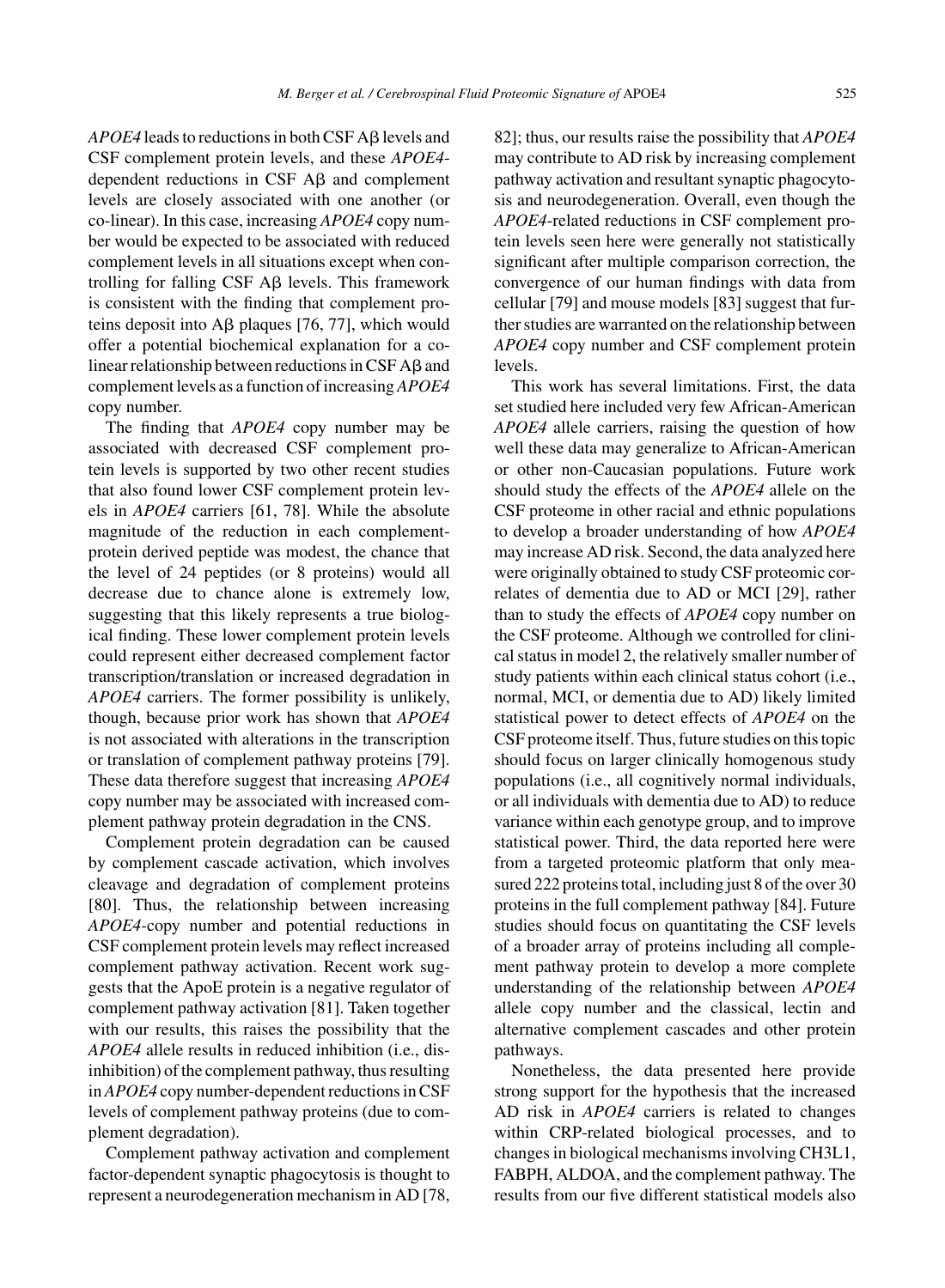demonstrate key differences across the neuropathologic phases of preclinical AD in the CSF proteomic correlates of *APOE4* copy number. Thus, future CSF proteomic studies designed to identify the earliest mechanisms by which *APOE4* contributes to AD risk may need to focus on patients without significant  $A\beta$ or neurodegenerative pathology.

# **ACKNOWLEDGMENTS**

Dr. Berger acknowledges support from K76- AG057022, and additional support from NIH grants P30AG028716 and UH2AG056925; a program to advance clinical trials (PACT) grant from the Alzheimer's Drug Discovery Foundation, the inaugural Ann Bussel award from the Ruth K. Broad Foundation at Duke University, and the Duke Anesthesiology Department. Dr. Devinney acknowledges support from a research fellowship grant from the Foundation for Anesthesia Education and Research.

Data collection and sharing for this project was funded by the Alzheimer's Disease Neuroimaging Initiative (ADNI) (National Institutes of Health Grant U01 AG024904) and DOD ADNI (Department of Defense award number W81XWH-12-2-0012). ADNI is funded by the National Institute on Aging, the National Institute of Biomedical Imaging and Bioengineering, and through generous contributions from the following: AbbVie, Alzheimer's Association; Alzheimer's Drug Discovery Foundation; Araclon Biotech; BioClinica, Inc.; Biogen; Bristol-Myers Squibb Company; CereSpir, Inc.; Cogstate; Eisai Inc.; Elan Pharmaceuticals, Inc.; Eli Lilly and Company; EuroImmun; F. Hoffmann-La Roche Ltd and its affiliated company Genentech, Inc.; Fujirebio; GE Healthcare; IXICO Ltd.; Janssen Alzheimer Immunotherapy Research & Development, LLC.; Johnson & Johnson Pharmaceutical Research & Development LLC.; Lumosity; Lundbeck; Merck & Co., Inc.; Meso Scale Diagnostics, LLC.; NeuroRx Research; Neurotrack Technologies; Novartis Pharmaceuticals Corporation; Pfizer Inc.; Piramal Imaging; Servier; Takeda Pharmaceutical Company; and Transition Therapeutics. The Canadian Institutes of Health Research is providing funds to support ADNI clinical sites in Canada. Private sector contributions are facilitated by the Foundation for the National Institutes of Health ([http://www.fnih.org\)](http://www.fnih.org). The grantee organization is the Northern California Institute for Research and Education, and the study is coordinated by the Alzheimer's Therapeutic

Research Institute at the University of Southern California. ADNI data are disseminated by the Laboratory for Neuro Imaging at the University of Southern California.

Authors' disclosures available online [\(https://](https://www.j-alz.com/manuscript-disclosures/20-0747r2) www.j-alz.com/manuscript-disclosures/20-0747r2).

## **SUPPLEMENTARY MATERIAL**

The supplementary material is available in the electronic version of this article: [https://dx.doi.org/](https://dx.doi.org/10.3233/JAD-200747) 10.3233/JAD-200747.

## **REFERENCES**

- [1] Corder E, Saunders A, Strittmatter W, Schmechel D, Gaskell P, Small G, Roses A, Haines J, Pericak-Vance M (1993) Gene dose of apolipoprotein E type 4 allele and the risk of Alzheimer's disease in late onset families. *Science* **261**, 921-923.
- [2] Neu SC, Pa J, Kukull W, Beekly D, Kuzma A, Gangadharan P, Wang LS, Romero K, Arneric SP, Redolfi A, Orlandi D, Frisoni GB, Au R, Devine S, Auerbach S, Espinosa A, Boada M, Ruiz A, Johnson SC, Koscik R, Wang JJ, Hsu WC, Chen YL, Toga AW (2017) Apolipoprotein E Genotype and Sex Risk Factors for Alzheimer Disease: A Meta-analysis. *JAMA Neurol* **74**, 1178-1189.
- [3] Loy CT, Schofield PR, Turner AM, Kwok JBJ (2014) Genetics of dementia. *Lancet* **383**, 828-840.
- [4] Holtzman DM, Herz J, Bu G (2012) Apolipoprotein E and apolipoprotein E receptors: Normal biology and roles in Alzheimer disease. *Cold Spring Harb Perspect Med* **2**, a006312.
- [5] Michaelson DM (2014) APOE  $\varepsilon$ 4: The most prevalent yet understudied risk factor for Alzheimer's disease.*Alzheimers Dement* **10**, 861-868.
- [6] Fazekas F, Strasser–Fuchs S, Kollegger H, Berger T, Kristoferitsch W, Schmidt H, Enzinger C, Schiefermeier M, Schwarz C, Kornek B, Reindl M, Huber K, Grass R, Wimmer G, Vass K, Pfeiffer KH, Hartung HP, Schmidt R (2001) Apolipoprotein E  $\varepsilon$ 4 is associated with rapid progression of multiple sclerosis. *Neurology* **57**, 853-857.
- [7] Yue JK, Robinson CK, Burke JF, Winkler EA, Deng H, Cnossen MC, Lingsma HF, Ferguson AR, McAllister TW, Rosand J, Burchard EG, Sorani MD, Sharma S, Nielson JL, Satris GG, Talbott JF, Tarapore PE, Korley FK, Wang KKW, Yuh EL, Mukherjee P, Diaz-Arrastia R, Valadka AB, Okonkwo DO, Manley GT, TRACK-TBI Investigators (2017) Apolipoprotein E epsilon 4 (APOE-epsilon4) genotype is associated with decreased 6-month verbal memory performance after mild traumatic brain injury. *Brain Behav* **7**, e00791.
- [8] Martinez-Gonzalez NA, Sudlow CL (2006) Effects of apolipoprotein E genotype on outcome after ischaemic stroke, intracerebral haemorrhage and subarachnoid haemorrhage. *J Neurol Neurosurg Psychiatry* **77**, 1329-1335.
- [9] Mahley RW (2016) Apolipoprotein E: From cardiovascular disease to neurodegenerative disorders. *J Mol Med (Berl)* **94**, 739-746.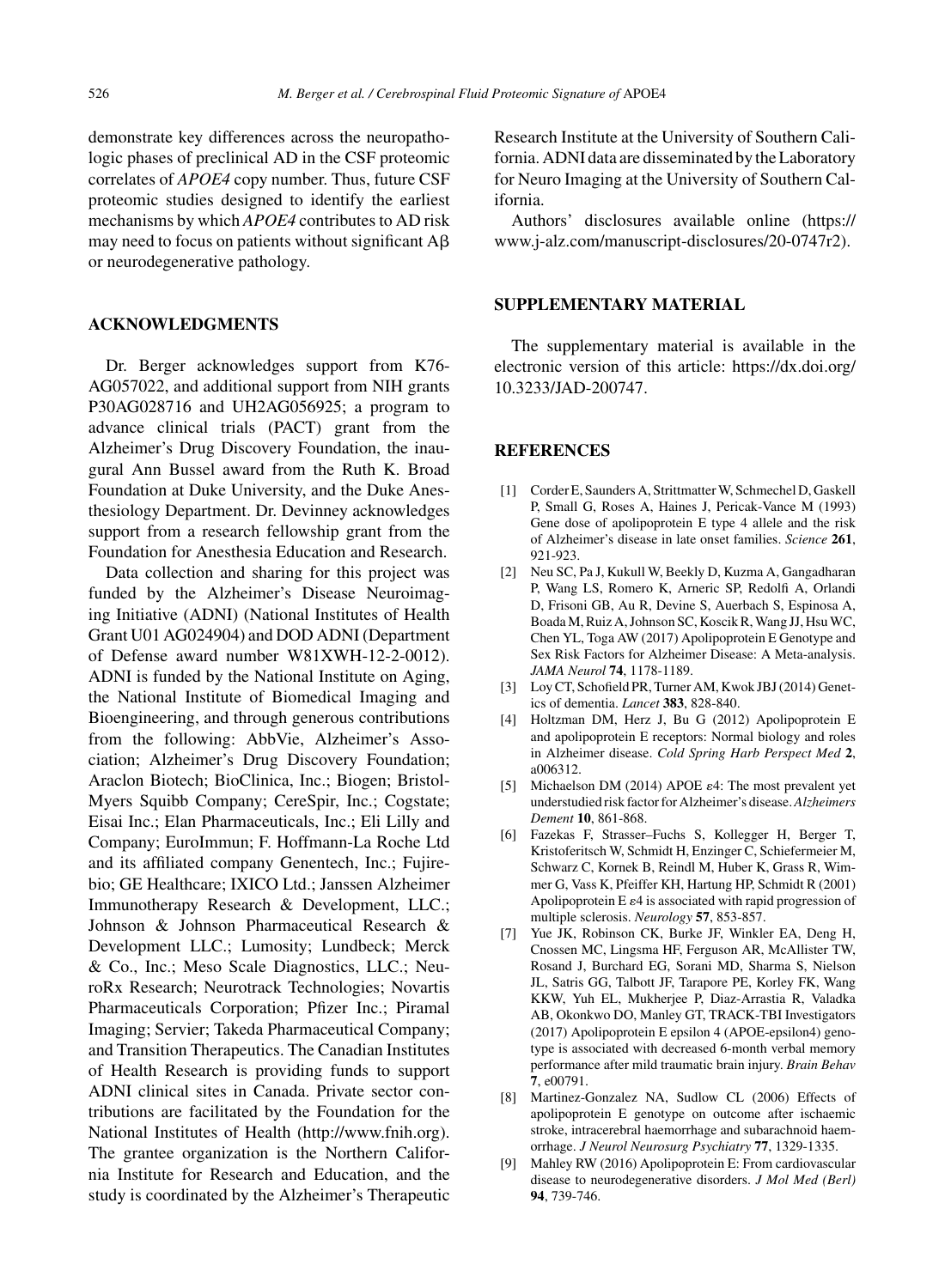- [10] Kulminski AM, Arbeev KG, Culminskaya I, Arbeeva L, Ukraintseva SV, Stallard E, Christensen K, Schupf N, Province MA, Yashin AI (2014) Age, gender, and cancer but not neurodegenerative and cardiovascular diseases strongly modulate systemic effect of the Apolipoprotein E4 allele on lifespan. *PLoS Genet* **10**, e1004141.
- [11] Deelen J, Evans DS, Arking DE, Tesi N, Nygaard M, Liu X, Wojczynski MK, Biggs ML, van der Spek A, Atzmon G, Ware EB, Sarnowski C, Smith AV, Seppala I, Cordell HJ, Dose J, Amin N, Arnold AM, Ayers KL, Barzilai N, Becker EJ, Beekman M, Blanche H, Christensen K, Christiansen L, Collerton JC, Cubaynes S, Cummings SR, Davies K, Debrabant B, Deleuze JF, Duncan R, Faul JD, Franceschi C, Galan P, Gudnason V, Harris TB, Huisman M, Hurme MA, Jagger C, Jansen I, Jylha M, Kahonen M, Karasik D, Kardia SLR, Kingston A, Kirkwood TBL, Launer LJ, Lehtimaki T, Lieb W, Lyytikainen LP, Martin-Ruiz C, Min J, Nebel A, Newman AB, Nie C, Nohr EA, Orwoll ES, Perls TT, Province MA, Psaty BM, Raitakari OT, Reinders MJT, Robine JM, Rotter JI, Sebastiani P, Smith J, Sorensen TIA, Taylor KD, Uitterlinden AG, van der Flier W, van der Lee SJ, van Duijn CM, van Heemst D, Vaupel JW, Weir D, Ye K, Zeng Y, Zheng W, Holstege H, Kiel DP, Lunetta KL, Slagboom PE, Murabito JM (2019) A meta-analysis of genome-wide association studies identifies multiple longevity genes. *Nat Commun* **10**, 3669.
- [12] Yamazaki Y, Zhao N, Caulfield TR, Liu CC, Bu G (2019) Apolipoprotein E and Alzheimer disease: Pathobiology and targeting strategies. *Nat Rev Neurol* **15**, 501-518.
- [13] Iacono D, Feltis G Impact of Apolipoprotein E gene polymorphism during normal and pathological conditions of the brain across the lifespan. *Aging* **11**, 787-816.
- [14] Ghisays V, Goradia DD, Protas H, Bauer RJ, 3rd, Devadas V, Tariot PN, Lowe VJ, Knopman DS, Petersen RC, Jack CR, Jr., Caselli RJ, Su Y, Chen K, Reiman EM (2020) Brain imaging measurements of fibrillar amyloid-beta burden, paired helical filament tau burden, and atrophy in cognitively unimpaired persons with two, one, and no copies of the APOE epsilon4 allele. *Alzheimers Dement* **16**, 598-609.
- [15] Jansen WJ, Ossenkoppele R, Knol DL, Tijms BM, Scheltens P, Verhey FR, Visser PJ, Amyloid Biomarker Study G, Aalten P, Aarsland D, Alcolea D, Alexander M, Almdahl IS, Arnold SE, Baldeiras I, Barthel H, van Berckel BN, Bibeau K, Blennow K, Brooks DJ, van Buchem MA, Camus V, Cavedo E, Chen K, Chetelat G, Cohen AD, Drzezga A, Engelborghs S, Fagan AM, Fladby T, Fleisher AS, van der Flier WM, Ford L, Forster S, Fortea J, Foskett N, Frederiksen KS, Freund-Levi Y, Frisoni GB, Froelich L, Gabryelewicz T, Gill KD, Gkatzima O, Gomez-Tortosa E, Gordon MF, Grimmer T, Hampel H, Hausner L, Hellwig S, Herukka SK, Hildebrandt H, Ishihara L, Ivanoiu A, Jagust WJ, Johannsen P, Kandimalla R, Kapaki E, Klimkowicz-Mrowiec A, Klunk WE, Kohler S, Koglin N, Kornhuber J, Kramberger MG, Van Laere K, Landau SM, Lee DY, de Leon M, Lisetti V, Lleo A, Madsen K, Maier W, Marcusson J, Mattsson N, de Mendonca A, Meulenbroek O, Meyer PT, Mintun MA, Mok V, Molinuevo JL, Mollergard HM, Morris JC, Mroczko B, Van der Mussele S, Na DL, Newberg A, Nordberg A, Nordlund A, Novak GP, Paraskevas GP, Parnetti L, Perera G, Peters O, Popp J, Prabhakar S, Rabinovici GD, Ramakers IH, Rami L, Resende de Oliveira C, Rinne JO, Rodrigue KM, Rodriguez-Rodriguez E, Roe CM, Rot U, Rowe CC, Ruther E, Sabri O, Sanchez-Juan P, Santana I, Sarazin M, Schroder J, Schutte C, Seo SW, Soetewey F, Soininen H, Spiru L, Struyfs H, Teunissen CE, Tsolaki

M, Vandenberghe R, Verbeek MM, Villemagne VL, Vos SJ, van Waalwijk van Doorn LJ, Waldemar G, Wallin A, Wallin AK, Wiltfang J, Wolk DA, Zboch M, Zetterberg H (2015) Prevalence of cerebral amyloid pathology in persons without dementia: A meta-analysis. *JAMA* **313**, 1924-1938.

- [16] Hodgetts CJ, Shine JP, Williams H, Postans M, Sims R, Williams J, Lawrence AD, Graham KS (2019) Increased posterior default mode network activity and structural connectivity in young adult APOE-epsilon4 carriers: A multimodal imaging investigation. *Neurobiol Aging* **73**, 82-91.
- [17] Dennis NA, Browndyke JN, Stokes J, Need A, Burke JR, Welsh-Bohmer KA, Cabeza R (2010) Temporal lobe functional activity and connectivity in young adult APOE  $\varepsilon$ 4 carriers. *Alzheimers Dement* **6**, 303-311.
- [18] Molinuevo JL, Ayton S, Batrla R, Bednar MM, Bittner T, Cummings J, Fagan AM, Hampel H, Mielke MM, Mikulskis A, O'Bryant S, Scheltens P, Sevigny J, Shaw LM, Soares HD, Tong G, Trojanowski JQ, Zetterberg H, Blennow K (2018) Current state of Alzheimer's fluid biomarkers. *Acta Neuropathol* **136**, 821-853.
- [19] Zhu Y, Nwabuisi-Heath E, Dumanis SB, Tai LM, Yu C, Rebeck GW, LaDu MJ (2012) APOE genotype alters glial activation and loss of synaptic markers in mice. *Glia* **60**, 559-569.
- [20] Vitek MP, Brown CM, Colton CA (2009) APOE genotypespecific differences in the innate immune response. *Neurobiol Aging* **30**, 1350-1360.
- [21] Tsoi L-M, Wong K-Y, Liu Y-M, Ho Y-Y (2007) Apoprotein E isoform-dependent expression and secretion of proinflammatory cytokines TNF- $\alpha$  and IL-6 in macrophages. *Arch Biochem Biophys* **460**, 33-40.
- [22] Weiner MW, Aisen PS, Jack CR, Jr., Jagust WJ, Trojanowski JQ, Shaw L, Saykin AJ, Morris JC, Cairns N, Beckett LA, Toga A, Green R, Walter S, Soares H, Snyder P, Siemers E, Potter W, Cole PE, Schmidt M, Alzheimer's Disease Neuroimaging Initiative (2010) The Alzheimer's Disease Neuroimaging Initiative: Progress report and future plans. *Alzheimers Dement* **6**, 202-211 e207.
- [23] Arevalo-Rodriguez I, Smailagic N, Roque IFM, Ciapponi A, Sanchez-Perez E, Giannakou A, Pedraza OL, Bonfill Cosp X, Cullum S (2015) Mini-Mental State Examination (MMSE) for the detection of Alzheimer's disease and other dementias in people with mild cognitive impairment (MCI). *Cochrane Database Syst Rev* **2015**, CD010783.
- [24] Morris JC (1997) Clinical Dementia Rating: A reliable and valid diagnostic and staging measure for dementia of the Alzheimer type. *Int Psychogeriatr* **9**, 173.
- [25] Wechsler D (1987) *WMS-R: Wechsler Memory Scale-Revised: Manual*, Psychological Corporation.
- [26] McKhann GM, Knopman DS, Chertkow H, Hyman BT, Jack CR, Jr., Kawas CH, Klunk WE, Koroshetz WJ, Manly JJ, Mayeux R, Mohs RC, Morris JC, Rossor MN, Scheltens P, Carrillo MC, Thies B, Weintraub S, Phelps CH (2011) The diagnosis of dementia due to Alzheimer's disease: Recommendations from the National Institute on Aging-Alzheimer's Association workgroups on diagnostic guidelines for Alzheimer's disease. *Alzheimers Dement* **7**, 263-269.
- [27] Shaw LM, Vanderstichele H, Knapik-Czajka M, Figurski M, Coart E, Blennow K, Soares H, Simon AJ, Lewczuk P, Dean RA, Siemers E, Potter W, Lee VM, Trojanowski JQ, Alzheimer's Disease Neuroimaging Initiative (2011) Qualification of the analytical and clinical performance of CSF biomarker analyses in ADNI. *Acta Neuropathol* **121**, 597-609.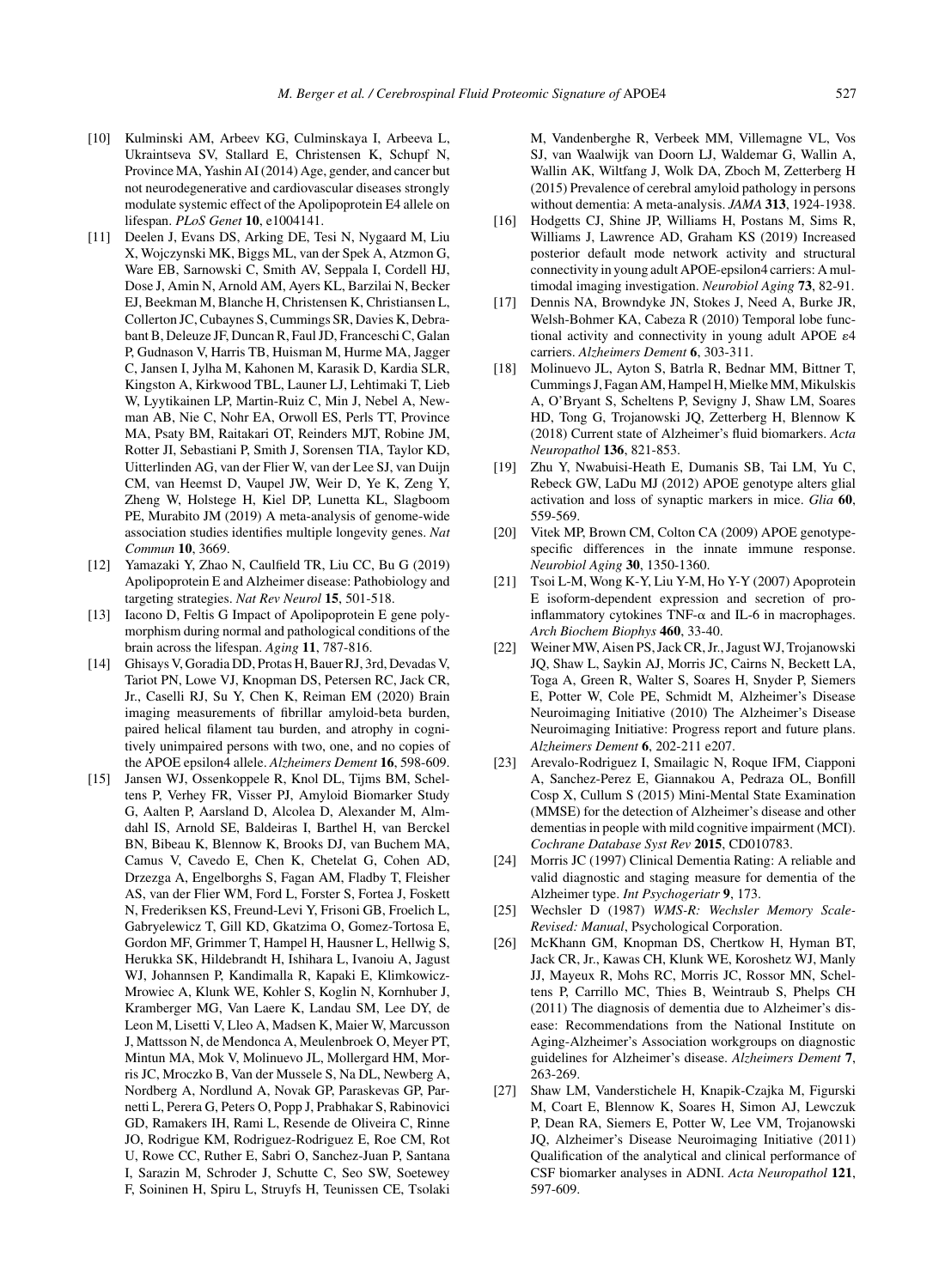- [28] Shaw LM, Vanderstichele H, Knapik-Czajka M, Clark CM, Aisen PS, Petersen RC, Blennow K, Soares H, Simon A, Lewczuk P, Dean R, Siemers E, Potter W, Lee VM, Trojanowski JQ, Alzheimer's Disease Neuroimaging Initiative (2009) Cerebrospinal fluid biomarker signature in Alzheimer's disease neuroimaging initiative subjects. *Ann Neurol* **65**, 403-413.
- [29] Spellman DS, Wildsmith KR, Honigberg LA, Tuefferd M, Baker D, Raghavan N, Nairn AC, Croteau P, Schirm M, Allard R, Lamontagne J, Chelsky D, Hoffmann S, Potter WZ, Alzheimer's Disease Neuroimaging Initiative, Foundation for NIH (FNIH) Biomarkers Consortium CSF Proteomics Project Team (2015) Development and evaluation of a multiplexed mass spectrometry based assay for measuring candidate peptide biomarkers in Alzheimer's Disease Neuroimaging Initiative (ADNI) CSF. *Proteomics Clin Appl* **9**, 715-731.
- [30] Choi YS, Lee KH (2016) Multiple reaction monitoring assay based on conventional liquid chromatography and electrospray ionization for simultaneous monitoring of multiple cerebrospinal fluid biomarker candidates for Alzheimer's disease. *Arch Pharm Res* **39**, 390-397.
- [31] Shaw LM, Arias J, Blennow K, Galasko D, Molinuevo JL, Salloway S, Schindler S, Carrillo MC, Hendrix JA, Ross A, Illes J, Ramus C, Fifer S (2018) Appropriate use criteria for lumbar puncture and cerebrospinal fluid testing in the diagnosis of Alzheimer's disease. *Alzheimers Dement* **14**, 1505-1521.
- [32] Blennow K, Shaw LM, Stomrud E, Mattsson N, Toledo JB, Buck K, Wahl S, Eichenlaub U, Lifke V, Simon M, Trojanowski JQ, Hansson O (2019) Predicting clinical decline and conversion to Alzheimer's disease or dementia using  $novel Elecsys A\beta(1-42), pTau and tTau CSF immunoassays.$ *Sci Rep* **9**, 19024.
- [33] Ritchie ME, Phipson B, Wu D, Hu Y, Law CW, Shi W, Smyth GK (2015) limma powers differential expression analyses for RNA-sequencing and microarray studies. *Nucleic Acids Res* **43**, e47.
- [34] Gentleman R, Carey V, Bates D, Bolstad B, Dettling M, Dudoit S, Ellis B, Gautier L, Ge Y, Gentry J, Hornik K, Hothorn T, Huber W, Iacus S, Irizarry R, Leisch F, Li C, Maechler M, Rossini A, Sawitzki G, Smith C, Smyth G, Tierney L, Yang J, Zhang J (2004) Bioconductor: Open software development for computational biology and bioinformatics. *Genome Biol* **5**, R80.
- [35] Millard SP, Lutz F, Li G, Galasko DR, Farlow MR, Quinn JF, Kaye JA, Leverenz JB, Tsuang D, Yu CE, Peskind ER, Bekris LM (2014) Association of cerebrospinal fluid Aβ42 with A2M gene in cognitively normal subjects. *Neurobiol Aging* **35**, 357-364.
- [36] Kok E, Haikonen S, Luoto T, Huhtala H, Goebeler S, Haapasalo H, Karhunen PJ (2009) Apolipoprotein E-dependent accumulation of Alzheimer disease-related lesions begins in middle age. *Ann Neurol* **65**, 650-657.
- [37] Llano DA, Bundela S, Mudar RA, Devanarayan V, Alzheimer's Disease Neuroimaging I (2017) A multivariate predictive modeling approach reveals a novel CSF peptide signature for both Alzheimer's Disease state classification and for predicting future disease progression. *PLoS One* **12**, e0182098.
- [38] Simon R, Girod M, Fonbonne C, Salvador A, Clement Y, Lanteri P, Amouyel P, Lambert JC, Lemoine J (2012) Total ApoE and ApoE4 isoform assays in an Alzheimer's disease case-control study by targeted mass spectrometry (*n*=669): A pilot assay for methionine-

containing proteotypic peptides. *Mol Cell Proteomics* **11**, 1389-1403.

- [39] Jack CR, Jr., Bennett DA, Blennow K, Carrillo MC, Dunn B, Haeberlein SB, Holtzman DM, Jagust W, Jessen F, Karlawish J, Liu E, Molinuevo JL, Montine T, Phelps C, Rankin KP, Rowe CC, Scheltens P, Siemers E, Snyder HM, Sperling R (2018) NIA-AA Research Framework: Toward a biological definition of Alzheimer's disease. *Alzheimers Dement* **14**, 535-562.
- [40] Sproston NR, Ashworth JJ (2018) Role of C-reactive protein at sites of inflammation and infection.*Front Immunol* **9**, 754.
- [41] Mihlan M, Blom AM, Kupreishvili K, Lauer N, Stelzner K, Bergstrom F, Niessen HW, Zipfel PF (2011) Monomeric C-reactive protein modulates classic complement activation on necrotic cells. *FASEB J* **25**, 4198-4210.
- [42] Torzewski J, Torzewski M, Bowyer D, Frohlich M, Koenig W, Waltenberger J, Fitzsimmons C, Hombach V (1998) C-reactive protein frequently colocalizes with the terminal complement complex in the intima of early atherosclerotic lesions of human coronary arteries. *Arterioscler Thromb Vasc Biol* **18**, 1386-1392.
- [43] Nilsson K, Gustafson L, Hultberg B (2011) C-reactive protein level is decreased in patients with Alzheimer's disease and related to cognitive function and survival time. *Clin Biochem* **44**, 1205-1208.
- [44] O'Bryant SE, Waring SC, Hobson V, Hall JR, Moore CB, Bottiglieri T, Massman P, Diaz-Arrastia R (2010) Decreased C-reactive protein levels in Alzheimer disease. *J Geriatr Psychiatry Neurol* **23**, 49-53.
- [45] Gabin JM, Saltvedt I, Tambs K, Holmen J (2018) The association of high sensitivity C-reactive protein and incident Alzheimer disease in patients 60 years and older: The HUNT study, Norway. *Immun Ageing* **15**, 4.
- [46] Royall DR, Al-Rubaye S, Bishnoi R, Palmer RF (2017) Few serum proteins mediate APOE's association with dementia. *PLoS One* **12**, e0172268.
- [47] Haan MN, Aiello AE, West NA, Jagust WJ (2008) Creactive protein and rate of dementia in carriers and non carriers of Apolipoprotein APOE4 genotype. *Neurobiol Aging* **29**, 1774-1782.
- [48] Hubacek JA, Peasey A, Pikhart H, Stavek P, Kubinova R, Marmot M, Bobak M (2010) APOE polymorphism and its effect on plasma C-reactive protein levels in a large general population sample. *Hum Immunol* **71**, 304-308.
- [49] Locascio JJ, Fukumoto H, Yap L, Bottiglieri T, Growdon JH, Hyman BT, Irizarry MC (2008) Plasma amyloid betaprotein and C-reactive protein in relation to the rate of progression of Alzheimer disease. *Arch Neurol* **65**, 776-785.
- [50] Brosseron F, Traschutz A, Widmann CN, Kummer MP, Tacik P, Santarelli F, Jessen F, Heneka MT (2018) Characterization and clinical use of inflammatory cerebrospinal fluid protein markers in Alzheimer's disease. *Alzheimers Res Ther* **10**, 25.
- [51] Schuitemaker A, Dik MG, Veerhuis R, Scheltens P, Schoonenboom NS, Hack CE, Blankenstein MA, Jonker C (2009) Inflammatory markers in AD and MCI patients with different biomarker profiles. *Neurobiol Aging* **30**, 1885-1889.
- [52] Suh CH, Chun HY, Ye YM, Park HS (2006) Unresponsiveness of C-reactive protein in the non-infectious inflammation of systemic lupus erythematosus is associated with interleukin 6. *Clin Immunol* **119**, 291-296.
- [53] Kay J, Morgacheva O, Messing SP, Kremer JM, Greenberg JD, Reed GW, Gravallese EM, Furst DE (2014) Clinical disease activity and acute phase reactant levels are discordant among patients with active rheumatoid arthritis: Acute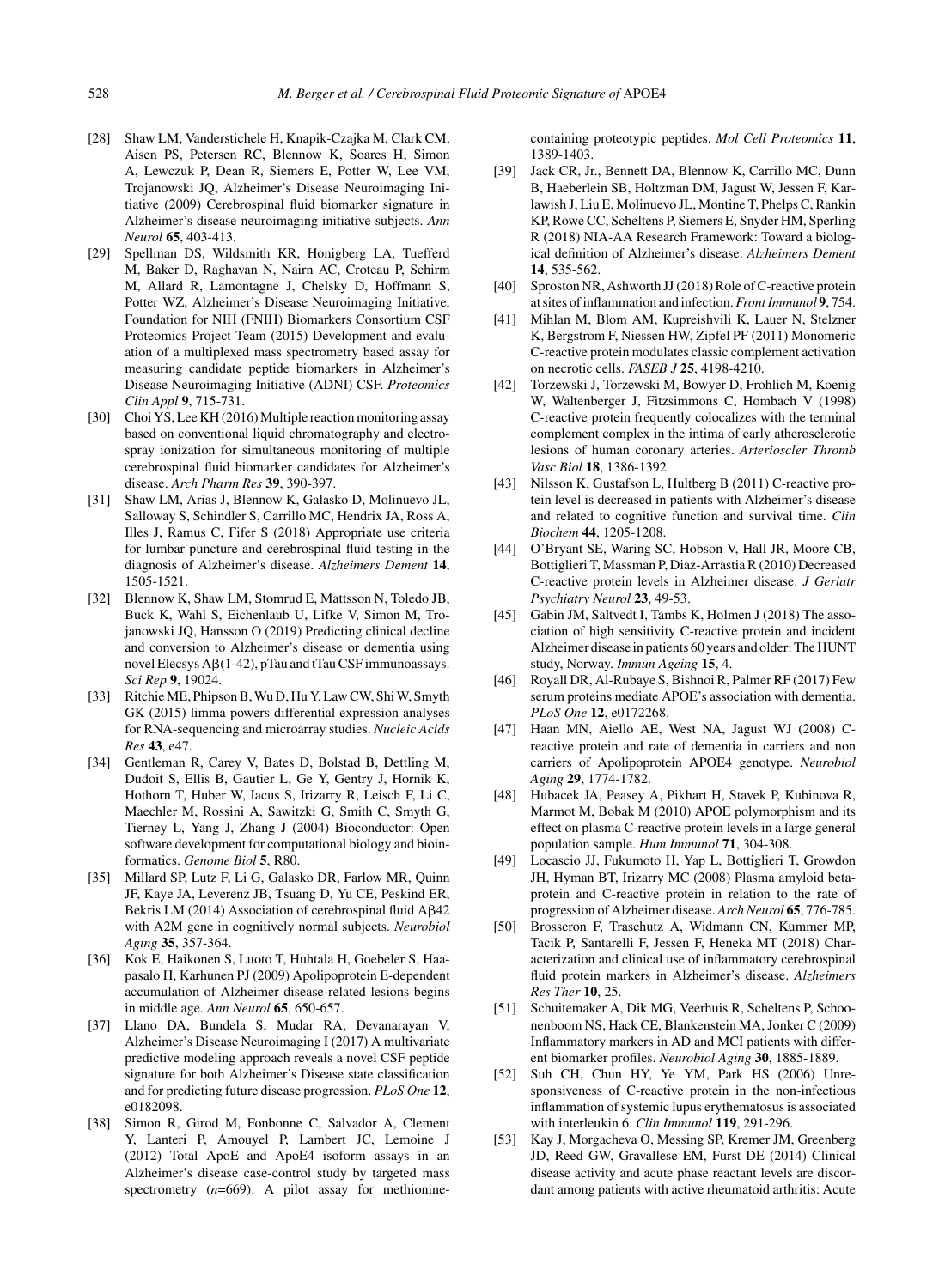phase reactant levels contribute separately to predicting outcome at one year. *Arthritis Res Ther* **16**, R40.

- [54] Yang DH, Yang SK, Park SH, Lee HS, Boo SJ, Park JH, Na SY, Jung KW, Kim KJ, Ye BD, Byeon JS, Myung SJ (2015) Usefulness of C-reactive protein as a disease activity marker in Crohn's disease according to the location of disease. *Gut Liver* **9**, 80-86.
- [55] Florin TH, Paterson EW, Fowler EV, Radford-Smith GL (2006) Clinically active Crohn's disease in the presence of a low C-reactive protein. *Scand J Gastroenterol* **41**, 306-311.
- [56] Rea IM, Gibson DS, McGilligan V, McNerlan SE, Alexander HD, Ross OA (2018) Age and age-related diseases: Role of inflammation triggers and cytokines. *Front Immunol* **9**, 586.
- [57] van Harten AC, Jongbloed W, Teunissen CE, Scheltens P, Veerhuis R, van der Flier WM (2017) CSF ApoE predicts clinical progression in nondemented APOE<sub>ε4</sub> carriers. Neu*robiol Aging* **57**, 186-194.
- [58] Martínez-Morillo E, Hansson O, Atagi Y, Bu G, Minthon L, Diamandis EP, Nielsen HM (2014) Total apolipoprotein E levels and specific isoform composition in cerebrospinal fluid and plasma from Alzheimer's disease patients and controls. *Acta Neuropathol* **127**, 633-643.
- [59] Minta K, Brinkmalm G, Janelidze S, Sjödin S, Portelius E, Stomrud E, Zetterberg H, Blennow K, Hansson O, Andreasson U (2020) Quantification of total apolipoprotein E and its isoforms in cerebrospinal fluid from patients with neurodegenerative diseases. *Alzheimers Res Ther* **12**, 19.
- [60] Safieh M, Korczyn AD, Michaelson DM (2019) ApoE4: An emerging therapeutic target for Alzheimer's disease. *BMC Med* **17**, 64.
- [61] Reus LM, Stringer S, Posthuma D, Teunissen CE, Scheltens P, Pijnenburg YAL, Visser PJ, Tijms BM (2020) Degree of genetic liability for Alzheimer's disease associated with specific proteomic profiles in cerebrospinal fluid. *Neurobiol Aging* **93**, 144.e141-144.e115.
- [62] Wang L, Gao T, Cai T, Li K, Zheng P, Liu J (2020) Cerebrospinal fluid levels of YKL-40 in prodromal Alzheimer's disease. *Neurosci Lett* **715**, 134658.
- [63] Johansen JS, Baslund B, Garbarsch C, Hansen M, Stoltenberg M, Lorenzen I, Price PA (1999) YKL-40 in giant cells and macrophages from patients with giant cell arteritis. *Arthritis Rheum* **42**, 2624-2630.
- [64] Junker N, Johansen JS, Andersen CB, Kristjansen PE (2005) Expression of YKL-40 by peritumoral macrophages in human small cell lung cancer. *Lung Cancer* **48**, 223-231.
- [65] Létuvé S, Kozhich A, Arouche N, Grandsaigne M, Reed J, Dombret MC, Kiener PA, Aubier M, Coyle AJ, Pretolani M (2008) YKL-40 is elevated in patients with chronic obstructive pulmonary disease and activates alveolar macrophages. *J Immunol* **181**, 5167-5173.
- [66] Wiley CA, Bonneh-Barkay D, Dixon CE, Lesniak A, Wang G, Bissel SJ, Kochanek PM (2015) Role for mammalian chitinase 3-like protein 1 in traumatic brain injury. *Neuropathology* **35**, 95-106.
- [67] Llorens F, Thune K, Tahir W, Kanata E, Diaz-Lucena D, Xanthopoulos K, Kovatsi E, Pleschka C, Garcia-Esparcia P, Schmitz M, Ozbay D, Correia S, Correia A, Milosevic I, Andreoletti O, Fernandez-Borges N, Vorberg IM, Glatzel M, Sklaviadis T, Torres JM, Krasemann S, Sanchez-Valle R, Ferrer I, Zerr I (2017) YKL-40 in the brain and cerebrospinal fluid of neurodegenerative dementias. *Mol Neurodegener* **12**, 83.
- [68] Sepe FN, Chiasserini D, Parnetti L (2018) Role of FABP3 as biomarker in Alzheimer's disease and synucleinopathies. *Future Neurol* **13**, 199-207.
- [69] Desikan RS, Thompson WK, Holland D, Hess CP, Brewer JB, Zetterberg H, Blennow K, Andreassen OA, McEvoy LK, Hyman BT, Dale AM (2013) Heart fatty acid binding protein and Aß-associated Alzheimer's neurodegeneration. *Mol Neurodegener* **8**, 39.
- [70] Bjerke M, Kern S, Blennow K, Zetterberg H, Waern M, Borjesson-Hanson A, Ostling S, Kern J, Skoog I (2016) Cerebrospinal fluid fatty acid-binding protein 3 is related to dementia development in a population-based sample of older adult women followed for 8 years. *J Alzheimers Dis* **49**, 733-741.
- [71] Dyszy F, Pinto AP, Araujo AP, Costa-Filho AJ (2013) ´ Probing the interaction of brain fatty acid binding protein (B-FABP) with model membranes. *PLoS One* **8**, e60198.
- [72] Osenkowski P, Ye W, Wang R, Wolfe MS, Selkoe DJ (2008) Direct and potent regulation of gamma-secretase by its lipid microenvironment. *J Biol Chem* **283**, 22529-22540.
- [73] An Y, Varma VR, Varma S, Casanova R, Dammer E, Pletnikova O, Chia CW, Egan JM, Ferrucci L, Troncoso J, Levey AI, Lah J, Seyfried NT, Legido-Quigley C, O'Brien R, Thambisetty M (2018) Evidence for brain glucose dysregulation in Alzheimer's disease. *Alzheimers Dement* **14**, 318-329.
- [74] Butterfield DA, Halliwell B (2019) Oxidative stress, dysfunctional glucose metabolism and Alzheimer disease. *Nat Rev Neurosci* **20**, 148-160.
- [75] Zhou M, Haque RU, Dammer EB, Duong DM, Ping L, Johnson ECB, Lah JJ, Levey AI, Seyfried NT (2020) Targeted mass spectrometry to quantify brain-derived cerebrospinal fluid biomarkers in Alzheimer's disease. *Clin Proteomics* **17**, 19.
- [76] Fonseca MI, Kawas CH, Troncoso JC, Tenner AJ (2004) Neuronal localization of C1q in preclinical Alzheimer's disease. *Neurobiol Dis* **15**, 40-46.
- [77] Stoltzner SE, Grenfell TJ, Mori C, Wisniewski KE, Wisniewski TM, Selkoe DJ, Lemere CA (2000) Temporal accrual of complement proteins in amyloid plaques in Down's syndrome with Alzheimer's disease. *Am J Pathol* **156**, 489-499.
- [78] Konijnenberg E, Tijms BM, Gobom J, Dobricic V, Bos I, Vos S, Tsolaki M, Verhey F, Popp J, Martinez-Lage P, Vandenberghe R, Lleo A, Frolich L, Lovestone S, Streffer J, Bertram L, Blennow K, Teunissen CE, Veerhuis R, Smit AB, Scheltens P, Zetterberg H, Visser PJ (2020) APOE epsilon4 genotype-dependent cerebrospinal fluid proteomic signatures in Alzheimer's disease. *Alzheimers Res Ther* **12**, 65.
- [79] Lin YT, Seo J, Gao F, Feldman HM, Wen HL, Penney J, Cam HP, Gjoneska E, Raja WK, Cheng J, Rueda R, Kritskiy O, Abdurrob F, Peng Z, Milo B, Yu CJ, Elmsaouri S, Dey D, Ko T, Yankner BA, Tsai LH (2018) APOE4 causes widespread molecular and cellular alterations associated with Alzheimer's disease phenotypes in human iPSC-derived brain cell types.*Neuron* **98**, 1141-1154 e1147.
- [80] Vignesh P, Rawat A, Sharma M, Singh S (2017) Complement in autoimmune diseases.*Clin Chim Acta* **465**, 123-130.
- [81] Yin C, Ackermann S, Ma Z, Mohanta SK, Zhang C, Li Y, Nietzsche S, Westermann M, Peng L, Hu D, Bontha SV, Srikakulapu P, Beer M, Megens RTA, Steffens S, Hildner M, Halder LD, Eckstein HH, Pelisek J, Herms J, Roeber S, Arzberger T, Borodovsky A, Habenicht L, Binder CJ,